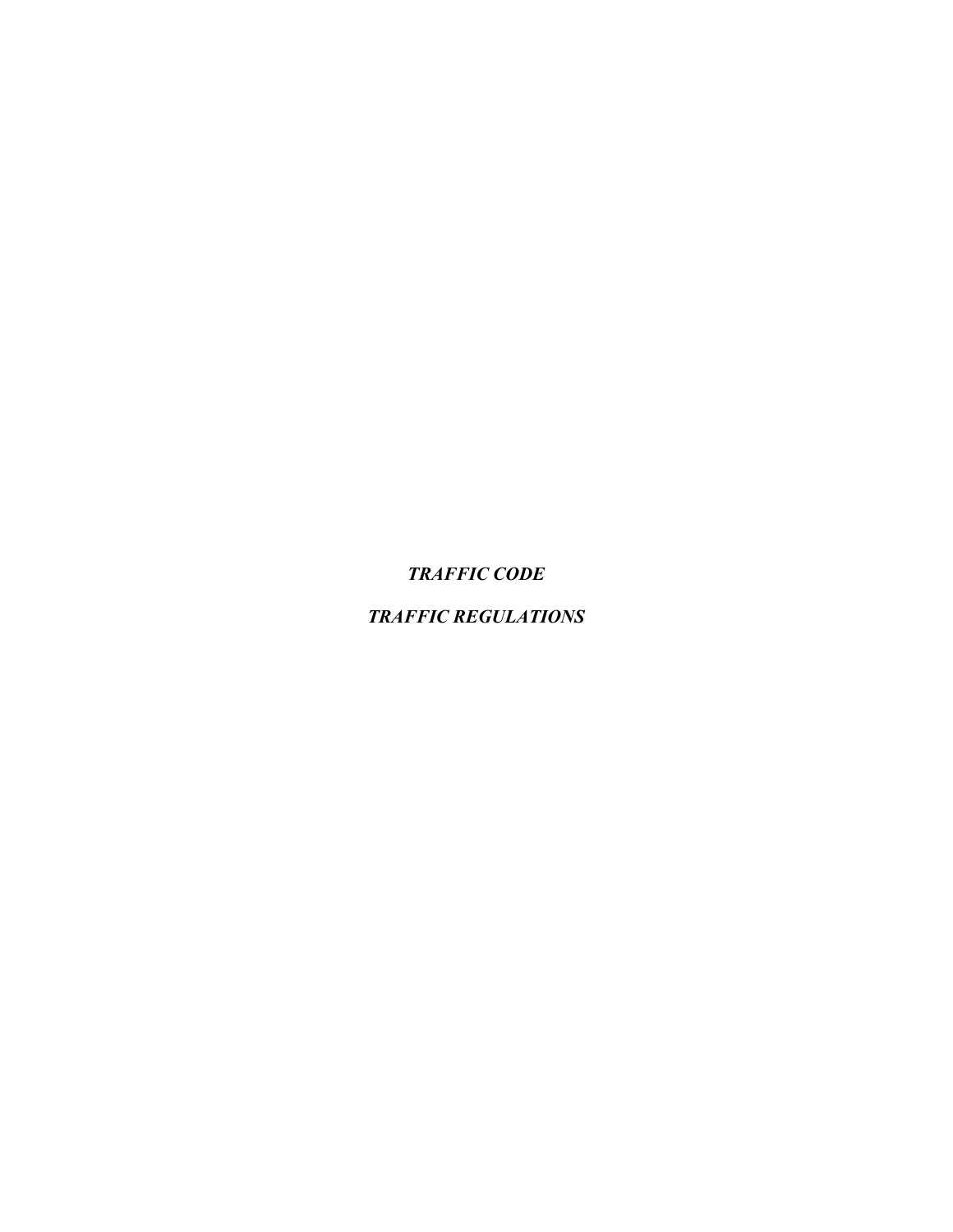### *GENERAL PROVISIONS*

# **§ 70.01 DEFINITIONS.**

Words and phrases used in this title shall have the meanings respectively ascribed to them by chapter 20 of the General Statutes of North Carolina. ('75 Code, § 21-1)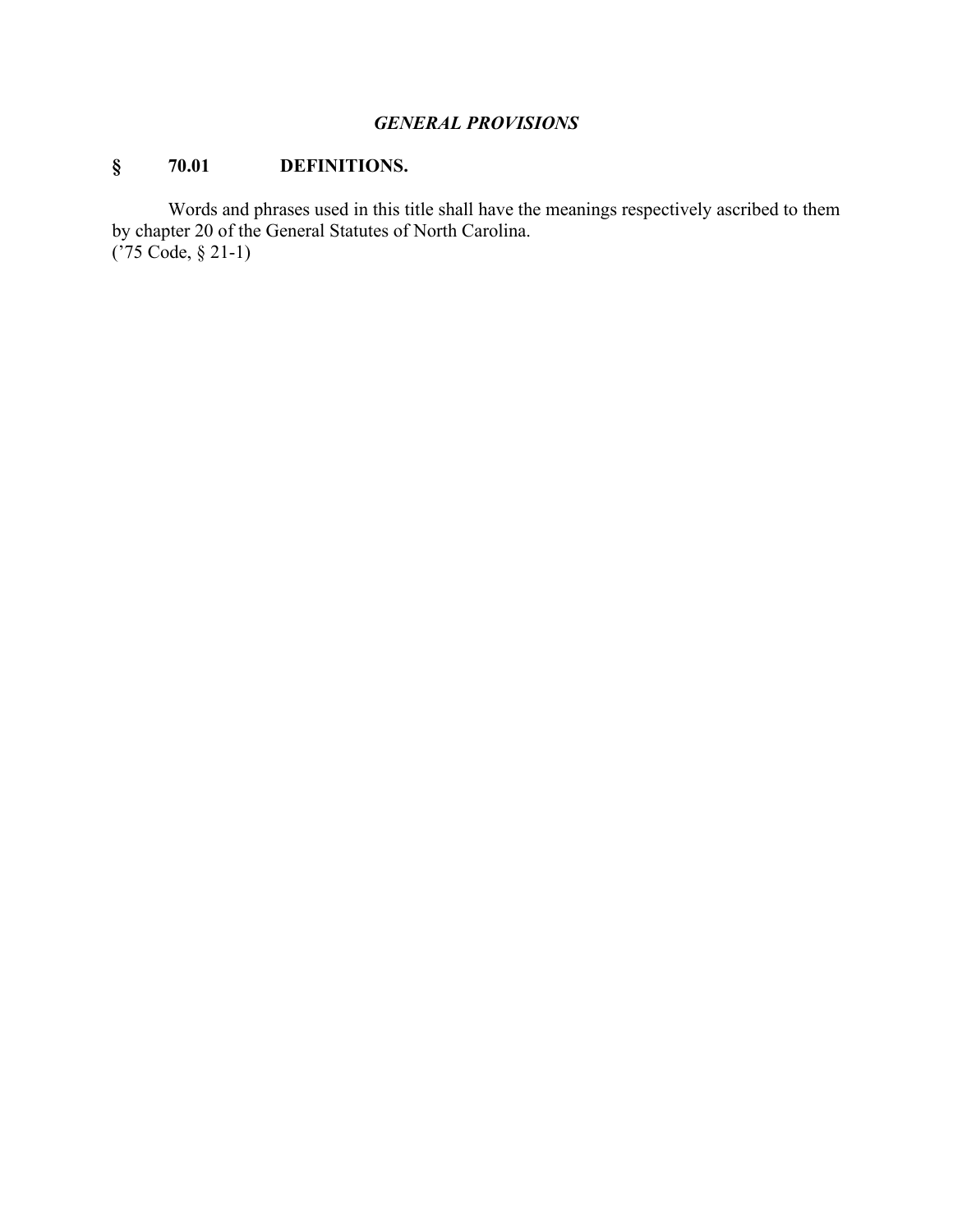# **§ 70.02 OBEDIENCE TO POLICE.**

No person shall willfully fail or refuse to comply with any lawful order or direction of a police officer.

('75 Code, § 12-2) Penalty, see § 10.98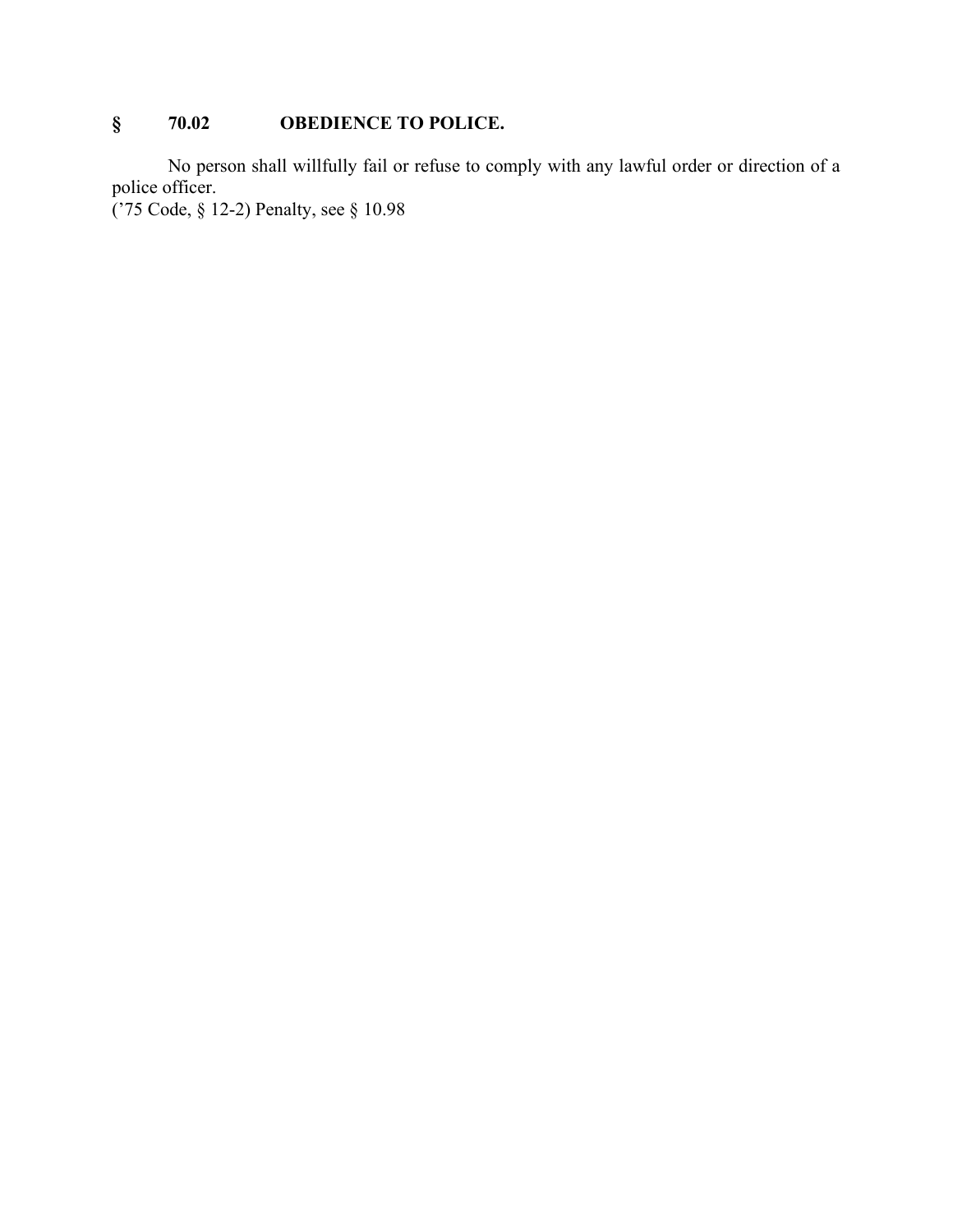## **§ 70.03 AUTHORITY OF POLICE IN SPECIAL CASES.**

In the event of fire or other emergency, or when necessary to expedite traffic or safeguard pedestrians, police officers may direct traffic as conditions may require, notwithstanding the provisions of this chapter.

('75 Code, § 12-3)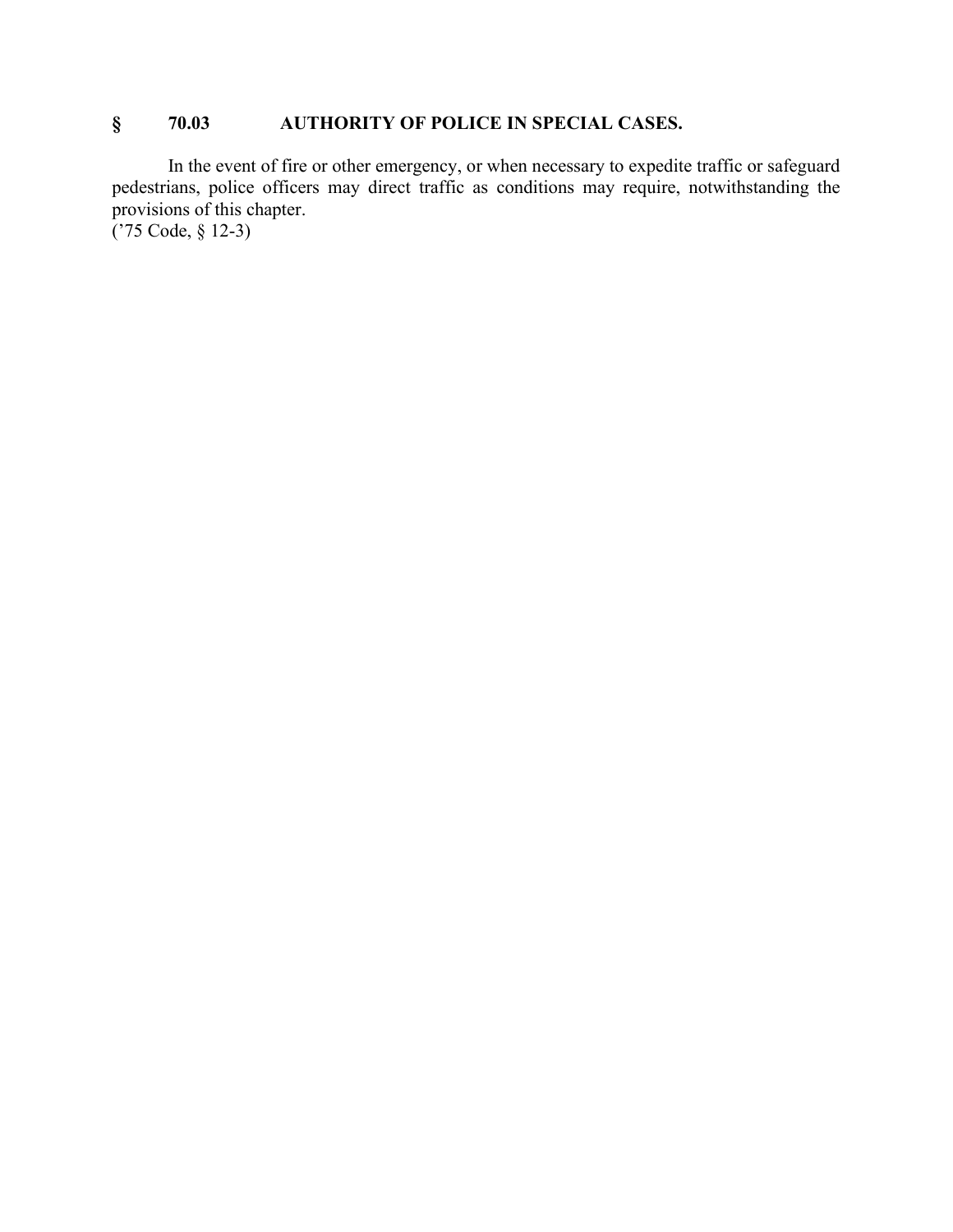### **§ 70.04 PUBLIC EMPLOYEES TO OBEY TRAFFIC REGULATIONS.**

The provisions of this title shall apply to the driver of any vehicle owned by or used in the service of the United States Government, this state, county or town, and it shall be unlawful for any such driver to violate any of the provisions of this title except as otherwise permitted in this title or by state law.

('75 Code, § 12-4) Penalty, see § 10.98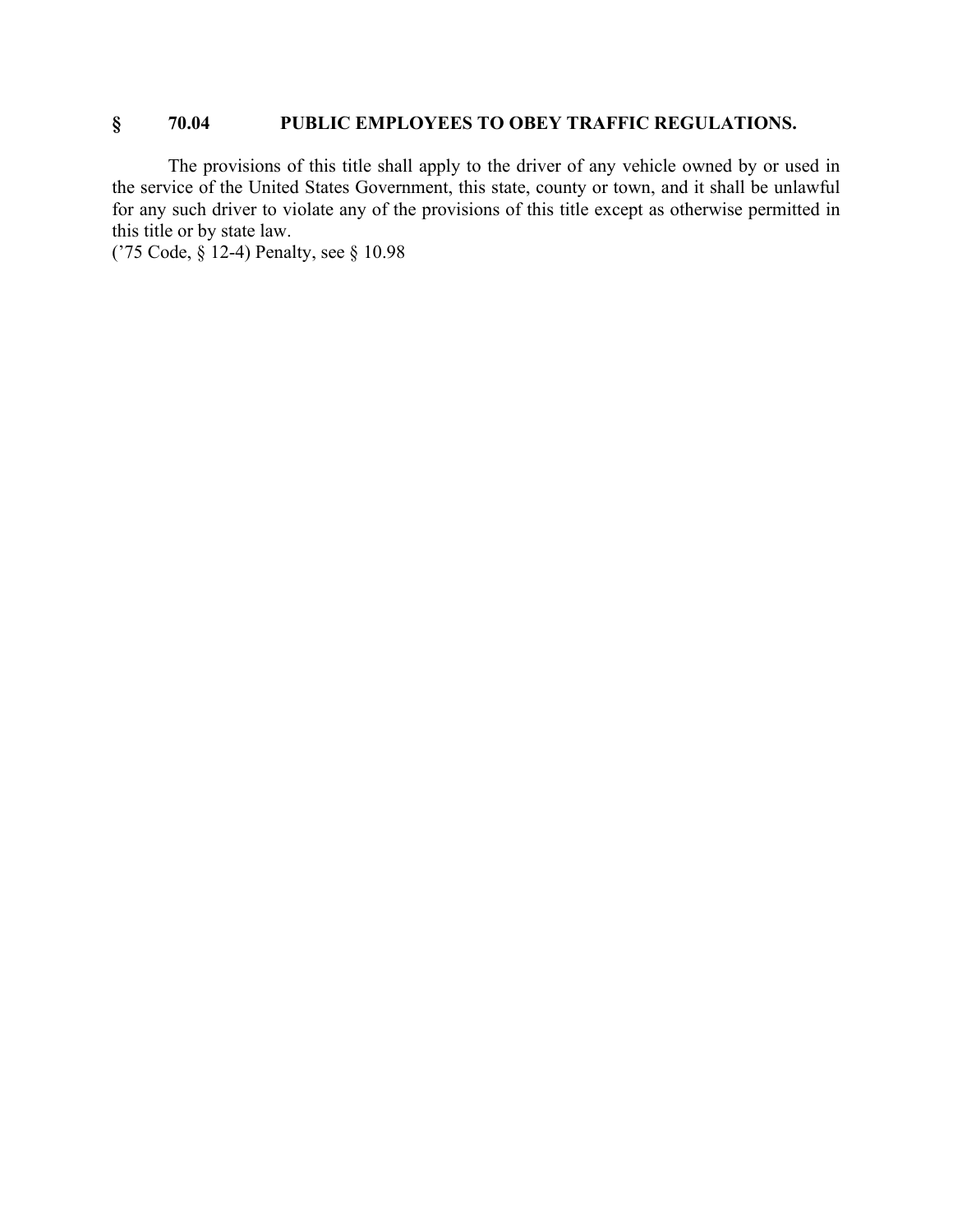#### **§ 70.05 EXEMPTIONS FOR AUTHORIZED EMERGENCY VEHICLES.**

The provisions of this title regulating the operation, parking and standing of vehicles shall apply to authorized emergency vehicles, as defined in G.S. §§ 20-145 and 20-146, except as follows:

(A) Unless otherwise directed by a police officer, a driver, when operating such vehicle in any emergency, may:

(1) Park or stand, notwithstanding the provisions of this title.

(2) Proceed past a red or stop signal or stop sign, but only after slowing down as may be necessary for safe operation.

(3) Exceed the prima facie speed limits, so long as he does not endanger life or property.

(4) Disregard regulations governing direction of movement or turning in specified directions, so long as he does not endanger life or property.

(B) The foregoing exemptions shall not, however, protect the driver of any such vehicle from the consequence of his reckless disregard for the safety of others. ('75 Code, § 12-5) Penalty, see § 10.98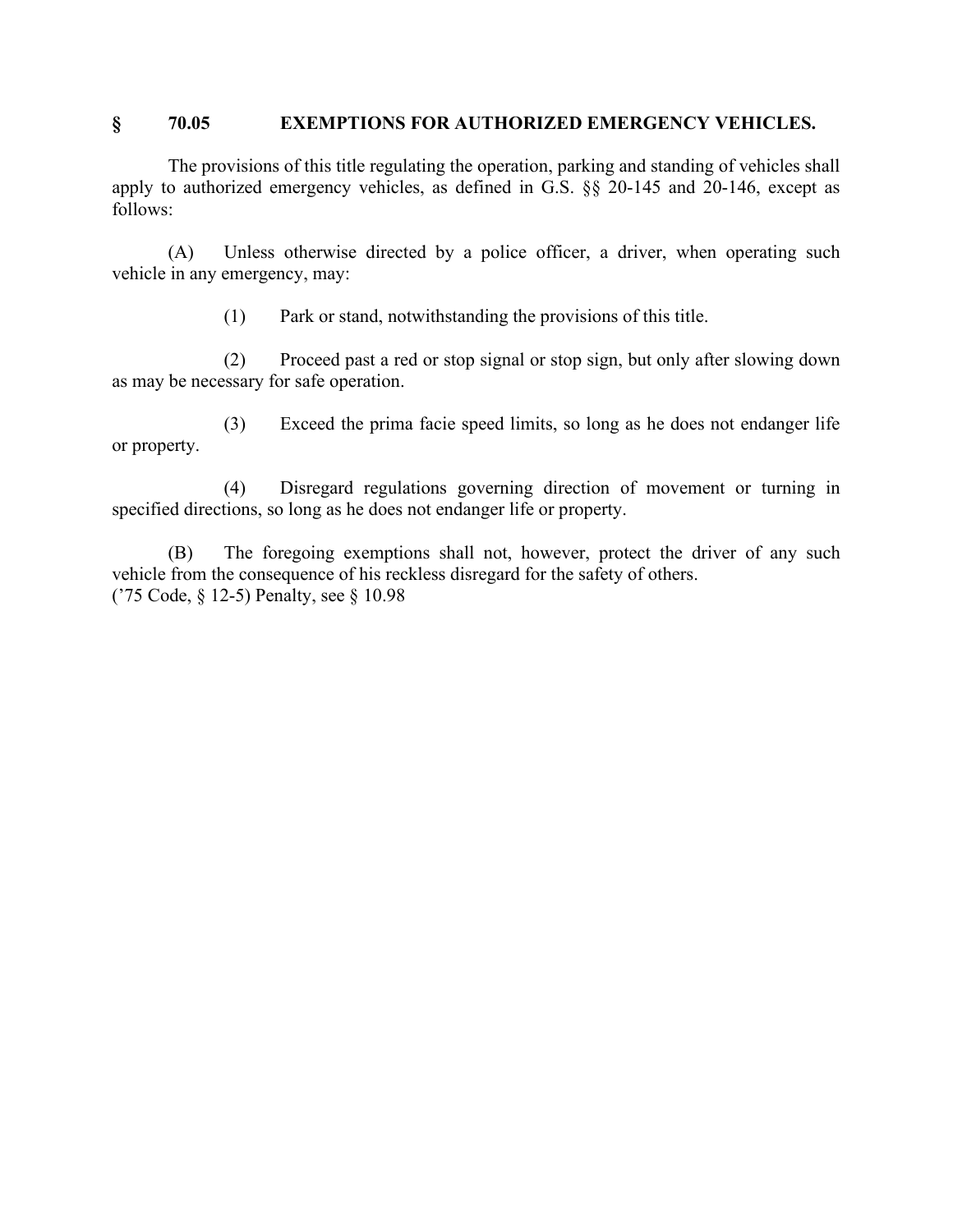### **§ 70.06 PERSONS PROPELLING PUSHCARTS OR RIDING BICYCLES OR ANIMALS TO OBEY TRAFFIC REGULATIONS.**

Every person propelling any pushcart or riding a bicycle or an animal upon a roadway and every person driving any animal-drawn vehicle, shall be subject to the provisions of this chapter applicable to the drive of any vehicle, except those provisions of this chapter which, by their very nature, can have no application.

('75 Code, § 12-6) Penalty, see § 10.98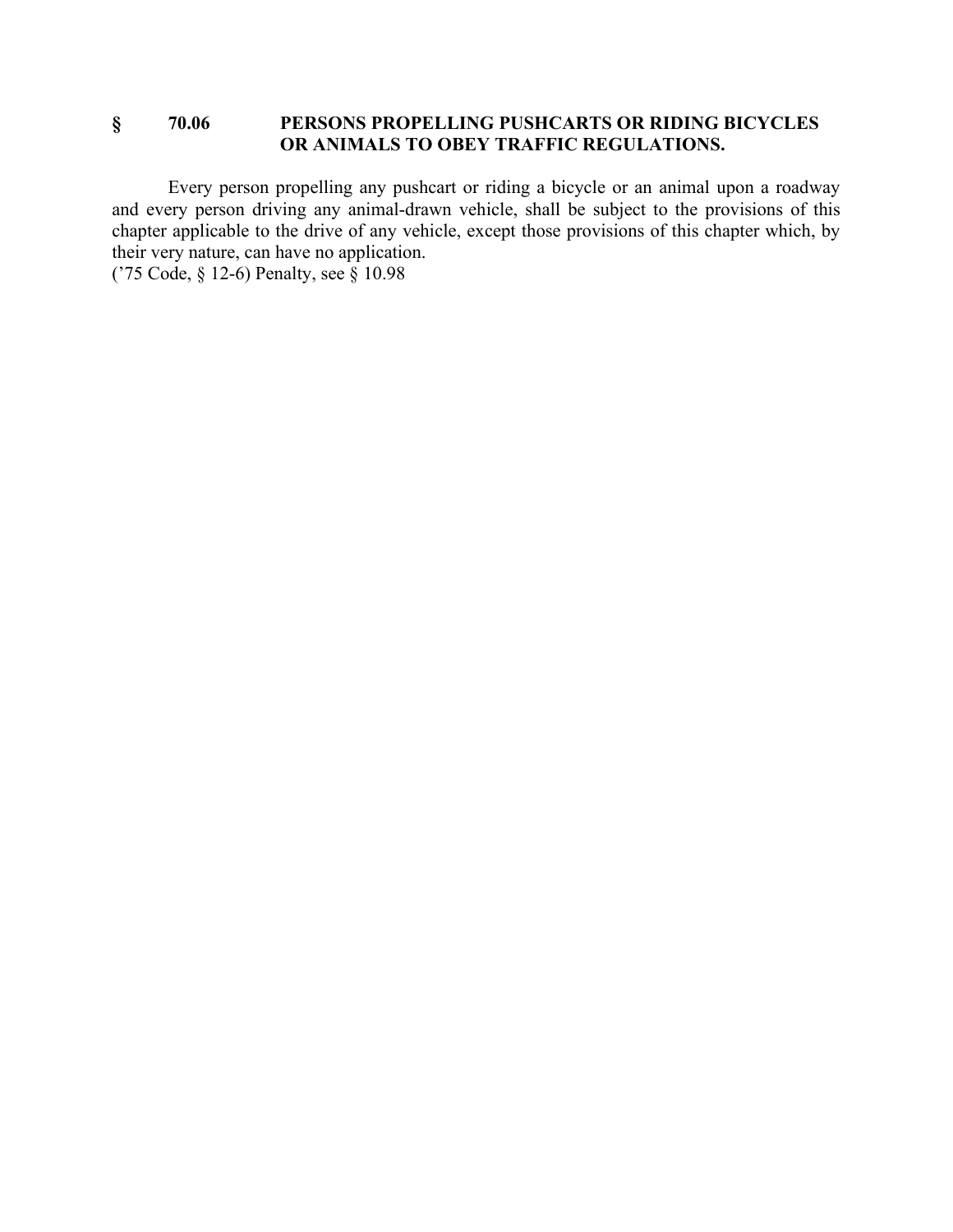#### *OPERATION OF VEHICLES*

#### **§ 70.15 STOP BEFORE ENTERING STOP INTERSECTION.**

(1) When stop signs are placed at stop intersections every driver of a vehicle shall stop before entering the intersection, and he shall not proceed into or across the through street until he had first determined that no conflict with traffic will ensue.

('75 Code, § 12-6) Penalty, see § 10.98

(2) Stop signs pursuant to this subsection shall be effective when appropriate signs as designated on the official traffic maps or as designated to be erected by the Town Manager, Public Works Director or Board of Commissioners.

(3) Whenever the Town Manager, Director of Public Works, or the Board of Commissioners designate stop signs, and the like under this chapter current schedules or maps showing the locations shall be automatically amended. Any failure to amend current schedules or maps showing the locations shall not invalidate the enforceability of a stop sign(s).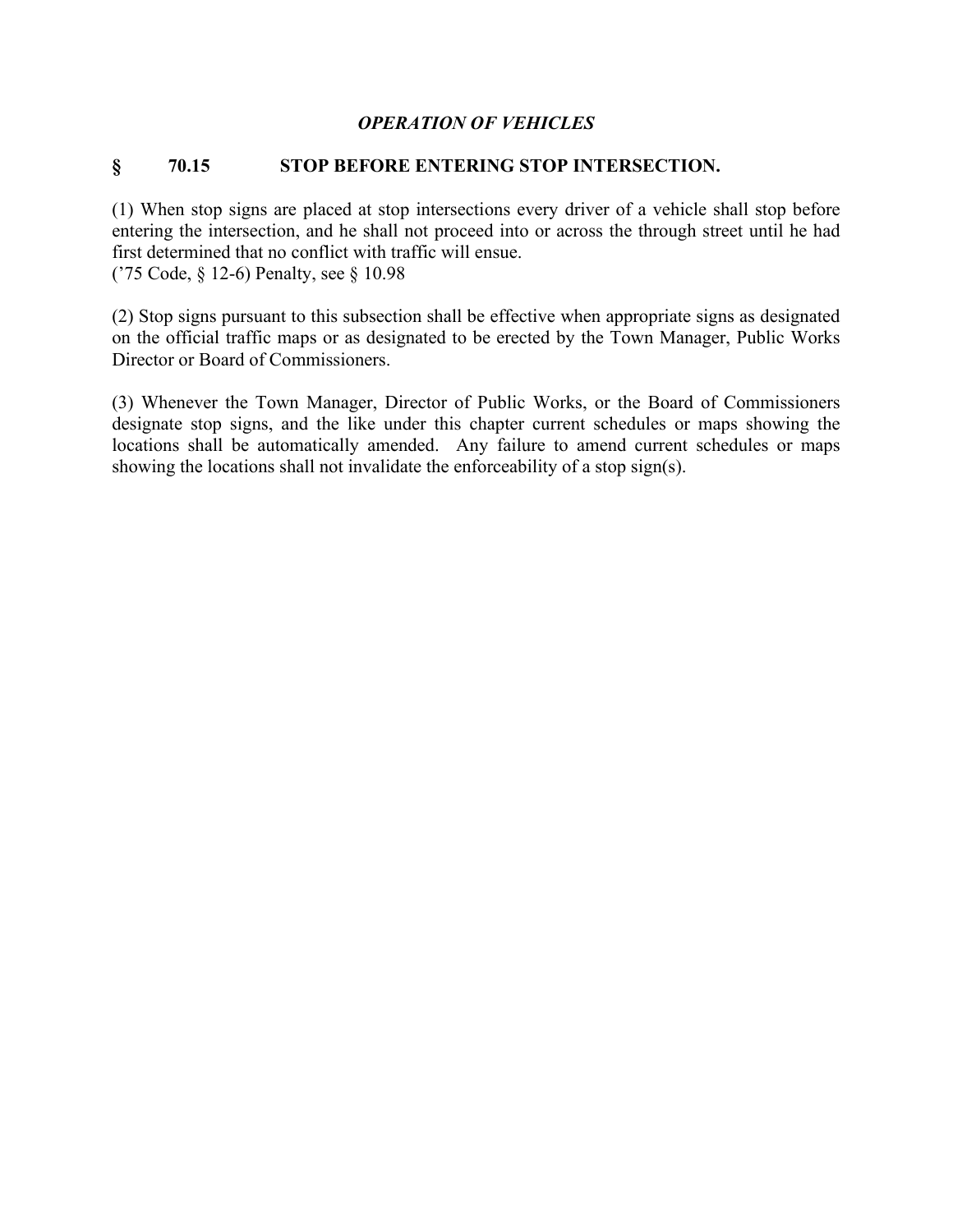### **§ 70.16 YIELD RIGHT-OF-WAY AT CERTAIN INTERSECTIONS.**

When yield right-of-way signs have been placed at those intersections designated as locations for such signs on the official traffic maps, no person shall fail to yield the right-of-way at such signs before entering such intersections.

('75 Code, § 12-22) Penalty, see § 10.98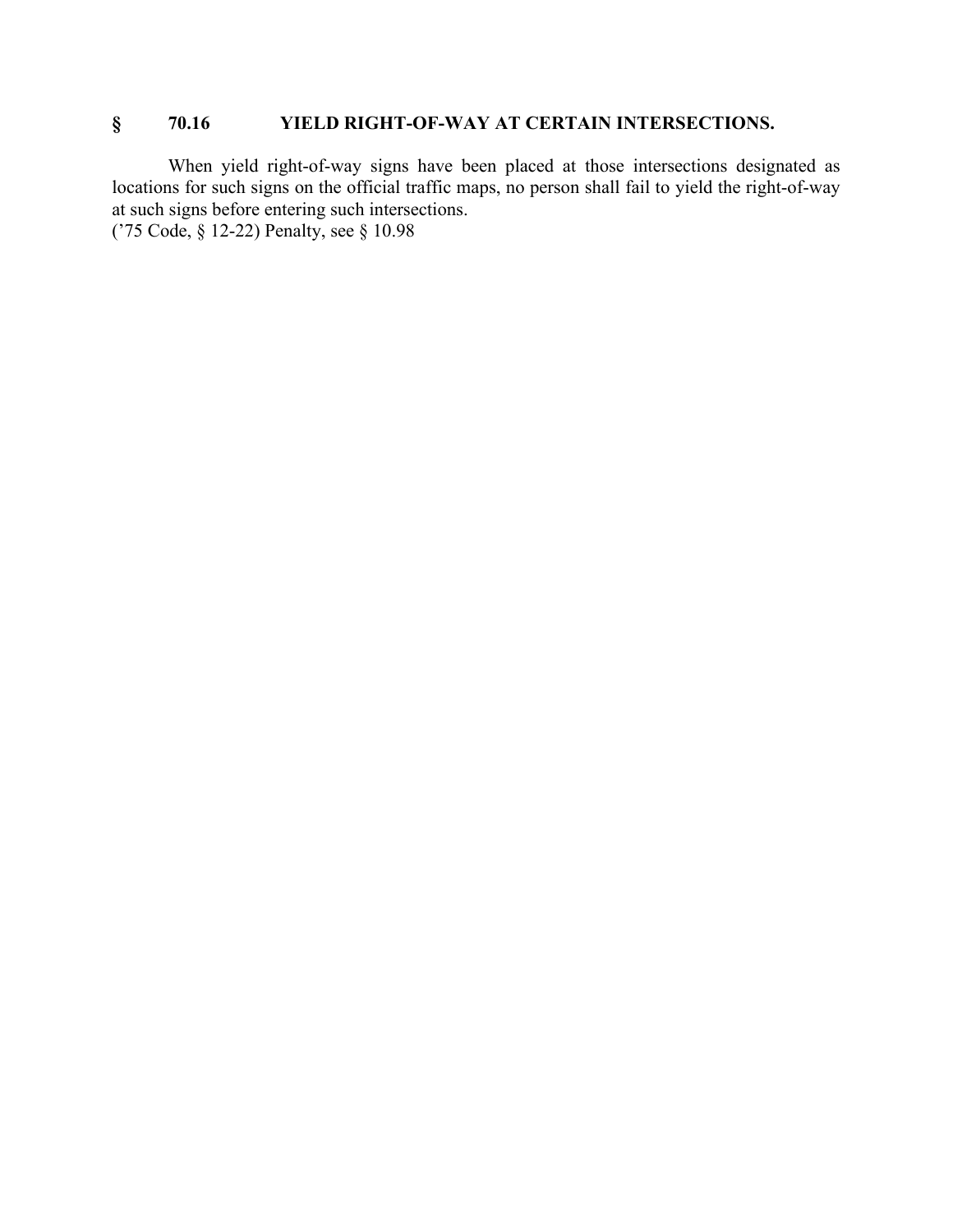### **§ 70.17 ONE-WAY STREETS.**

Upon those streets or portions of streets designated as one-way streets on the official traffic maps of the town, no person shall operate a vehicle except in the indicated direction when signs have been placed, erected or installed and maintained at every intersection where movement in the opposite direction is prohibited.

('75 Code, § 12-23) Penalty, see § 10.98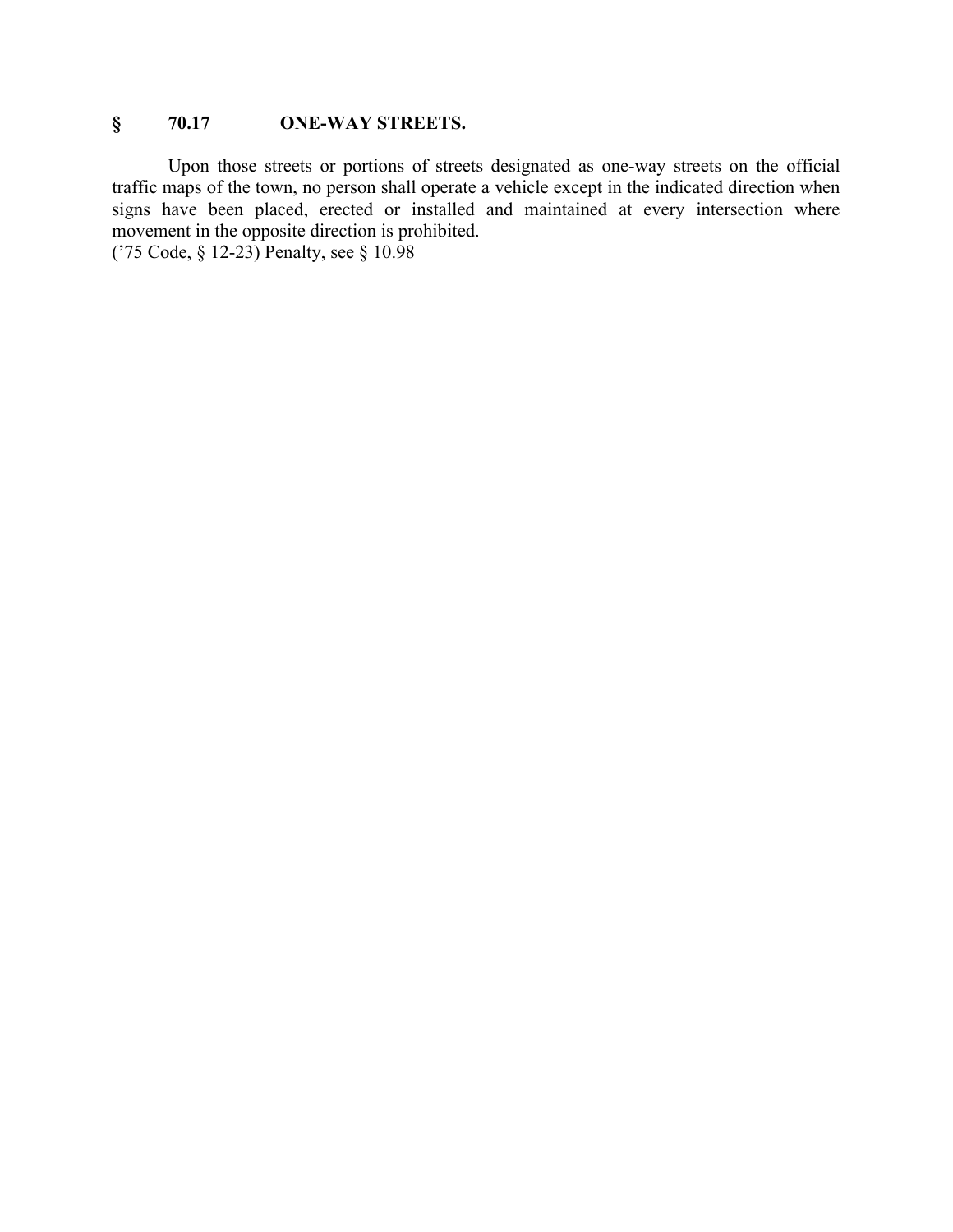### **§ 70.18 VEHICLES NOT TO BLOCK INTERSECTIONS OR CROSSWALKS.**

No driver shall enter an intersection or a marked crosswalk unless there is sufficient space on the other side of the intersection or crosswalk to accommodate the vehicle he is operating without obstructing the passage of other vehicles or pedestrians, notwithstanding any traffic control signal indication to proceed.

('75 Code, § 12-24 ) Penalty, see § 10.98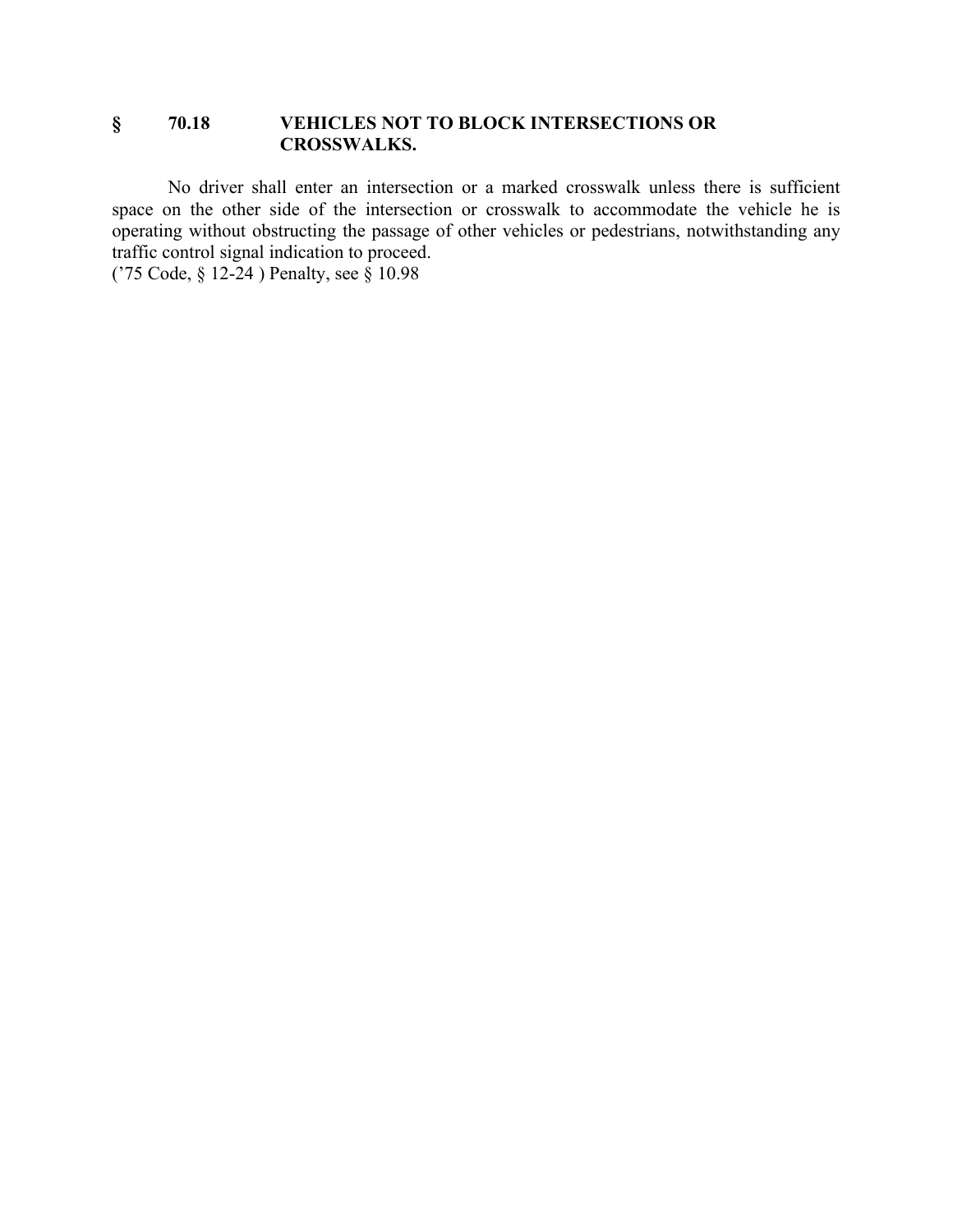# **§ 70.19 DRIVING THROUGH FUNERAL PROCESSIONS.**

No vehicle shall be driven through a funeral procession, except for authorized emergency vehicles when the same are responding to calls. ('75 Code, § 12-25) Penalty, see § 10.98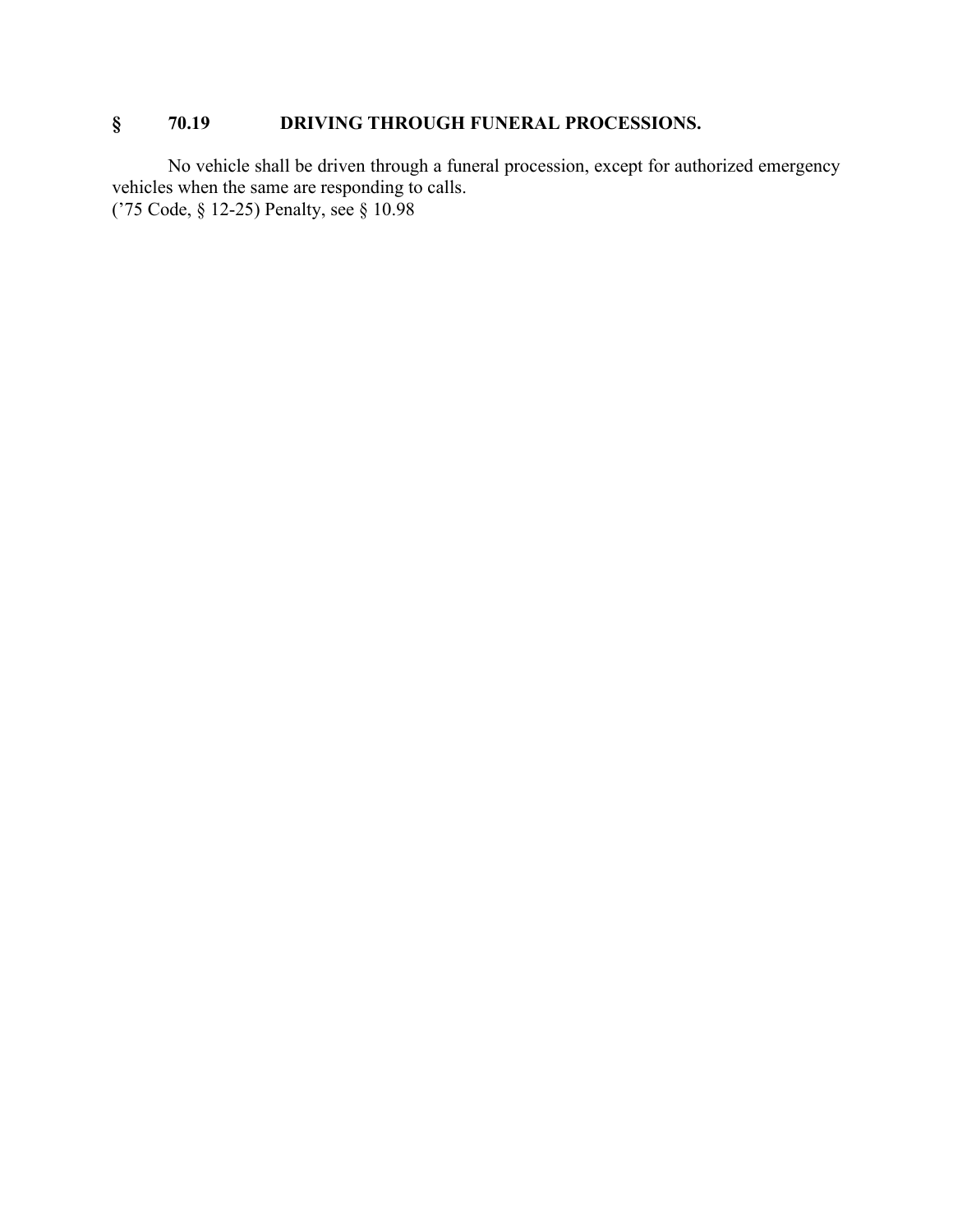## **§ 70.20 LIMITATIONS ON TURNING AROUND.**

No driver shall turn any vehicle so as to proceed in the opposite direction where a traffic signal is displayed or in the business district. ('75 Code, § 12-26) Penalty, see § 10.98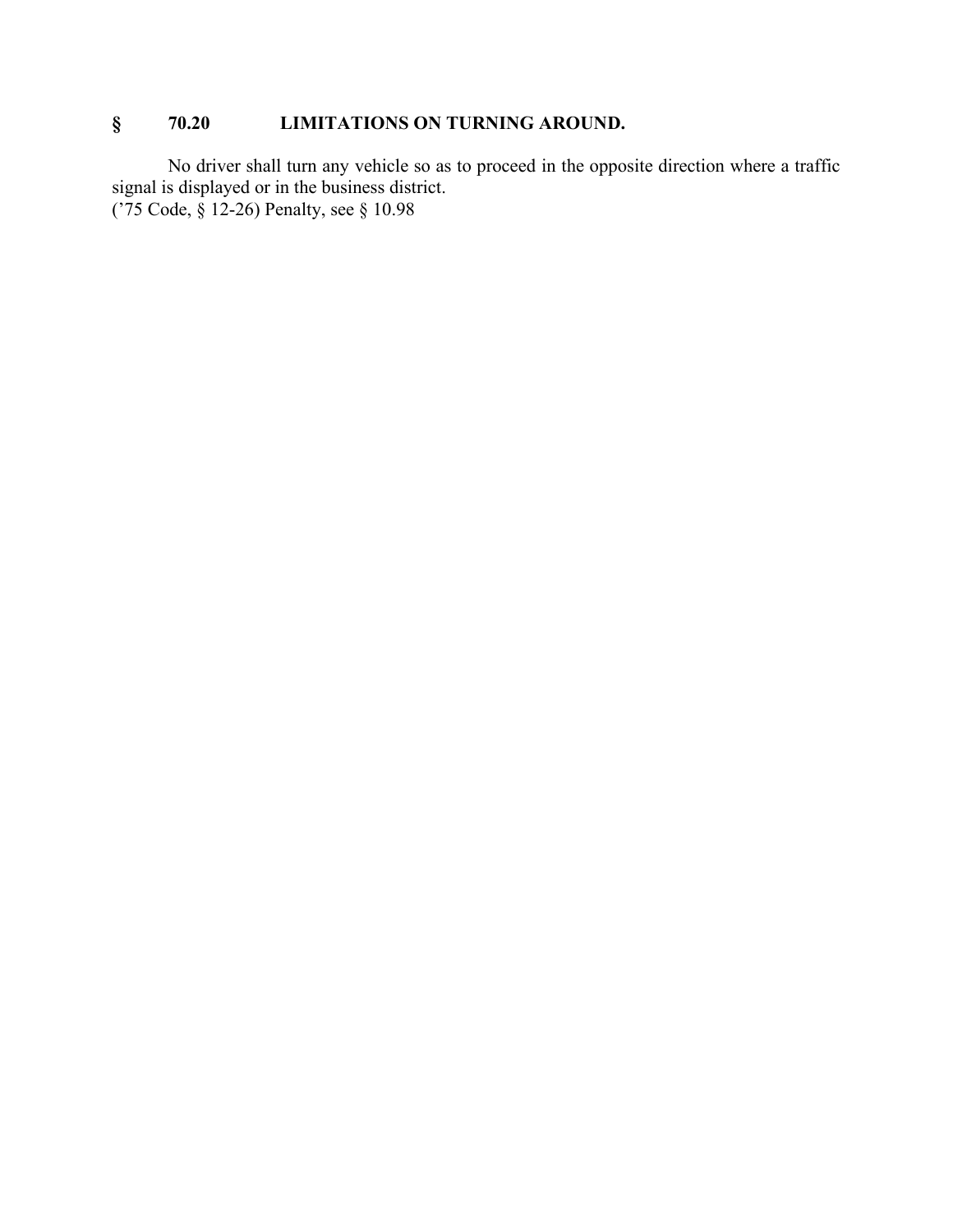### **§ 70.21 LIMITATIONS ON BACKING.**

The driver of a vehicle shall not back the same into any intersection or over a crosswalk and shall not, in any event or at any place, back a vehicle unless such movement can be made safely and unless he shall have given ample warning to those who may be behind, by hand or other signal.

('75 Code, § 12-27) Penalty, see § 10.98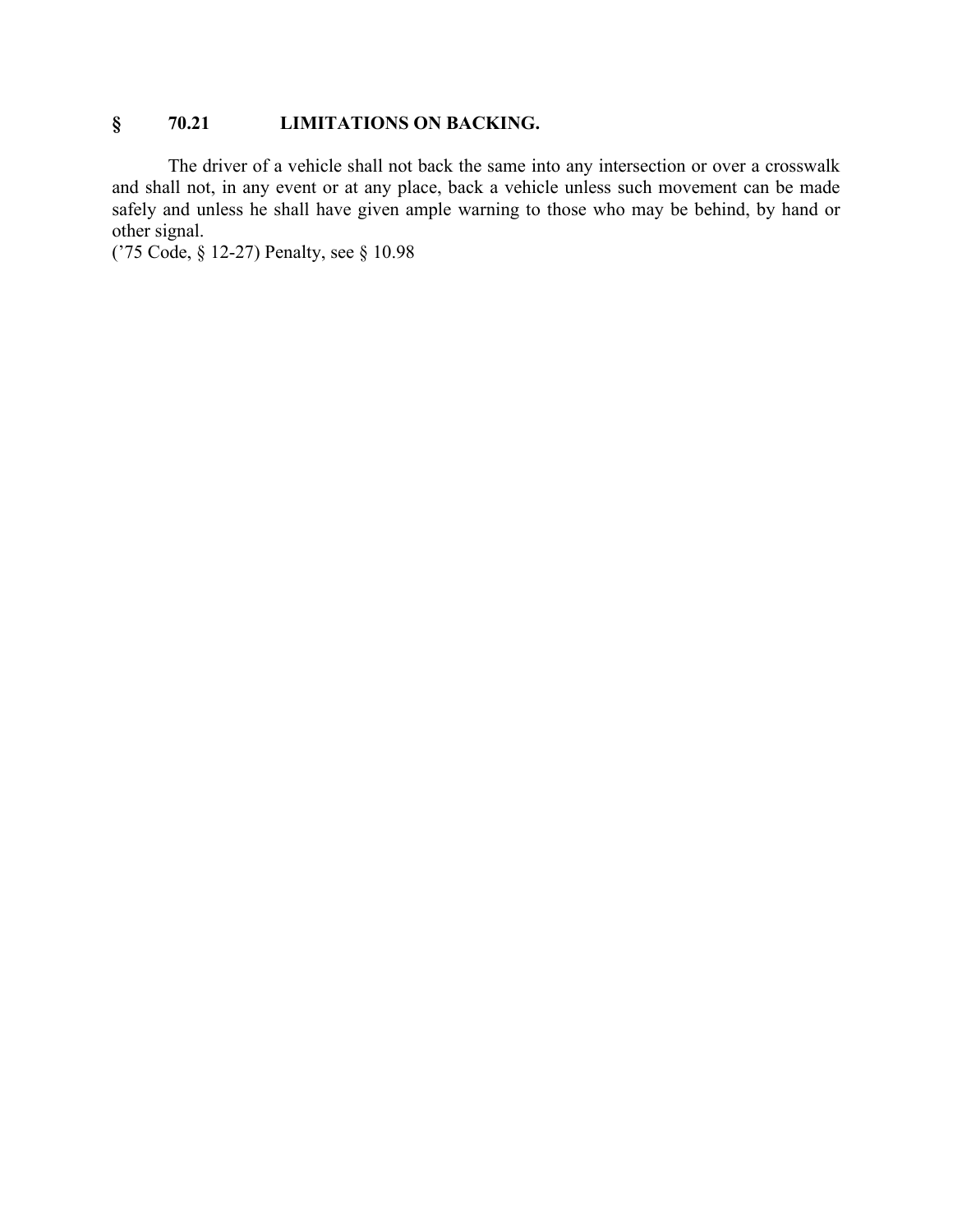### **§ 70.22 EMERGING FROM ALLEY OR PRIVATE DRIVEWAY.**

The driver of a vehicle emerging from an alley, driveway or building shall stop such vehicle immediately prior to driving onto a sidewalk or into the sidewalk areas extending across any alleyway. Upon entering the roadway, he shall yield the right-of-way to all vehicles approaching on such roadway.

('75 Code, § 12-28) Penalty, see § 10.98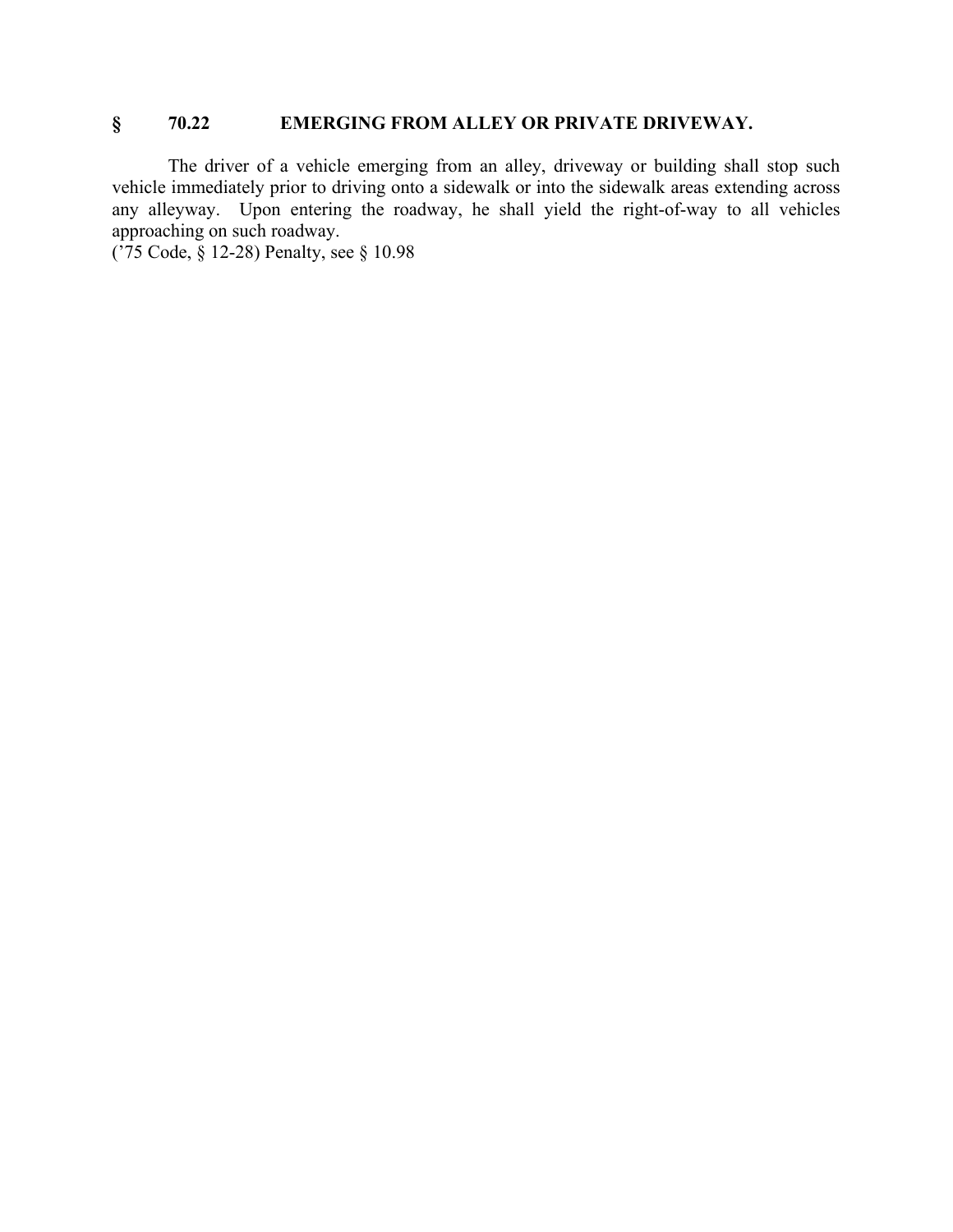### **§ 70.23 DRIVING PAST, AROUND OR OVER BARRICADES PROHIBITED.**

No person shall drive any vehicle or animal past, around or over any barricade lawfully placed upon any street by town officials or employees, which street has been closed by such barricades, except by consent of persons authorized to give such consent. ('75 Code, § 15-1) Penalty, see § 10.98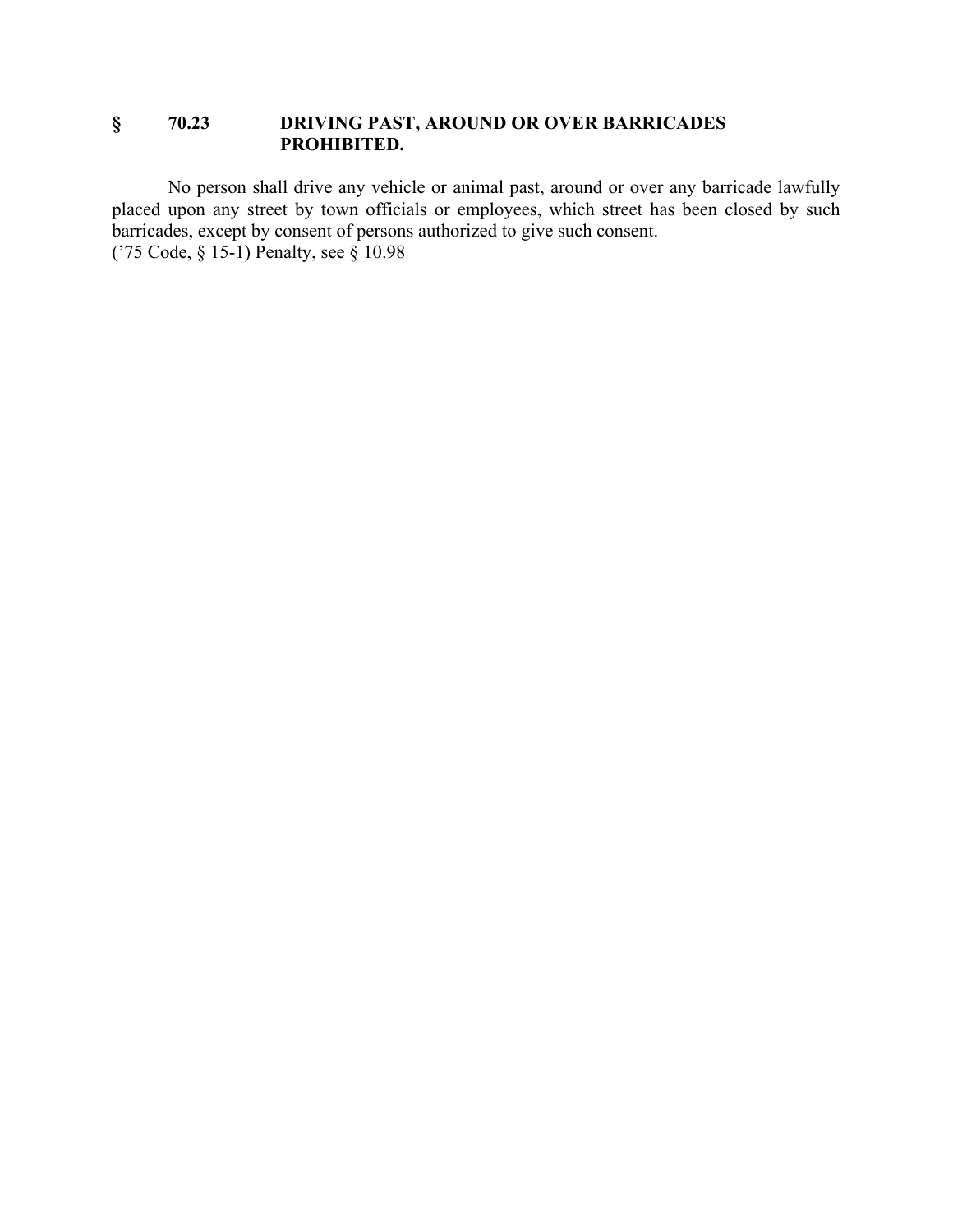### **§ 70.24 MOVING CARS FROM PARKED POSITIONS.**

Cars parked shall move out in the direction headed or, if they are parked at an angle with the curb, they shall back out in that angle until they have cleared the other cars and shall then proceed in the direction they are most nearly headed in.

('75 Code, § 12-35) Penalty, see § 10.98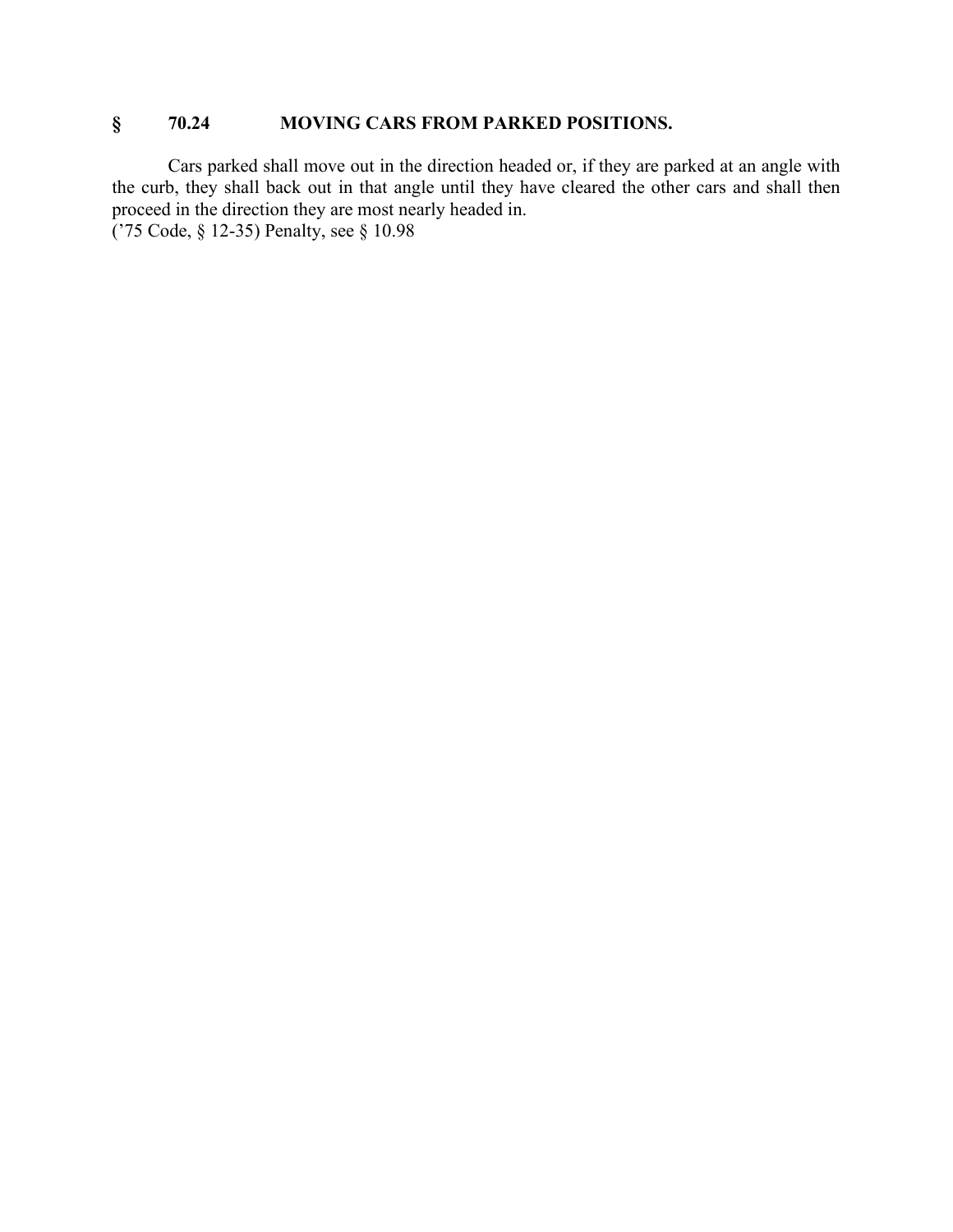#### **§ 70.25 SPEED LIMITS.**

(A) No person shall drive a vehicle on any highway or street at a speed greater than is reasonable and prudent under the conditions then existing.

(B) Except as otherwise provided in this chapter it shall be unlawful to operate any vehicle in excess of the following speeds:

(1) Thirty-five miles per hour in any business district.

(2) The Town Manager, Director of Public Works, or the Board of Commissioners may establish speed limits, as required by G>S> 20-141, on streets within the Town of Aberdeen. Once the Town Manager, Director of Public Works, or the Board of Commissioners establishes a speed limit lesser or greater than thirty-five miles per hour, this act shall be deemed to meet the requirements of G.S. 20-141 and all other requirements of State law. ('75 Code, § 12-36) Penalty, see § 10.98

(C) Speed limits set pursuant to this subsection shall be effective when appropriate signs giving notice thereof are erected upon the part of the streets affected.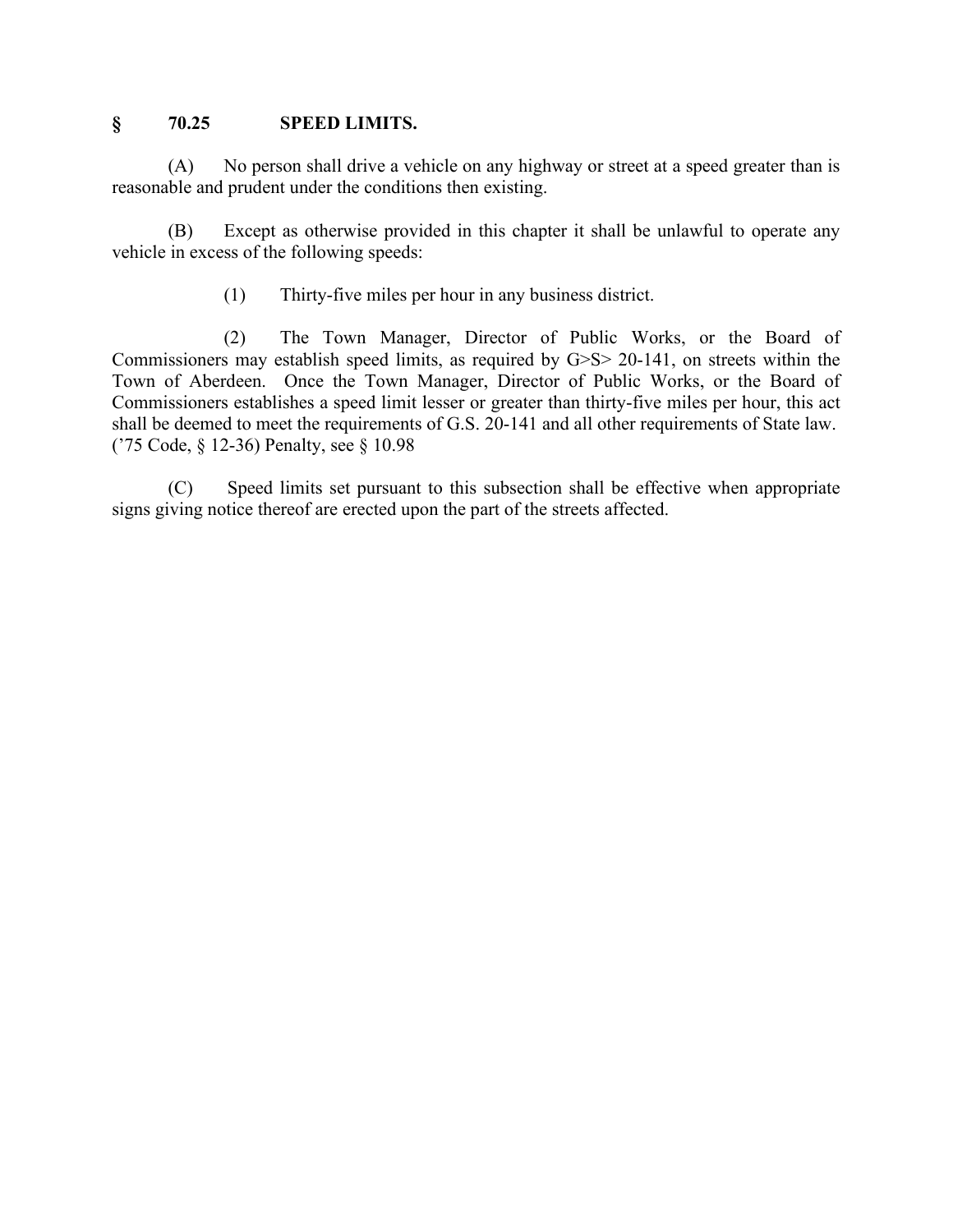## **§ 70.26 BOARDING OR ALIGHTING FROM VEHICLES.**

No person shall board or alight from any public conveyance or other vehicle while such conveyance or vehicle is in motion. ('75 Code, § 12-7) Penalty, see § 10.98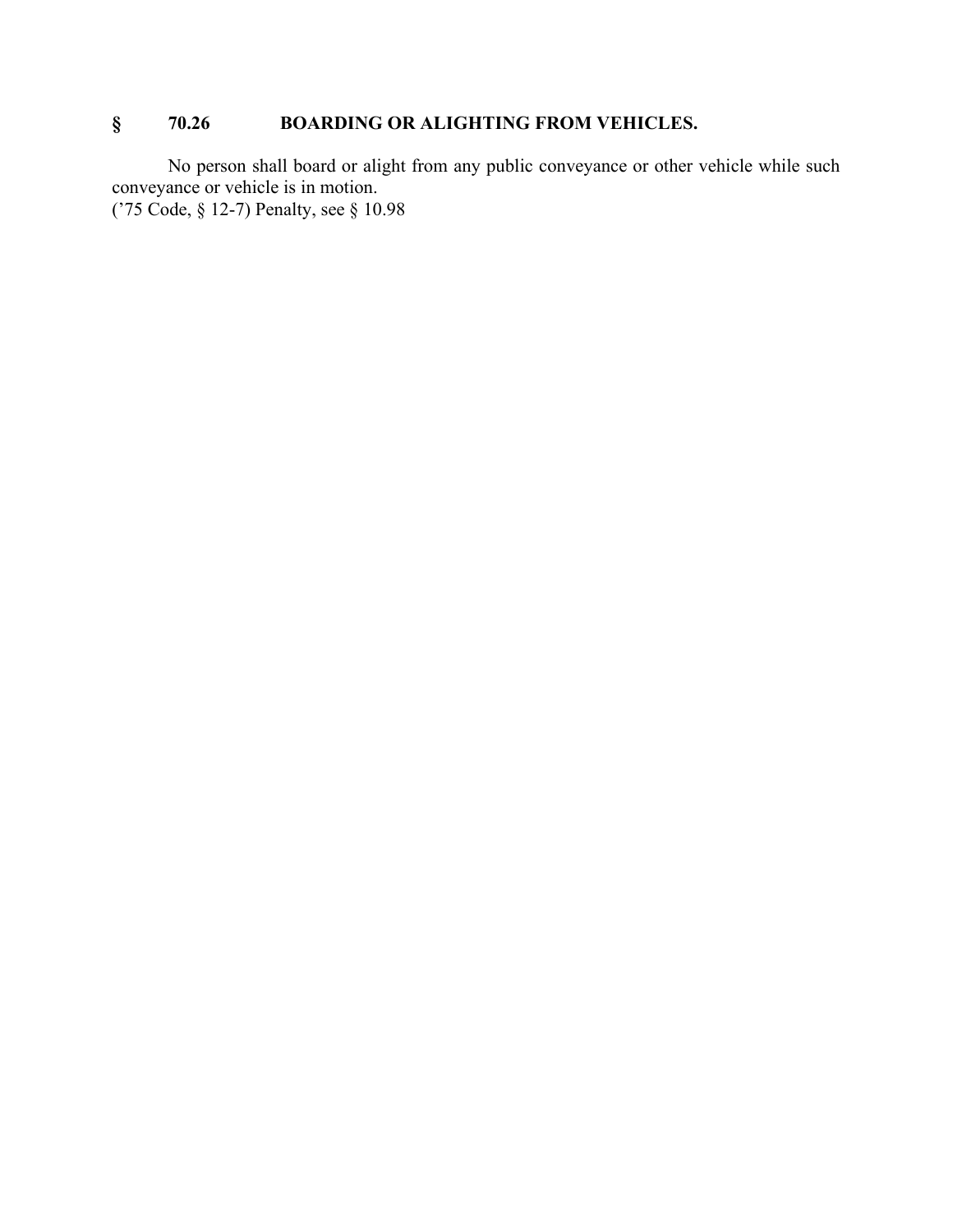### **§ 70.27 UNLAWFUL RIDING.**

No person shall ride on any public conveyance or vehicle, or any portion thereof, not designated or intended for the use of passengers. This provision shall not apply to an employee engaged in the necessary discharge of a duty, nor to persons riding within truck bodies in spaces intended for merchandise.

('75 Code, § 12-8) Penalty, see § 10.98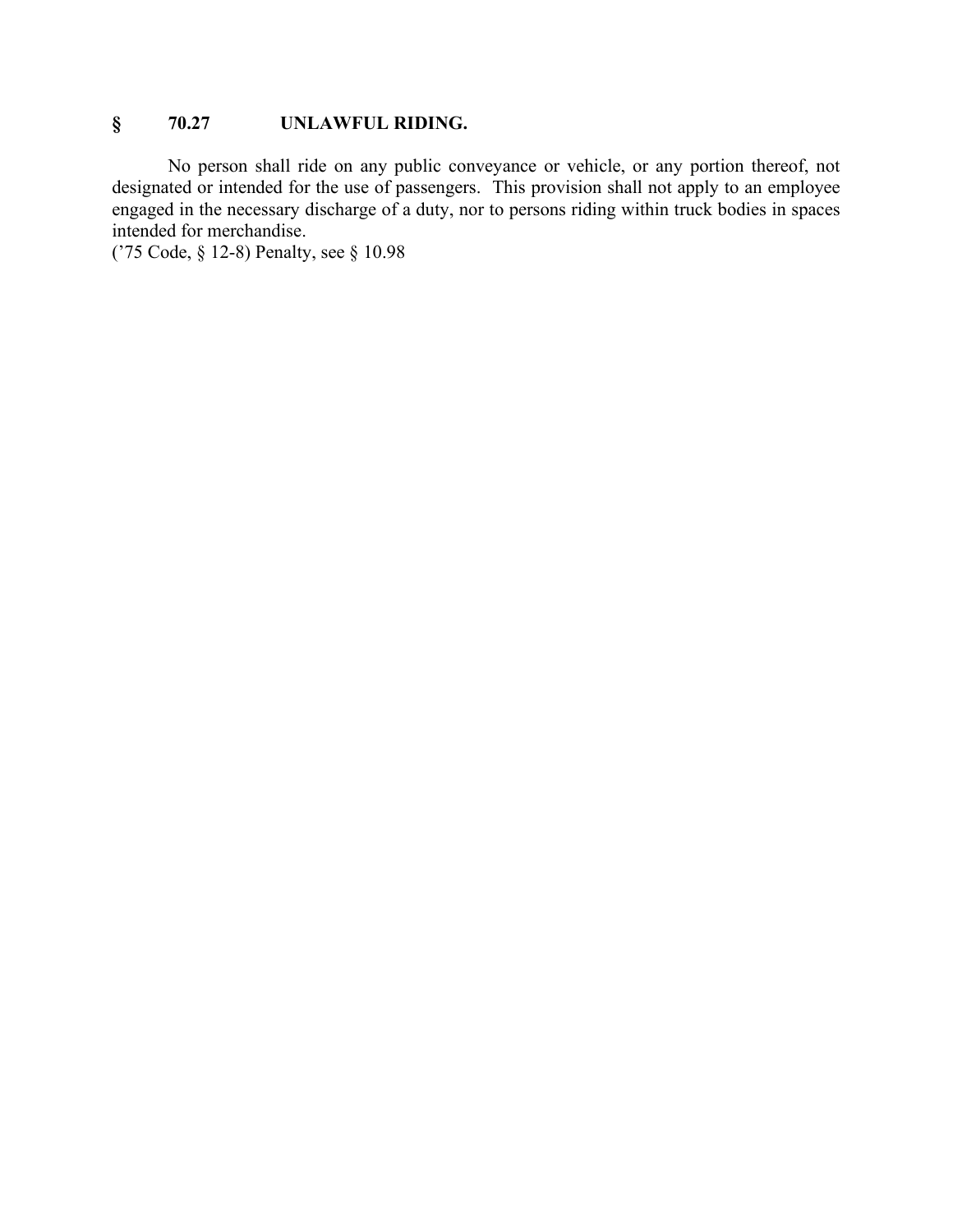### **§ 70.28 ENTERING, JUMPING ON OR RIDING VEHICLES WITHOUT PERMISSION.**

No person shall enter, jump on or ride any automobile or other vehicle without the consent of the owner or driver.

('75 Code, § 12-9) Penalty, see § 10.98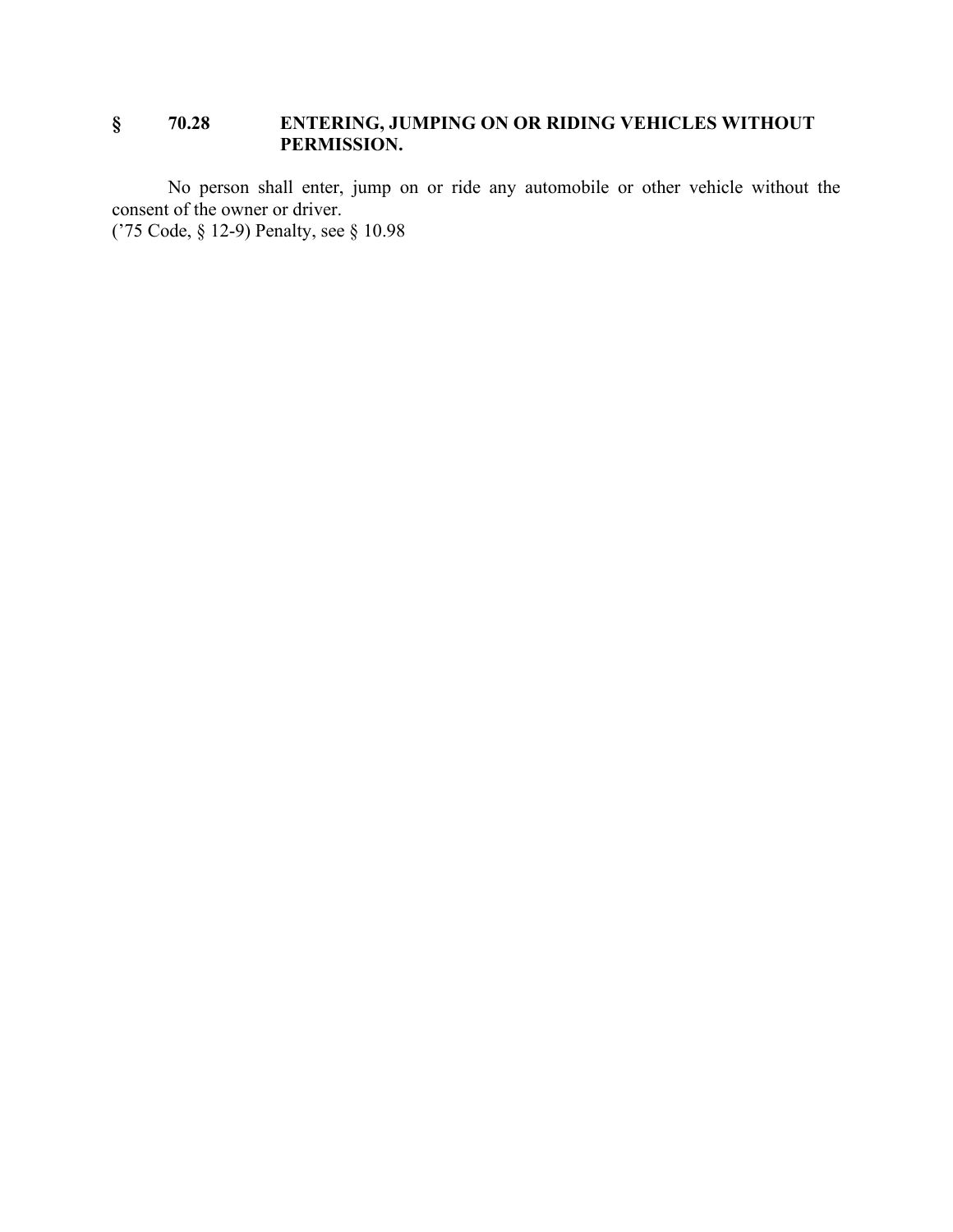### **§ 70.29 DUTY TO STAY INSIDE MOVING VEHICLES; HANGING ONTO VEHICLES.**

No person shall allow any part of his body to protrude beyond the limits of the vehicle in which he is riding, except to give such signals as are by law required, and no person shall hang onto any vehicle whatsoever.

('75 Code, § 12-10) Penalty, see § 10.98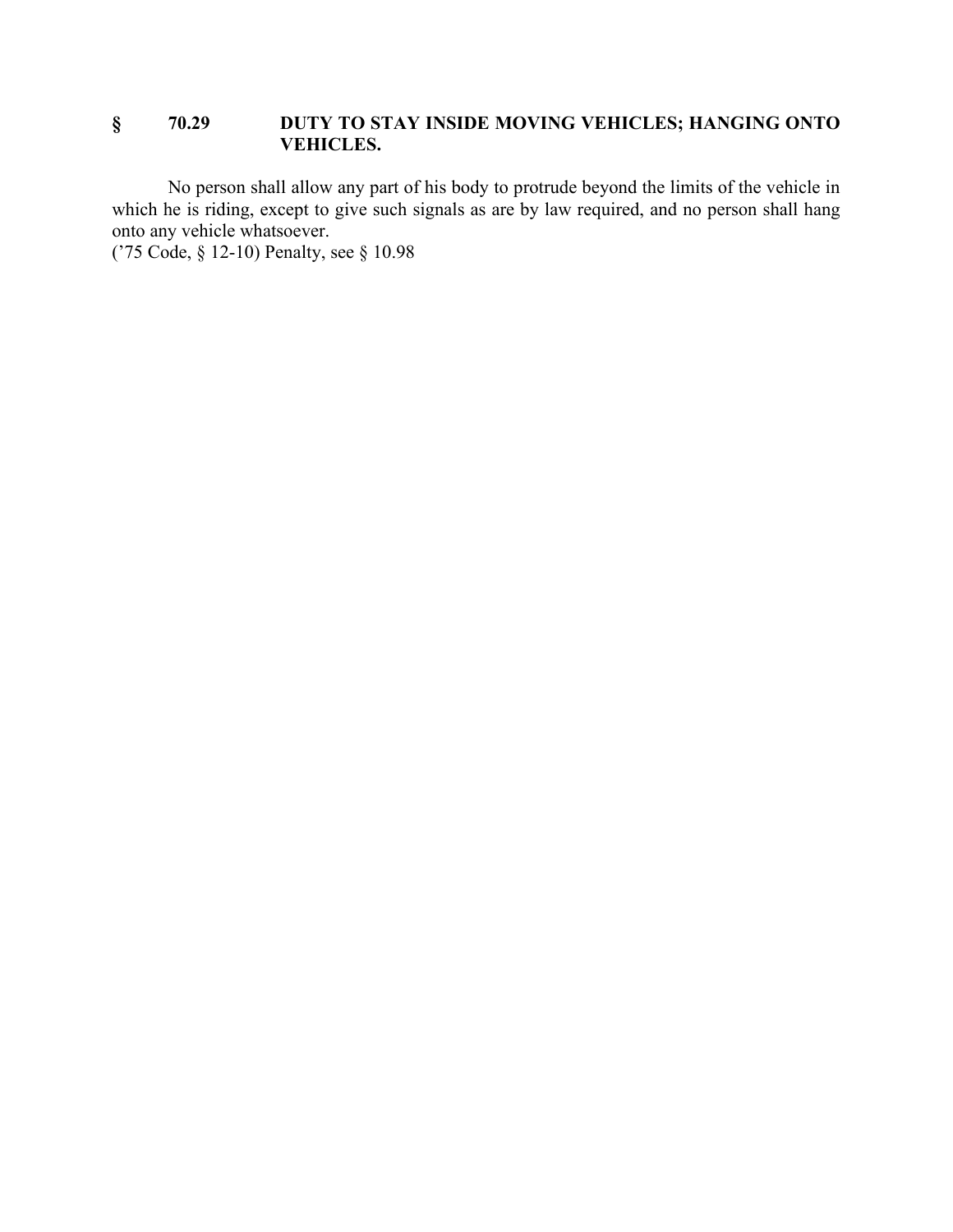## **§ 70.30 LIMITATION ON NUMBER OF PERSONS IN FRONT SEAT.**

It shall be unlawful for the driver or the person in charge of any motor vehicle to permit more than three persons, including the driver, to ride in the front or driver's seat of a motor vehicle.

('75 Code, § 12-11) Penalty, see § 10.98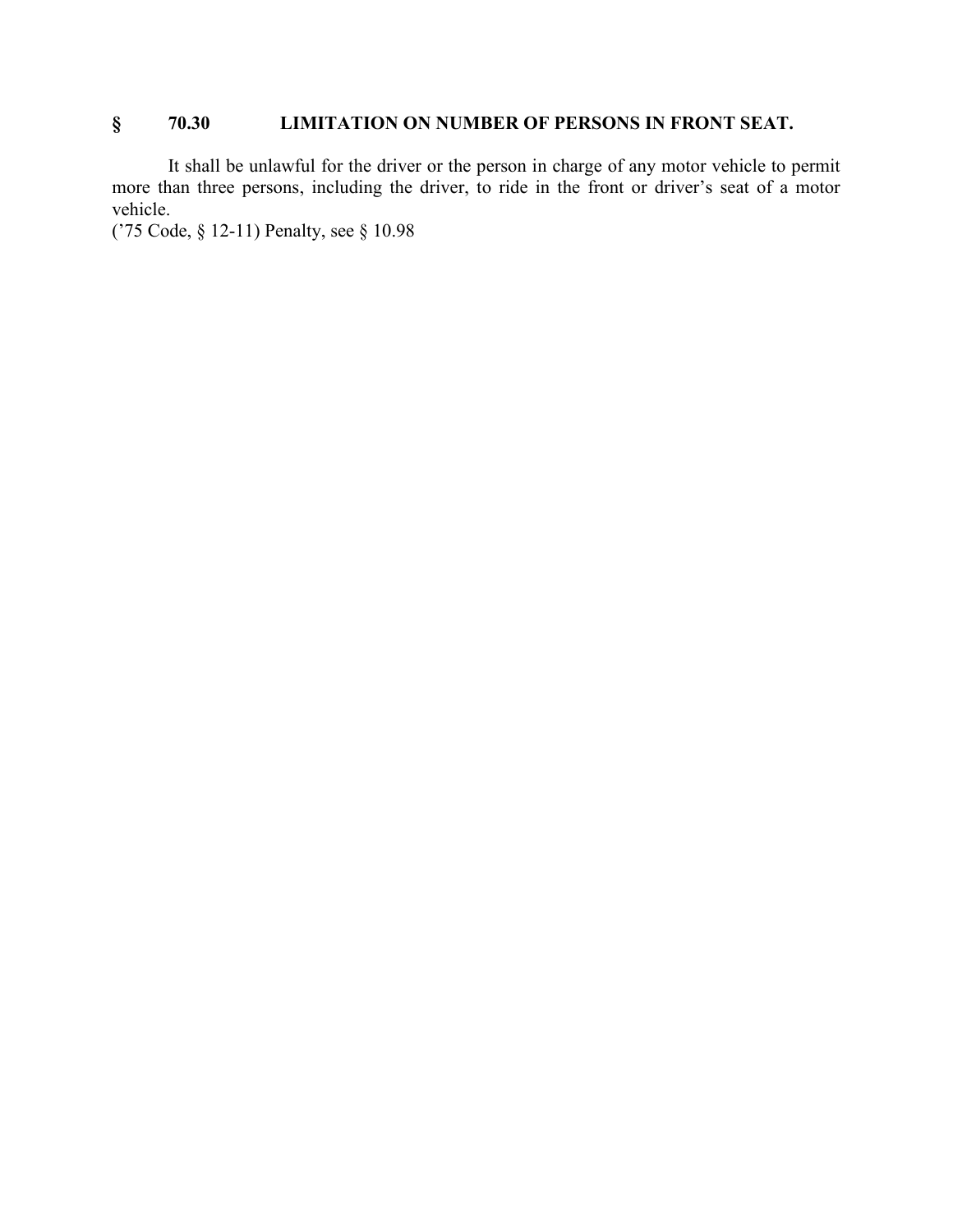### *BICYCLES, COASTERS, ROLLER SKATES AND THE LIKE*

### **§ 70.40 COASTERS, ROLLER SKATES AND SKATEBOARDS PROHIBITED ON ROADWAYS AND SIDEWALKS.**

(A) No person upon roller skates or riding in, on or by means of any coaster, skateboard, toy vehicle or similar device shall go upon any public roadway (except upon streets designated by the Board of Commissioners as play streets).

(B) No person upon roller skates or riding in, on or by means of any coaster, skate board, toy vehicle or similar device shall go upon any sidewalk. ('75 Code, § 12-34) (Am. Ord., passed 5-30-02) Penalty, see § 10.98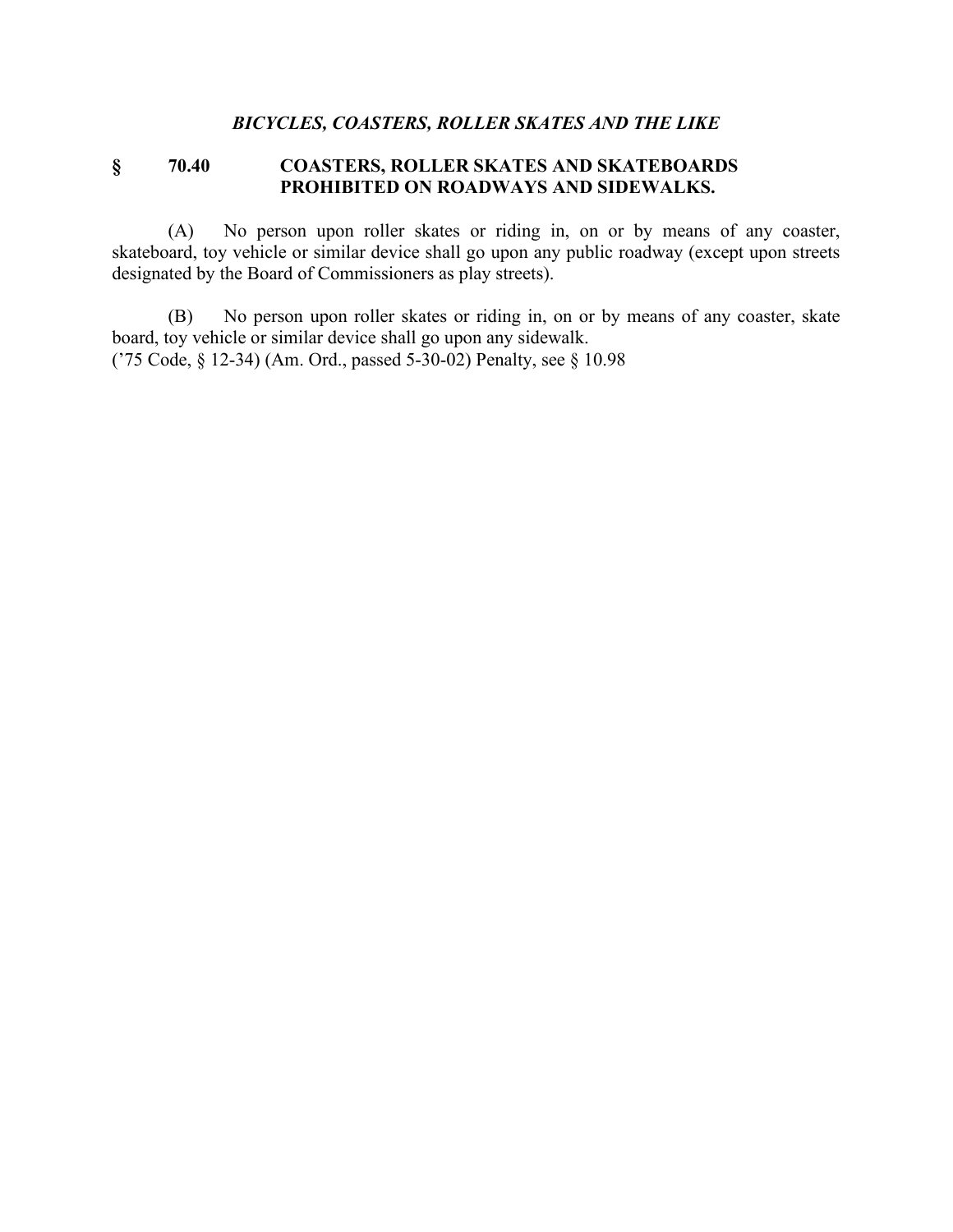## **§ 70.41 CLINGING TO MOVING VEHICLES PROHIBITED.**

Any person riding upon any bicycle, motorcycle, coaster, sled, roller skates or any toy vehicle shall not attach such vehicle or himself to any public conveyance or other moving vehicle upon any roadway.

('75 Code, § 12-30) Penalty, see § 10.98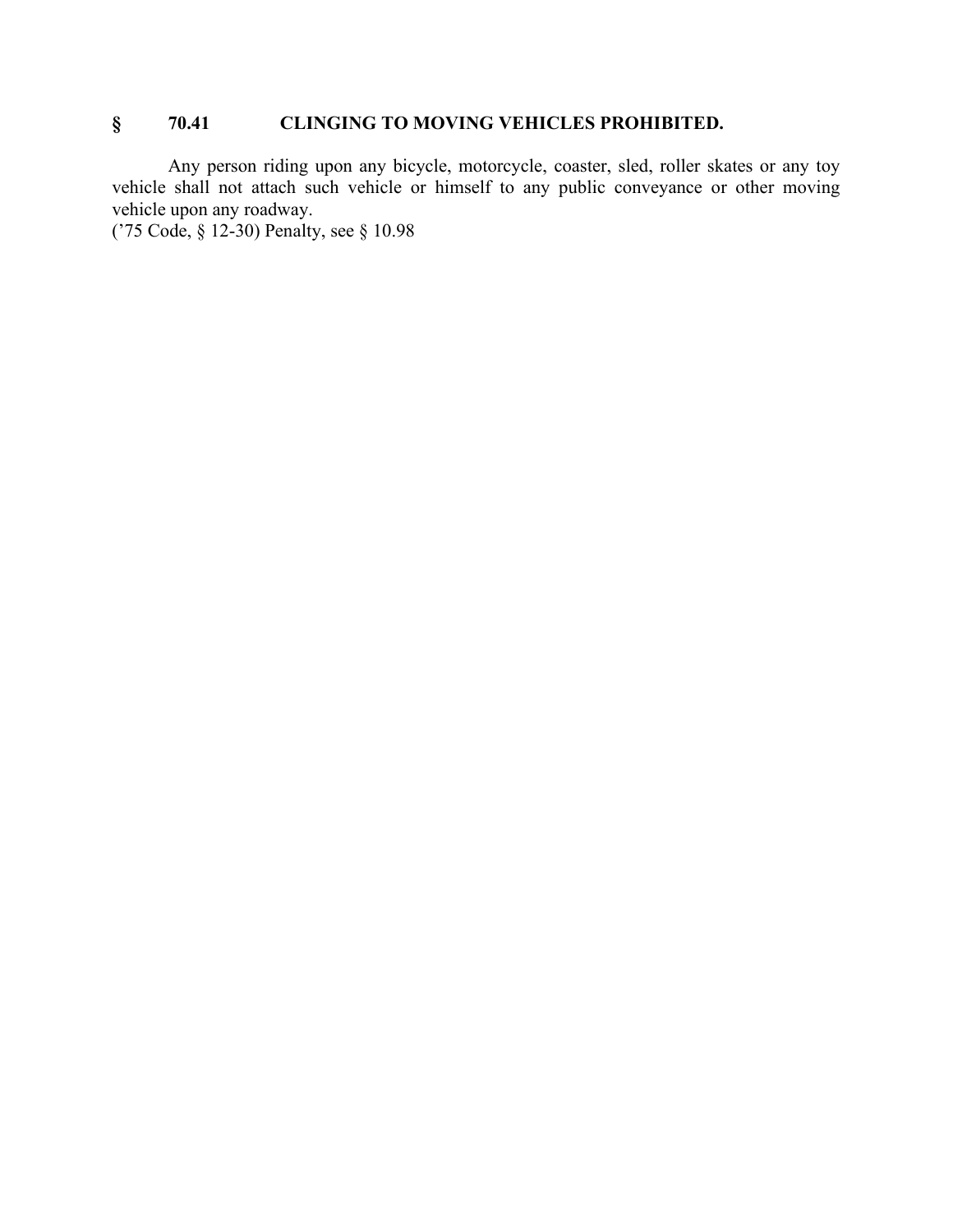### **§ 70.42 RIDING ON HANDLEBARS PROHIBITED.**

The operator of a motorcycle or bicycle, when upon a street, shall not carry any person upon the handlebars, frame or tank of any such vehicle, nor shall any person so ride upon any such vehicle.

('75 Code, § 12-31) Penalty, see § 10.98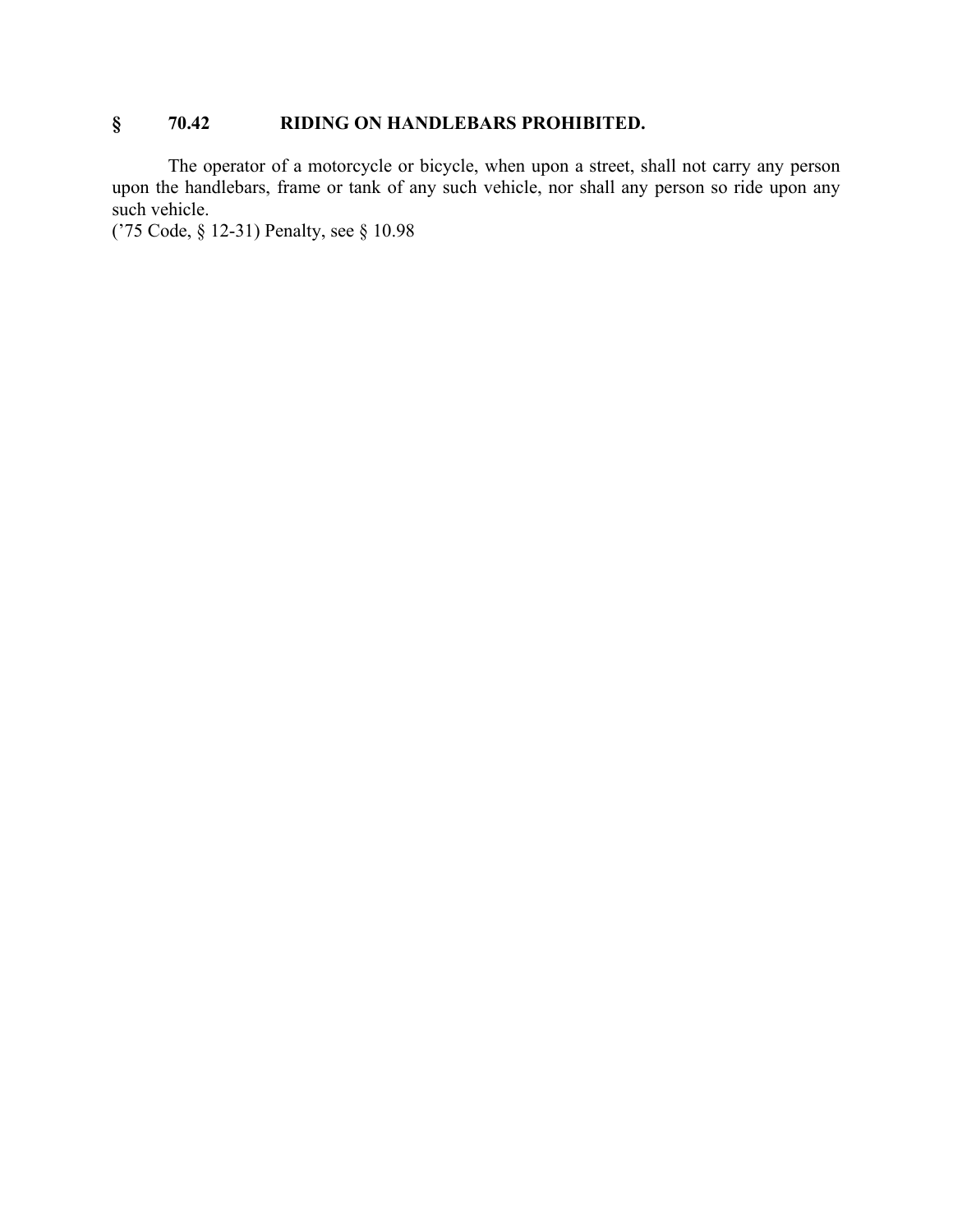### **§ 70.43 RIDING BICYCLES ON SIDEWALKS PROHIBITED; DUTY TO USE HANDLEBARS.**

(A) No person shall ride a bicycle or motorcycle on any street without having his hands upon the handlebars.

(B) No person shall ride a bicycle or motorcycle upon any sidewalk or walkway within the corporate limits.

('75 Code, § 12-32) (Am. Ord., passed 5-30-02) Penalty, see § 10.98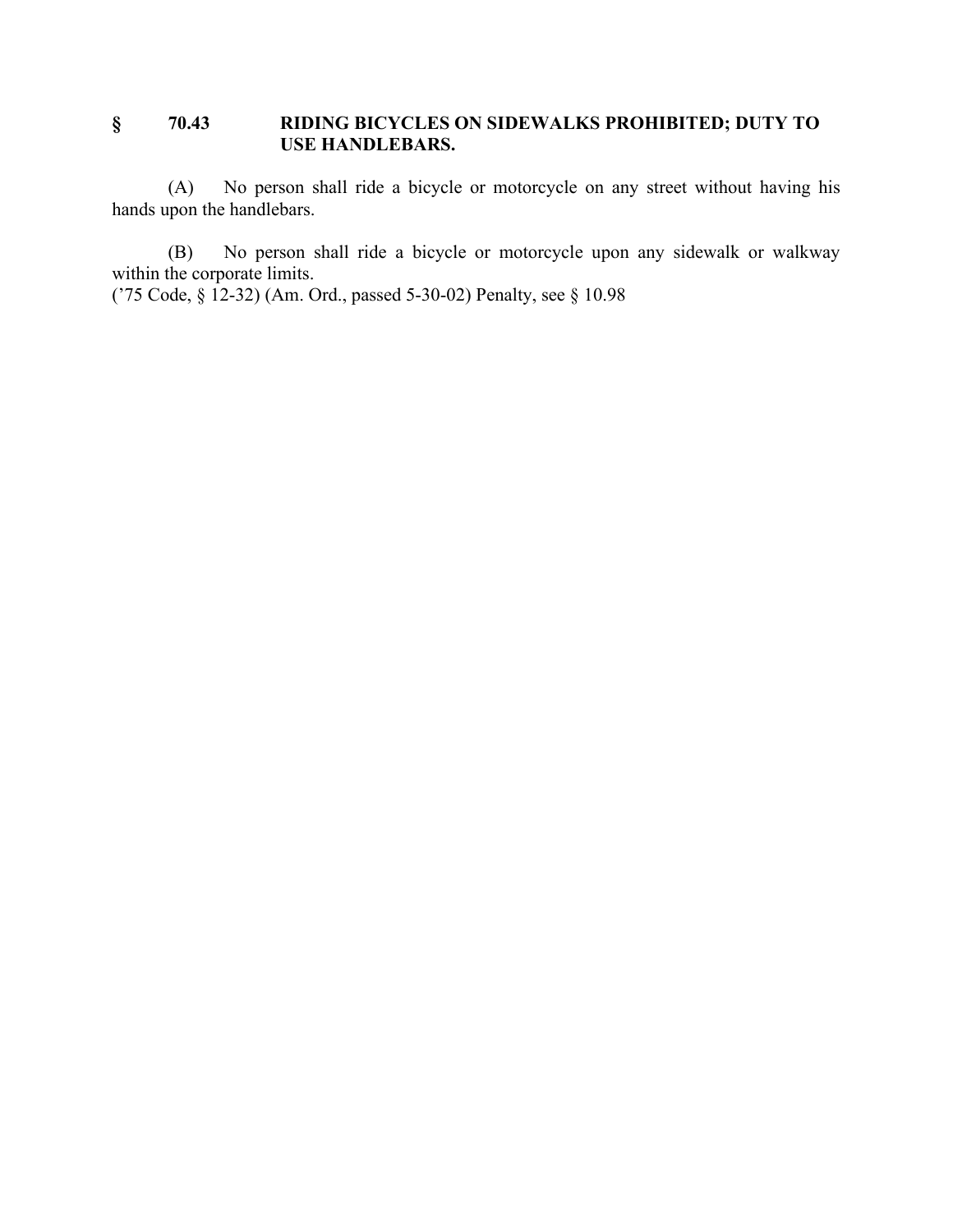### **§ 70.44 LIGHTS REQUIRED ON BICYCLES.**

Every bicycle shall be equipped with a lighted lamp on the front thereof, visible under normal atmospheric conditions from a distance of at least 300 feet in front of such bicycle, and shall also be equipped with a reflex mirror or lamp on the rear, exhibiting a red light visible under like conditions from a distance of at least 200 feet to the rear of such bicycle, when used at night.

('75 Code, § 12-33) Penalty, see § 10.98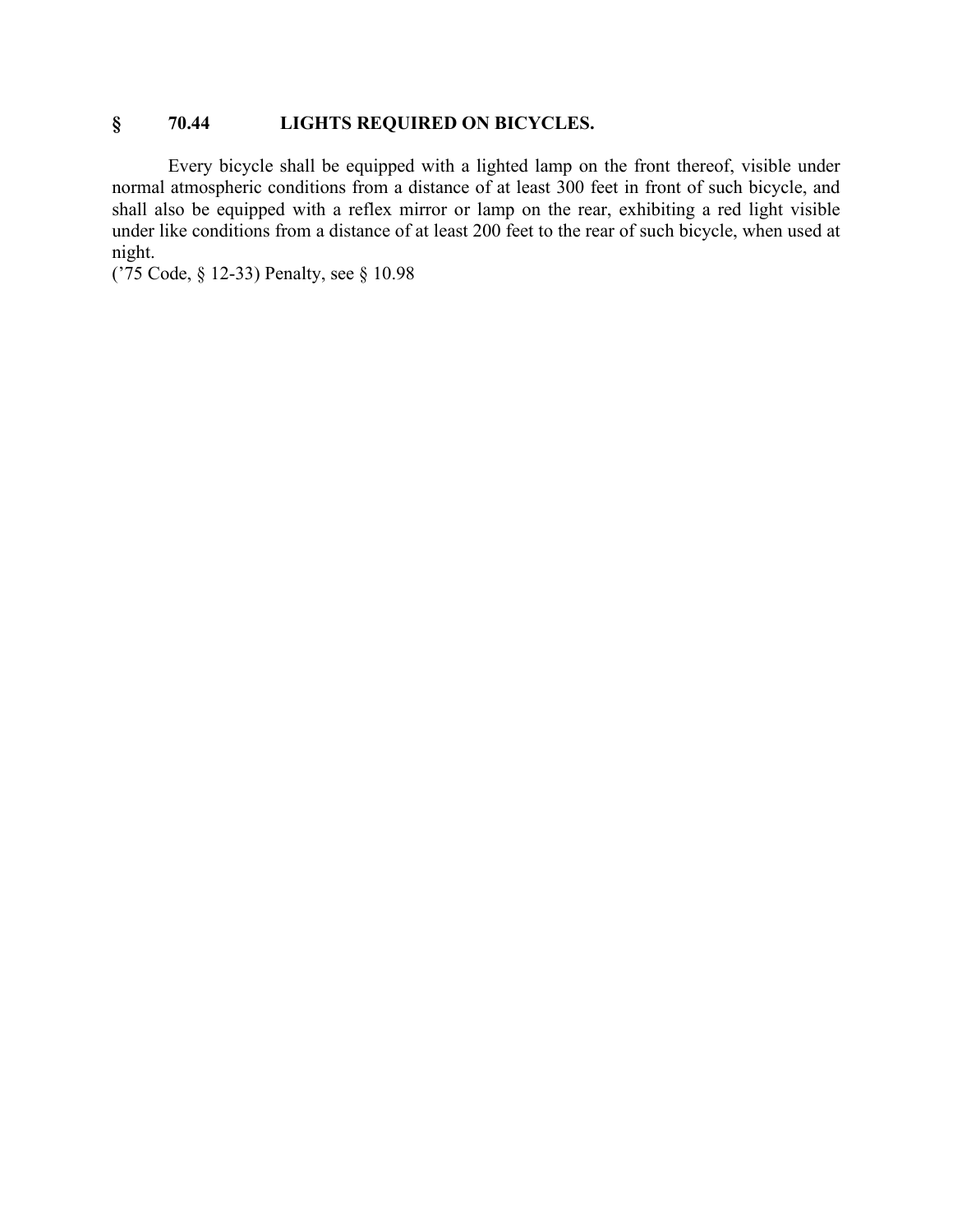#### *TRAFFIC CONTROL DEVICES*

#### **§ 70.50 OBEDIENCE TO TRAFFIC CONTROL DEVICES; WHEN SIGNS REQUIRED FOR ENFORCEMENT.**

(A) The driver of any vehicle shall obey the directions of any official traffic control device applicable thereto and placed in accordance with the traffic ordinances of the town, unless otherwise directed by a police officer, subject to the exceptions granted the driver of an authorized emergency vehicle in § 70.05.

(B) No provision of this chapter which provides for signs shall be enforced against an alleged violator if, at teh time and place of the alleged violation, such official sign is not in proper position or is insufficiently legible to an ordinarily observant person. Whenever a particular section does not stipulate signs, such section shall be effective without signs being placed to give notice thereof.

('75 Code, § 12-12) Penalty, see § 10.98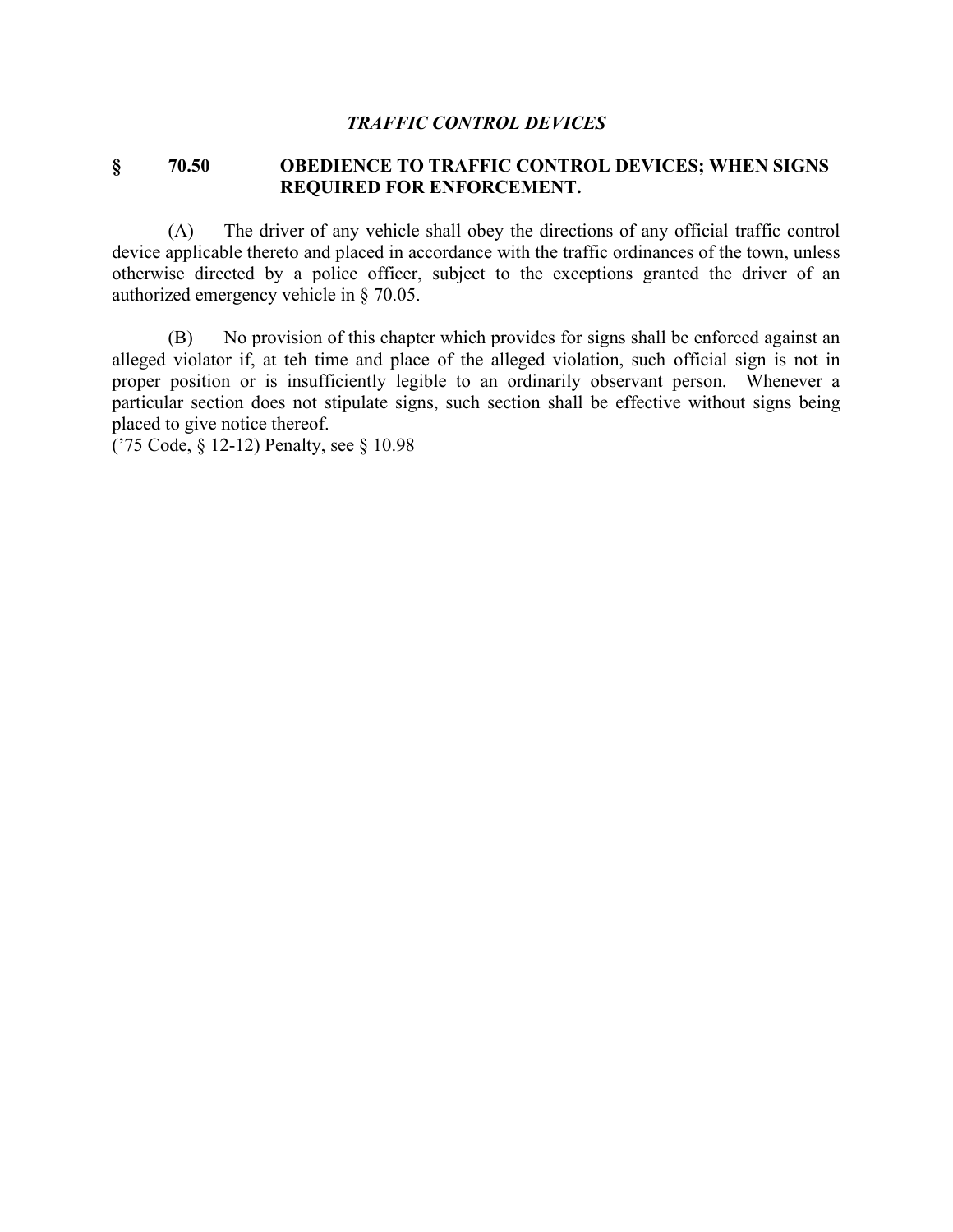#### **§ 70.51 TRAFFIC CONTROL SIGNAL LEGEND.**

Whenever traffic is controlled by traffic control signals exhibiting the words "Go," "Caution" or "Stop" exhibiting differently colored lights, successively, one at a time, the following colors only shall be used and such terms and lights shall indicate as follows:

(A) Green alone or "Go." Vehicular traffic facing the signal may proceed straight through or turn right or left, unless a sign or arrow in light prohibits either such turn. Vehicular traffic shall yield the right-of-way to other vehicles and to pedestrians lawfully within the intersection at the time such signal is exhibited.

(B) Yellow alone or "Caution", when appearing immediately after or coincidentally with the green or "Go" signal. Vehicular traffic facing the signal shall stop before entering the nearest crosswalk at the intersection, but if such stop cannot be made in safety, a vehicle may be driven cautiously through the intersection.

(C) Red alone or "Stop." Vehicular traffic facing the signal shall stop before entering the nearest crosswalk at an intersection or at such other point as may be indicated by a clearly visible line and shall remain standing until green or "Go" is shown alone.

(D) Red with green arrow. Vehicular traffic facing such signal may cautiously enter the intersection, only to continue the movement in the direction indicated by such arrow, but shall not interfere with other traffic.

('75 Code, § 12-13) Penalty, see § 10.98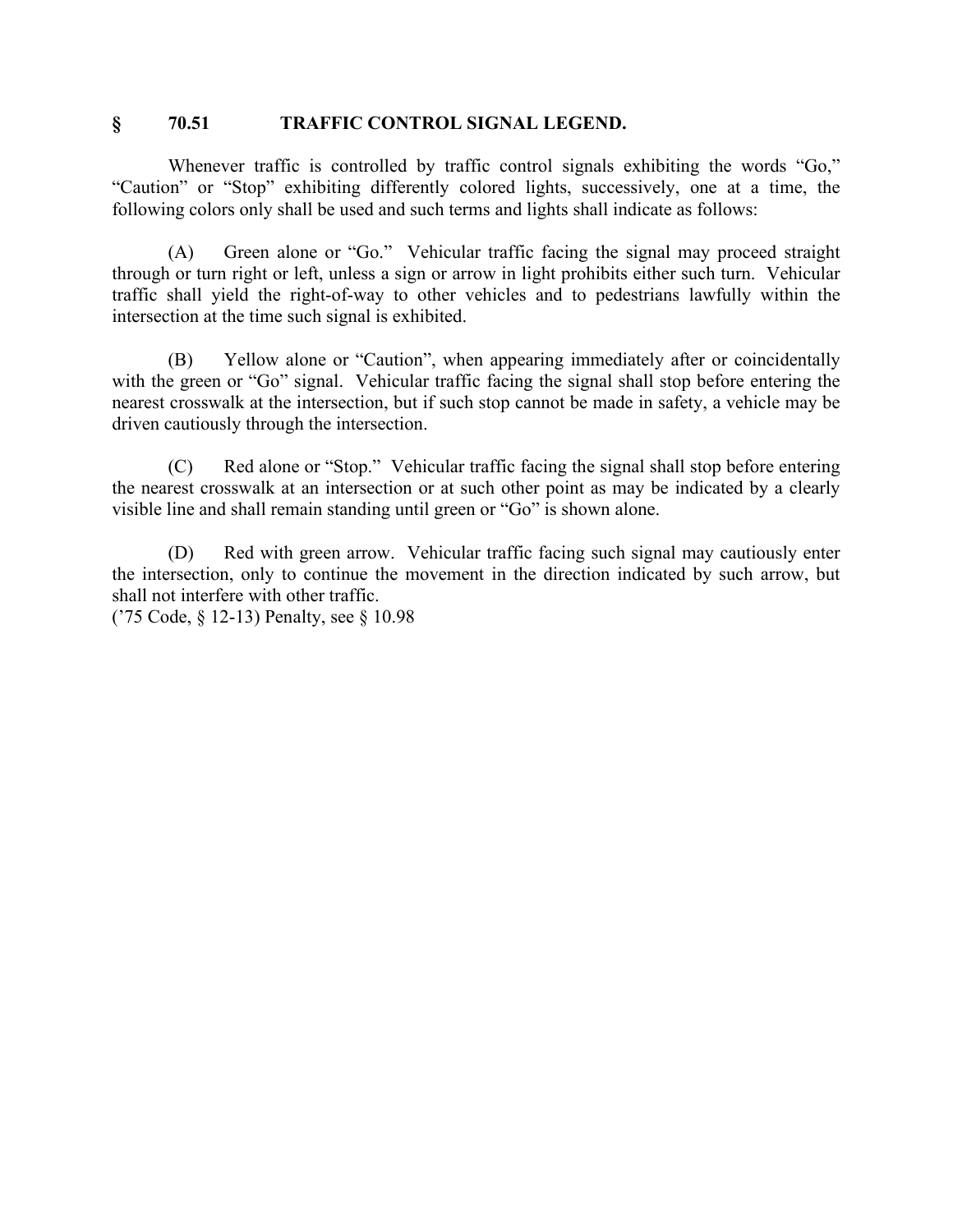### **§ 70.52 FLASHING SIGNALS.**

Whenever flashing red or yellow signals are used, they shall require obedience by vehicular traffic as follows:

(A) Flashing red (stop signal). When a red lens is illuminated by rapid intermittent flashes, drivers of vehicles shall come to a complete stop before entering the nearest crosswalk at an intersection or at a limit line when marked and shall proceed through the light only when they can do so in safety.

(B) Flashing yellow (caution signal). When a yellow lens is illuminated with rapid intermittent flashes, drivers of vehicles may proceed through the intersection or past such signal only with caution.

('75 Code, § 12-14) Penalty, see § 10.98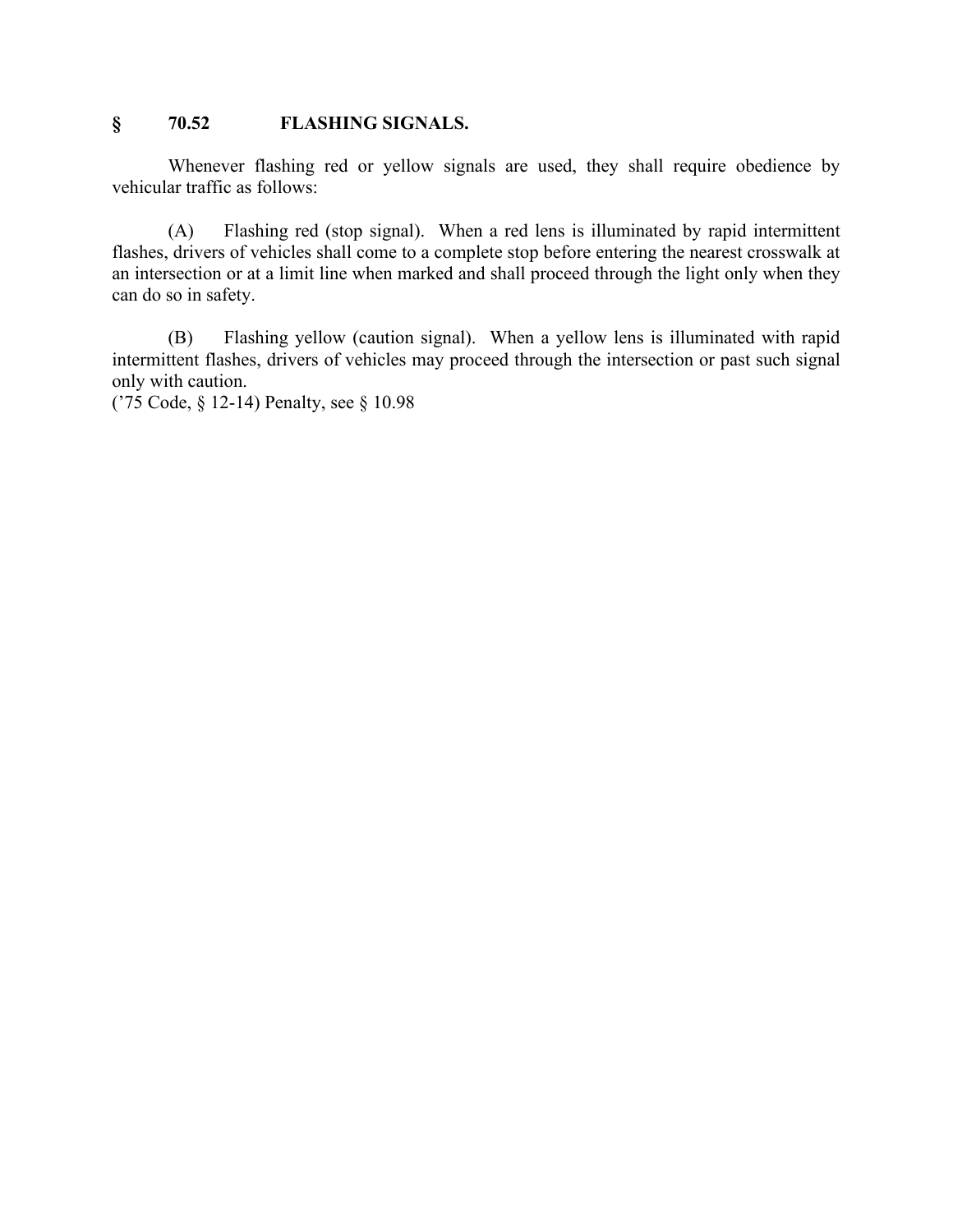#### **§ 70.53 NO TURN SIGNS AND TURNING MARKERS.**

Whenever authorized signs are placed, erected or installed indicating that no right or left or "U" turn is permitted, no driver of a vehicle shall disobey the directions of any such sign, and when authorized markers, buttons or other indicators are placed within an intersection indicating the course to be traveled by vehicles traversing or turning thereat, no driver of a vehicle shall disobey the directions of such indicators.

('75 Code, § 12-15) Penalty, see § 10.98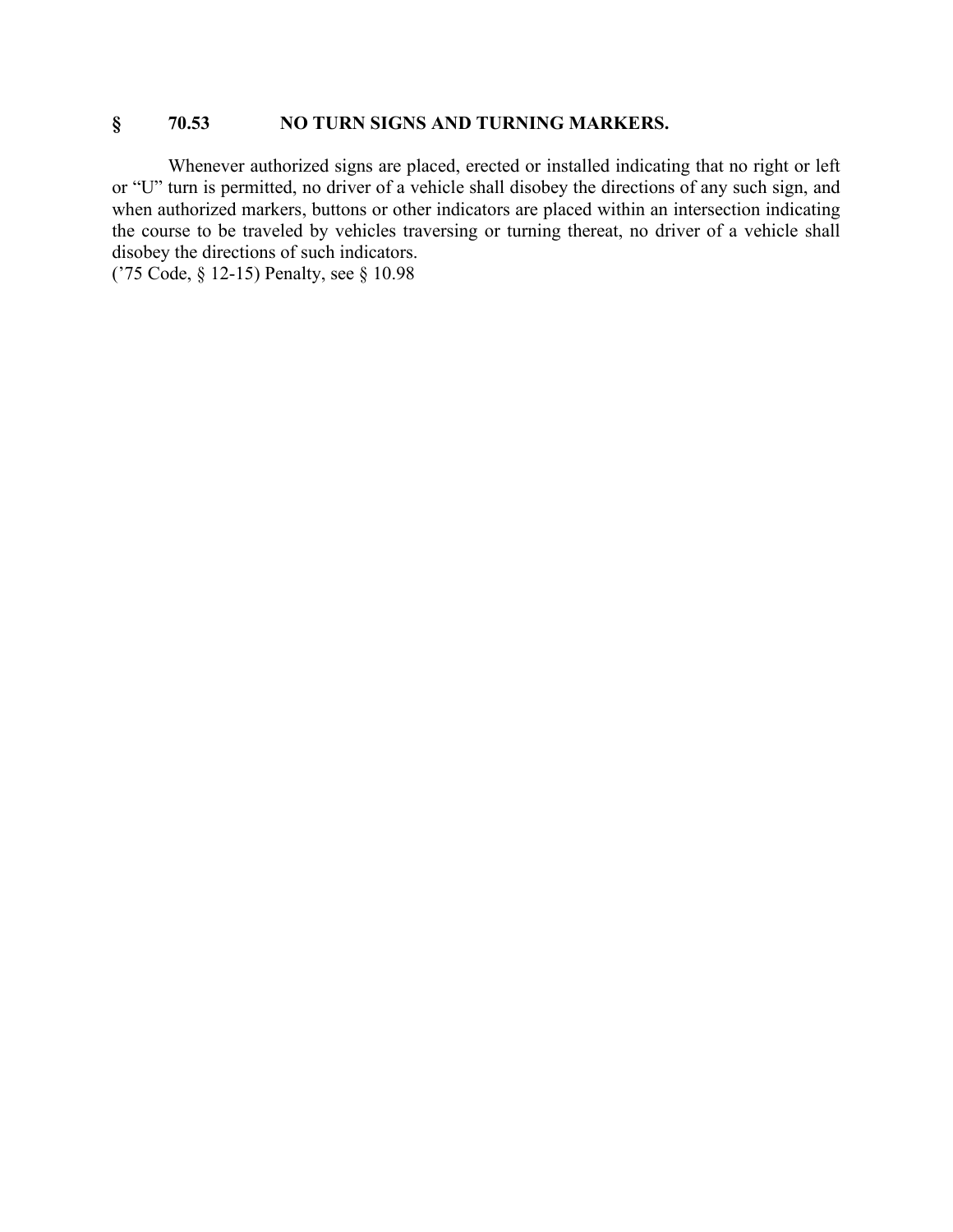### **§ 70.54 NO PARKING, FIRE AND SAFETY ZONE MARKERS.**

Whenever authorized signs or markings are placed, erected or installed indicating no parking zones, fire zones or safety zones, no driver of a vehicle shall disobey the regulations in connection therewith.

('75 Code, § 12-16) Penalty, see § 10.98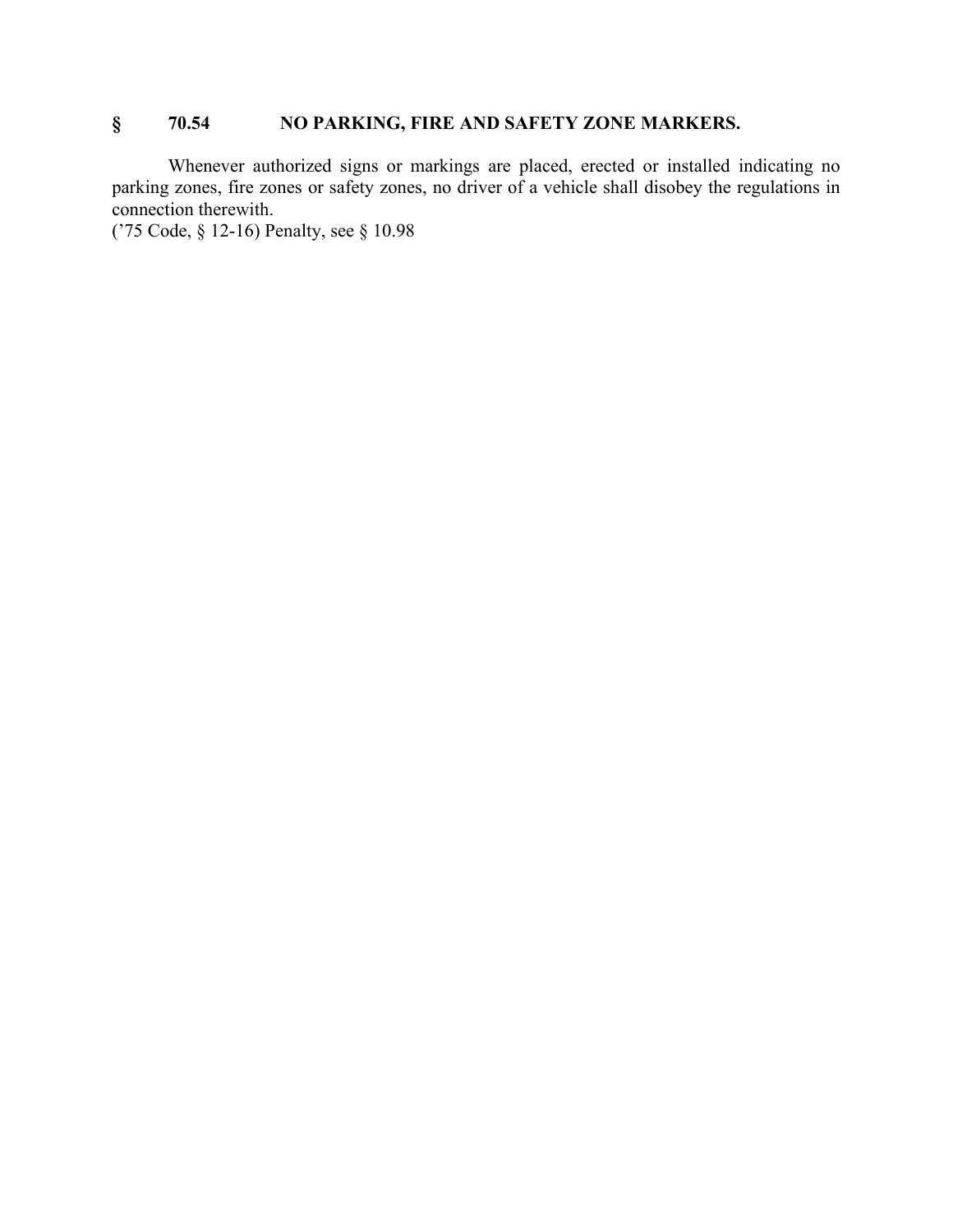#### **§ 70.55 DESIGNATION OF TRAFFIC ZONES AND THROUGHWAYS GENERALLY; INSTALLATION OF DEVICES.**

(A) The Chief of Police shall have the power to designate, lay off and indicate, with the approval of the Board of Commissioners, by appropriate signs and markings: Parking spaces and zones, no parking zones, two hour parking limits in the business section and other parking zones, limited parking zones, zones in which vehicle shall be parked at an angle to the curb loading zones, safety zones, school zones, hospital zones, quiet zones, traffic zones other than the above, through streets, stop streets and intersection, yield right-of-way intersections, one-way streets, streets to be laned for traffic, play street, bus stops and taxicab stands. He shall also have the power to designate and indicate, with the approval of the Board of Commissioners, intersections at which traffic shall be controlled by traffic signals, intersections at which left turns or right turns and "U" turns shall be prohibited and intersection at which markers, buttons or other indications shall be placed to indicate the course to be traveled by vehicles traversing or turning at such intersections.

(B) Whenever any designation is made in accord with this section, the Board of Commissioners shall erect and install such signs, markings, lines, signals and other traffic control devices as may be necessary to clearly indicate such designation and to put drivers of vehicles on notice of the restriction, limitation or prohibition resulting from such designation. ('75 Code, § 12-17)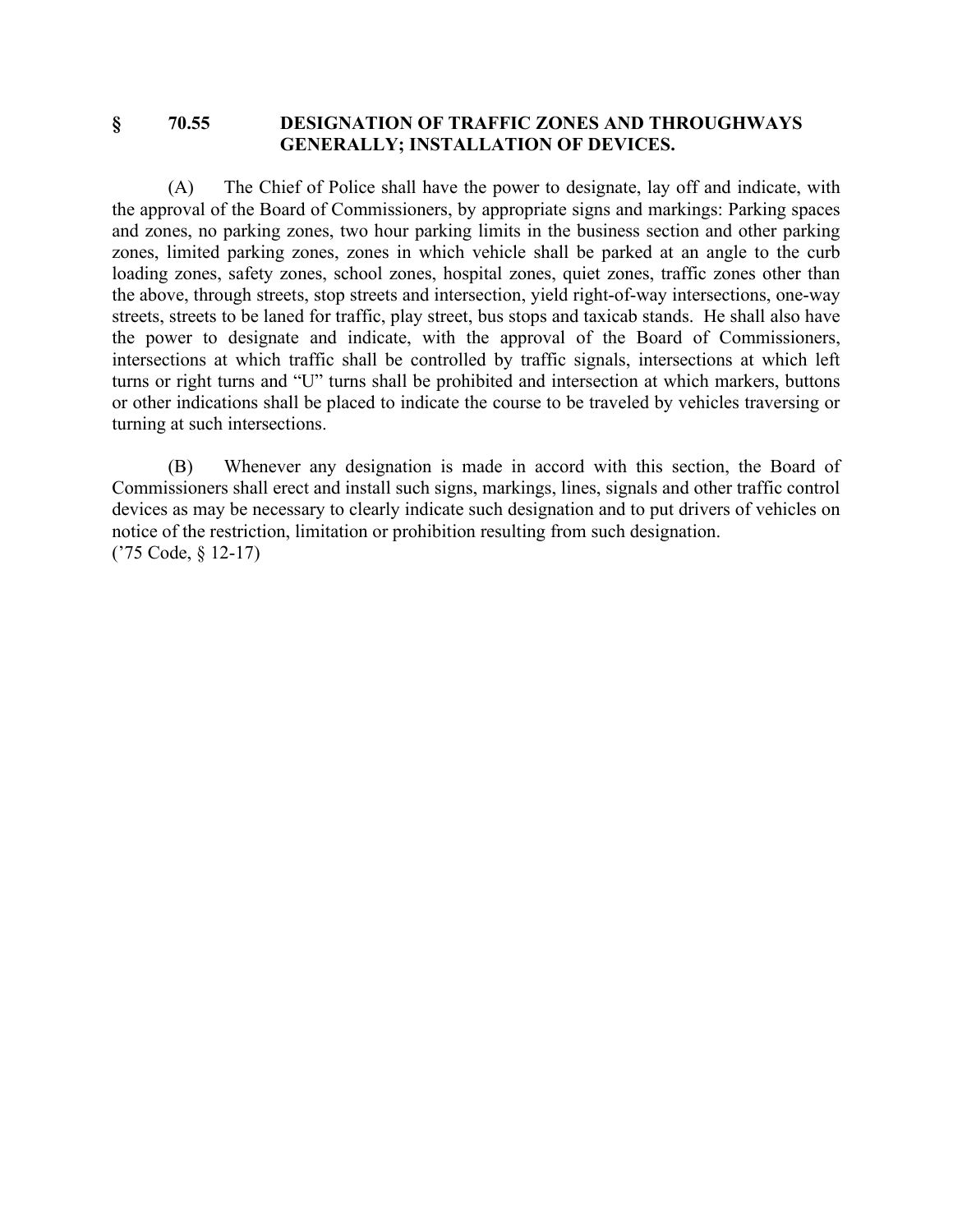#### **§ 70.56 FLAGGING AND WARNING REQUIRED IN LIEU OF ELECTRIC DEVICES.**

When any train, locomotive or car shall be driven or propelled across any street crossing in the town which is not protected by electric sound and light signals, it shall be the duty of the person or persons in charge of such trains, locomotive or cars to provide for safe and adequate flagging of such crossing and full and ample warning to be given of the approach of the train, locomotive or cars and the passing thereof across such street crossing.

('75 Code, § 12-18) (Ord. 78, passed 4-1-31) Penalty, see § 10.98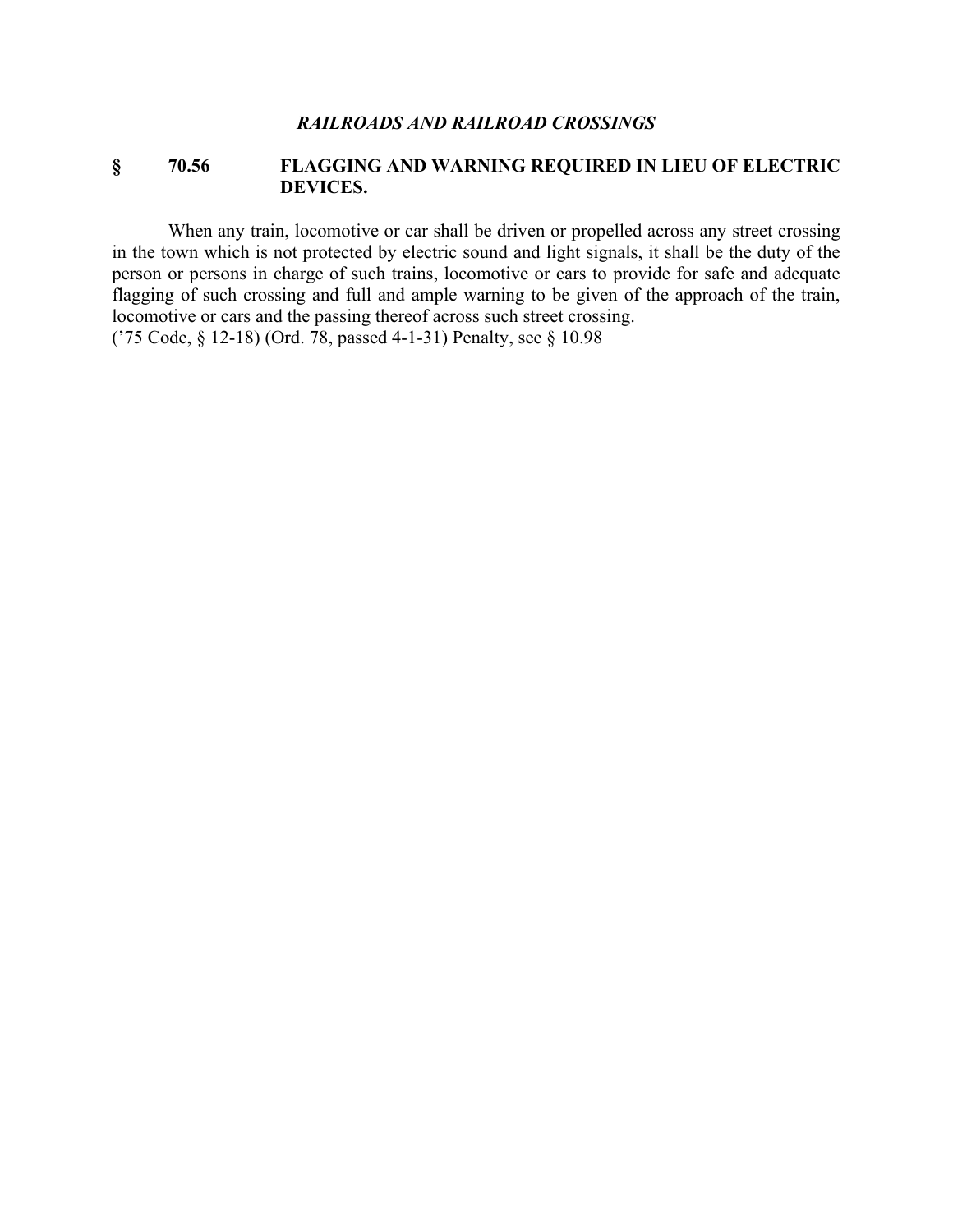## **§ 70.57 TIME LIMIT ON OBSTRUCTING STREET CROSSINGS.**

It shall be unlawful for any train, locomotive or cars to obstruct any streets crossing in the town for more than ten minutes at any one time. ('75 Code, § 12-19) (Ord., passed 4-1-31) Penalty, see § 10.98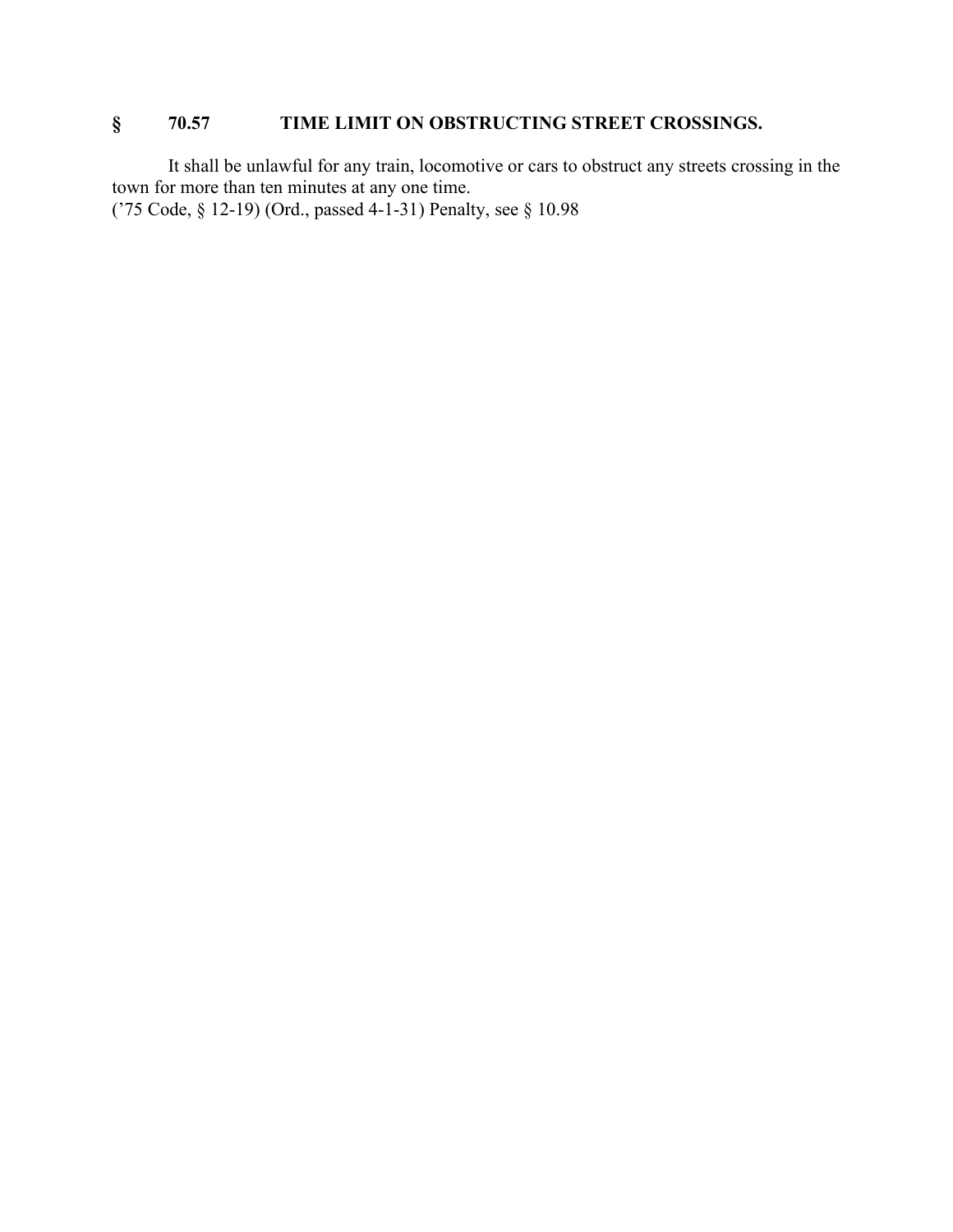## **§ 70.58 SPEED LIMITS FOR TRAINS OR LOCOMOTIVES.**

It shall be unlawful for any train, locomotive or cars to be driven or propelled at any point within the town at a speed greater than 45 miles per hour.

('75 Code, § 12-20) (Ord. 78, passed 4-1-31; Am. Ord., passed 11-30-81) Penalty, see § 10.98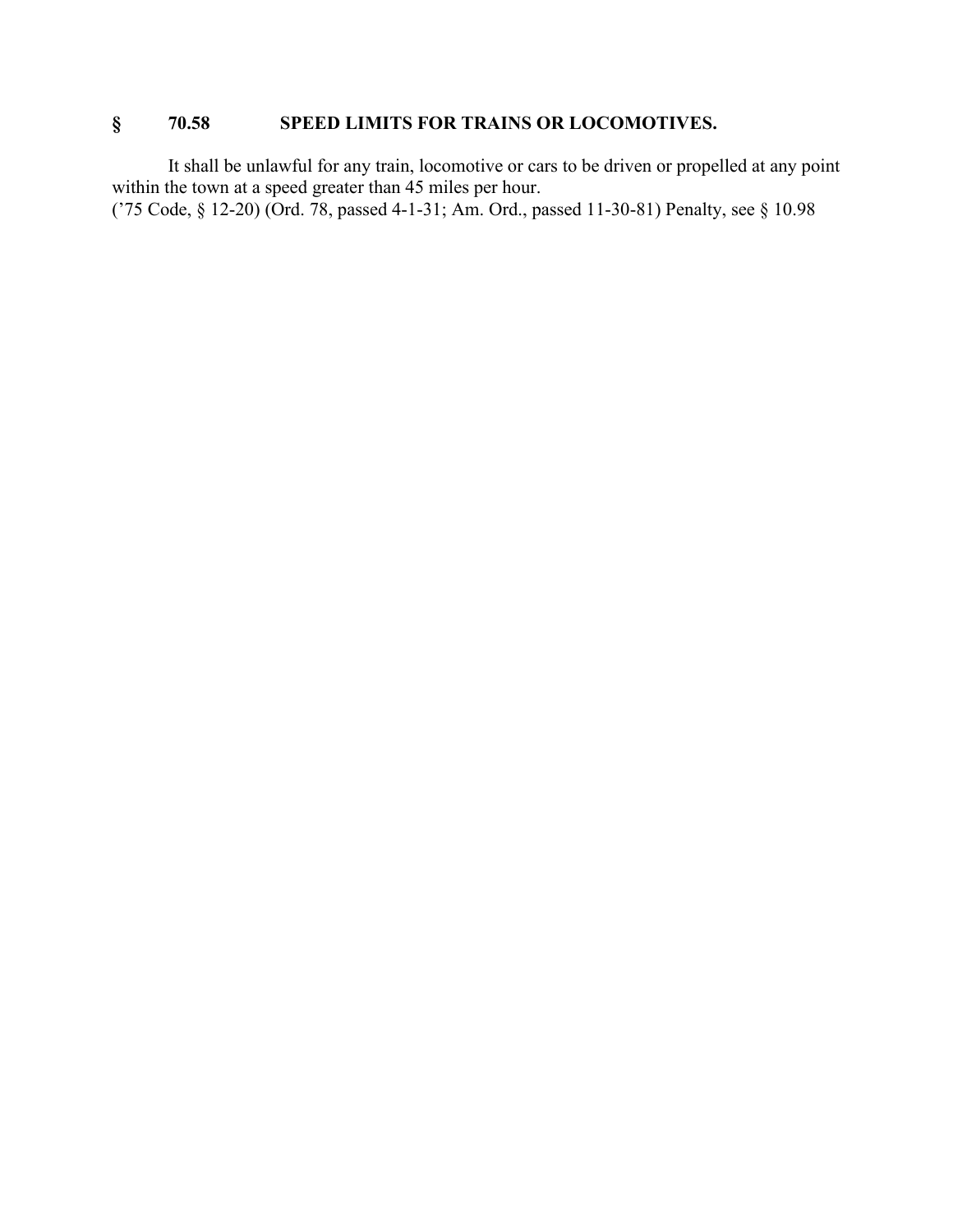#### **§ 70.59 GOLF CARTS ON PUBLIC STREETS.**

(A) **Authority to regulate.** Pursuant to G.S. § 160A-300.6, the town is authorized to require the registration of golf carts and to regulate their operation upon the public streets within the corporate limits of the town.

- (B) **Definitions.**
	- (1) **Golf Cart.** A vehicle designed and manufactured for operation on a golf course for sporting or recreational purposes and that is not capable of exceeding speeds of twenty (20) miles per hour.
	- (2) **Operate.** To drive or otherwise use a golf cart. For the purposes of this ordinance, a golf cart is not "operated" on a public street solely because it crosses a public street at a designated crossing to get from one part of a golf course to another.

(C) **Operation on public streets.** Golf carts may only be operated on the following public streets within the town limits:

- (1) *Baden Court*
- *(2) Fontana Lake Road*
- *(3) Hyco Road*
- (4) Kerr Lake Road,
- (5) Keowee Circle,
- (6) *Lake Lure Lane*
- (7) Leesville Loop,
- (8) Legacy Lakes Way,
- (9) Mitchie Place,
- (10) Moultrie Lane,
- (11) Norman Circle,
- *(12) Oconee Lake Way*
- *(13) Salters Lane*
- *(14) Tillery Drive*
- (15) Tippecanoe Place, and
- (16) Warren Lake Road

(D) *Additional Streets to be added.Staff is granted the authority to amend Section 70.59 to add newly accepted streets by the Town within the Legacy Lakes Subdivision, as described in Conditional Use Permit (CU#05-04) and subsequent Minor Modifications, to the list of public streets within the town limits to allow for golf cart operation.*

**(**E**) Regulations.** All golf carts operating on the public streets listed in subsection 70.59(C) must meet the following requirements: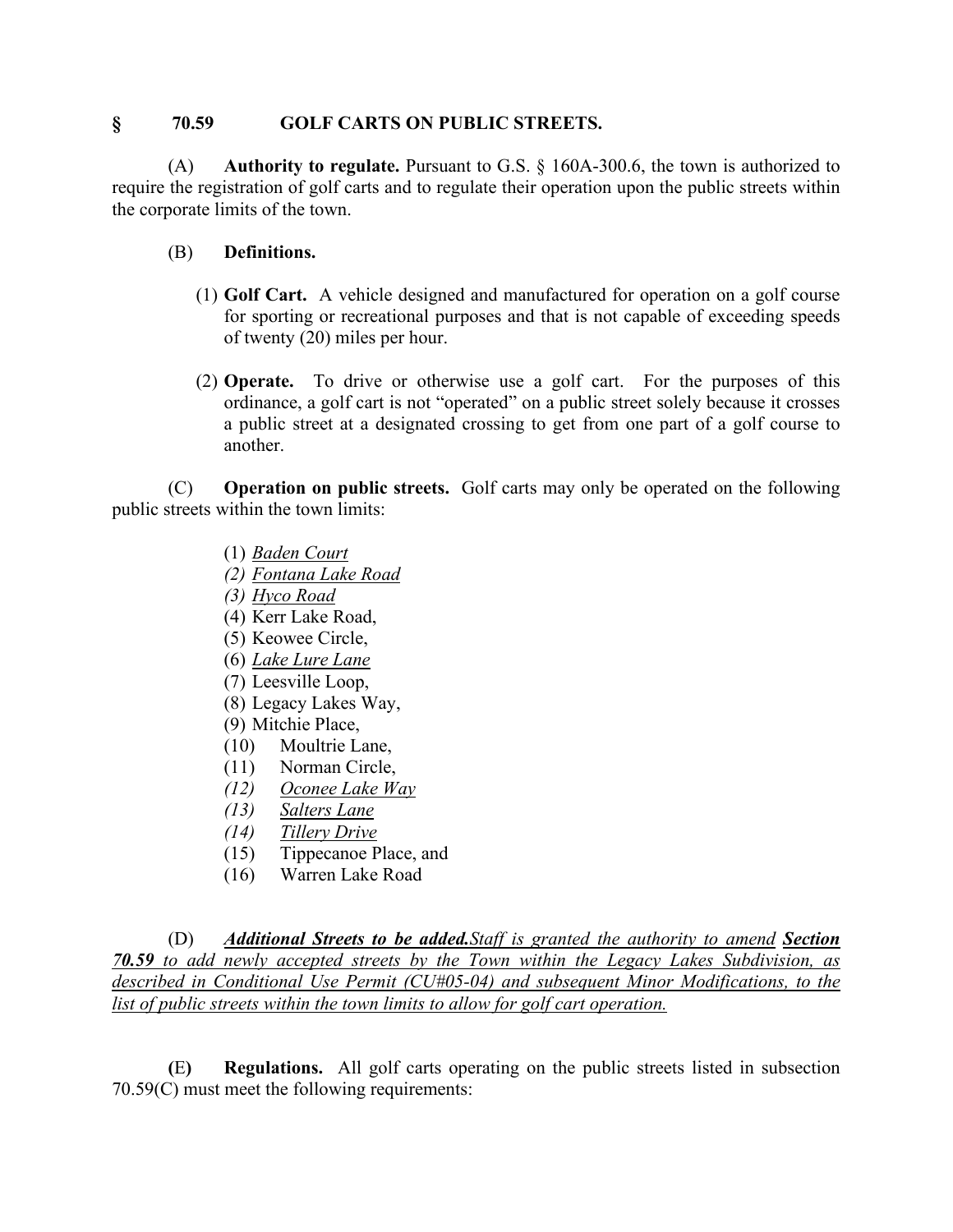- (1) Golf carts may not be operated on a public street with a posted speed limit greater than thirty-five (35) miles per hour;
- (2) No person may operate a golf cart unless that person has a valid driver's license that authorizes him or her to drive upon the public streets, roads and highways of North Carolina and then, only in accordance with the person's driver's license. A golf cart operator must carry his or her driver's license on his or her person at all times while operating a golf cart on public streets within the town limits;
- (3) Only the number of people the golf cart is designed to seat may ride in a golf cart. Passengers shall not be carried in or on the part of a golf cart designed to carry golf bags;
- (4) No golf cart may be operated at a speed greater than reasonable and prudent for the existing conditions, and in no instance at a speed greater than twenty (20) miles per hour;
- (5) No golf cart may be operated in a careless or reckless manner;
- (6) Golf carts must be operated to the extreme right of the roadway and must yield to all vehicular and pedestrian traffic;
- (7) Golf carts may be operated only during daylight hours, with the exception of golf carts meeting the requirements set forth below which may operate for one hour before sunrise and one hour past sunset: Two lighted lamps, one on each side of the front of the golf cart, or a front-mounted halogen light bar specifically designed for cart use, visible under normal atmospheric conditions from a distance of at least 300 feet in front of the golf cart, and two red lamps on the rear, one on each side, exhibiting a red light visible under like conditions from a distance of at least 200 feet to the rear of the golf cart;
- (8) Golf carts must be operated in accordance with all applicable state and local laws and ordinances, including all laws, regulations and ordinances pertaining to the possession and use of alcoholic beverages;
- (9) Golf carts must have the basic equipment supplied by the manufacturer, including a vehicle identification or serial number. Rear view or side view mirrors are required. Lights are required if the vehicle is to be operated at any time before sunrise or after sunset, as provided in subsection  $(C)(8)$  above.
- (10) A golf cart may not operate on town streets unless it displays current, valid registration stickers, placed on the front and rear of the cart;
- (11) Upon payment of the registration fee, the town shall issue two registration stickers for a golf cart. This fee shall be paid annually on or before June  $30<sup>th</sup>$  of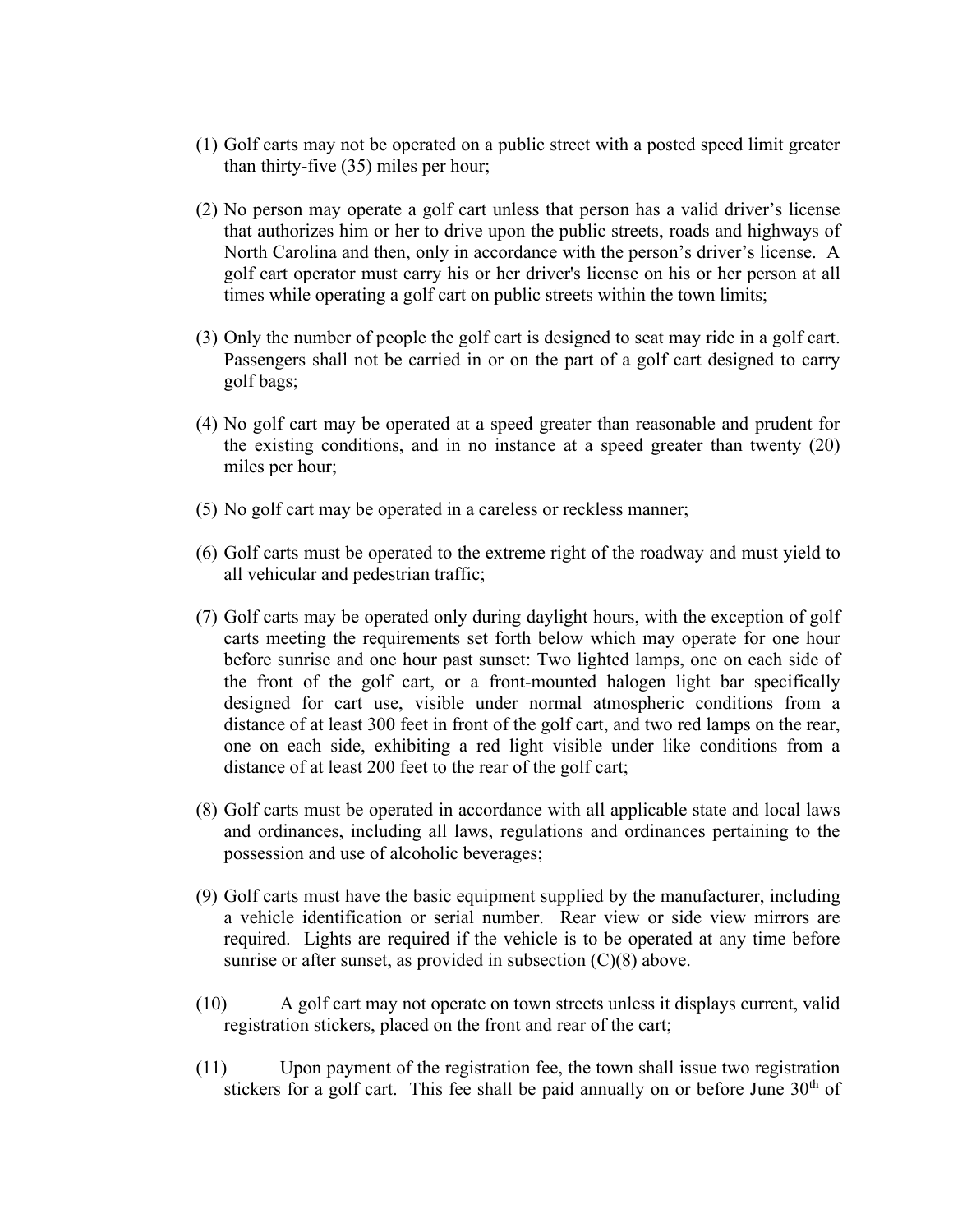each year for each golf cart operated upon the public streets within the town limits. The Town Manager or his or her designee is hereby authorized to develop an application for registration stickers;

- (12) Golf carts may not be used as a taxicab or bus or for the commercial carrying of passengers or the hauling of freight;
- (13) Golf carts may only be parked in the same manner and at the same places designated for the parking of motor vehicles or in parking spaces specifically dedicated to golf cart parking;
- (14) Except on public streets and in accordance with this section, golf carts shall not be operated on any public or private properties without the permission of the property owner; and
- (15) During an emergency situation or a special event, any police officer supervising or controlling traffic may direct that golf carts be operated on or upon other locations.

(F) Liability disclaimer. This section is adopted to address the interest of public safety. Golf carts are not designed or manufactured to be used on public streets, and the town in no way advocates or endorses their operation on public streets within the town limits. By regulating this operation, the town is addressing obvious safety issues, and adoption of this section is not to be relied upon as a determination that operation on public streets is safe or advisable if done in accordance with this section. All persons who operate or ride upon golf carts on public streets do so at their own risk and peril, and must be observant of and attentive to the safety of themselves and others, including their passengers, other motorists, bicyclists and pedestrians. The town has no liability under any theory of liability and the town assumes no liability for permitting golf carts to be operated on public streets within the town limits.

**Section 2.** An annual golf cart registration fee of Ten 00/100 Dollars (\$10.00) is hereby established. This fee shall be paid annually for each golf cart operated upon the public streets of the town in accordance with Aberdeen Code of Ordinances § 70.59. No registration fee shall be required for golf carts not operated on public streets.

**Section 3.** All provisions of any town ordinance or resolution in conflict with this ordinance are repealed.

**Section 4.** This ordinance shall become effective upon adoption. (Ord. passed 8/12/13) ; (Am. Ord., passed 04-20-21)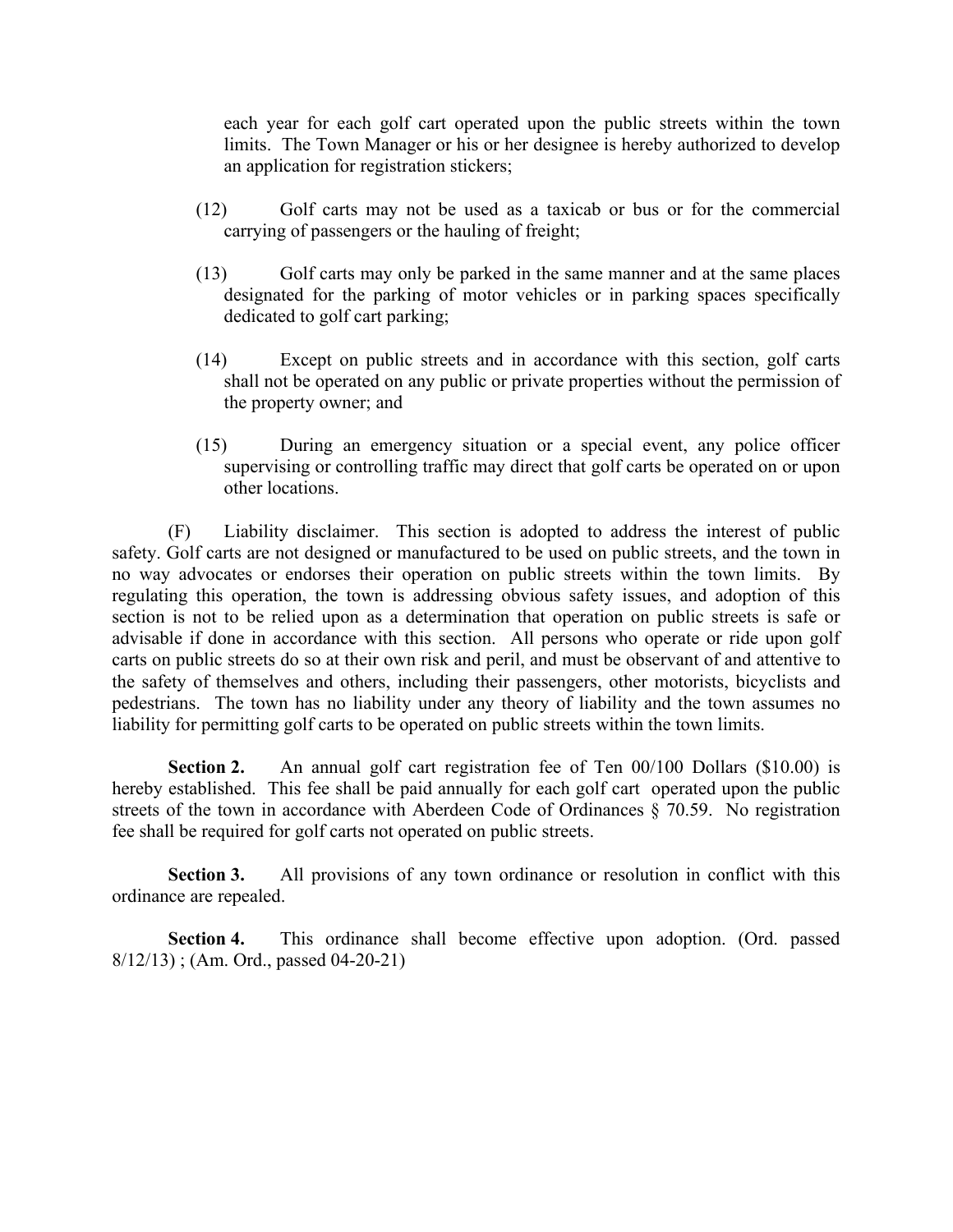## *TRAFFIC CODE*

*PARKING REGULATIONS*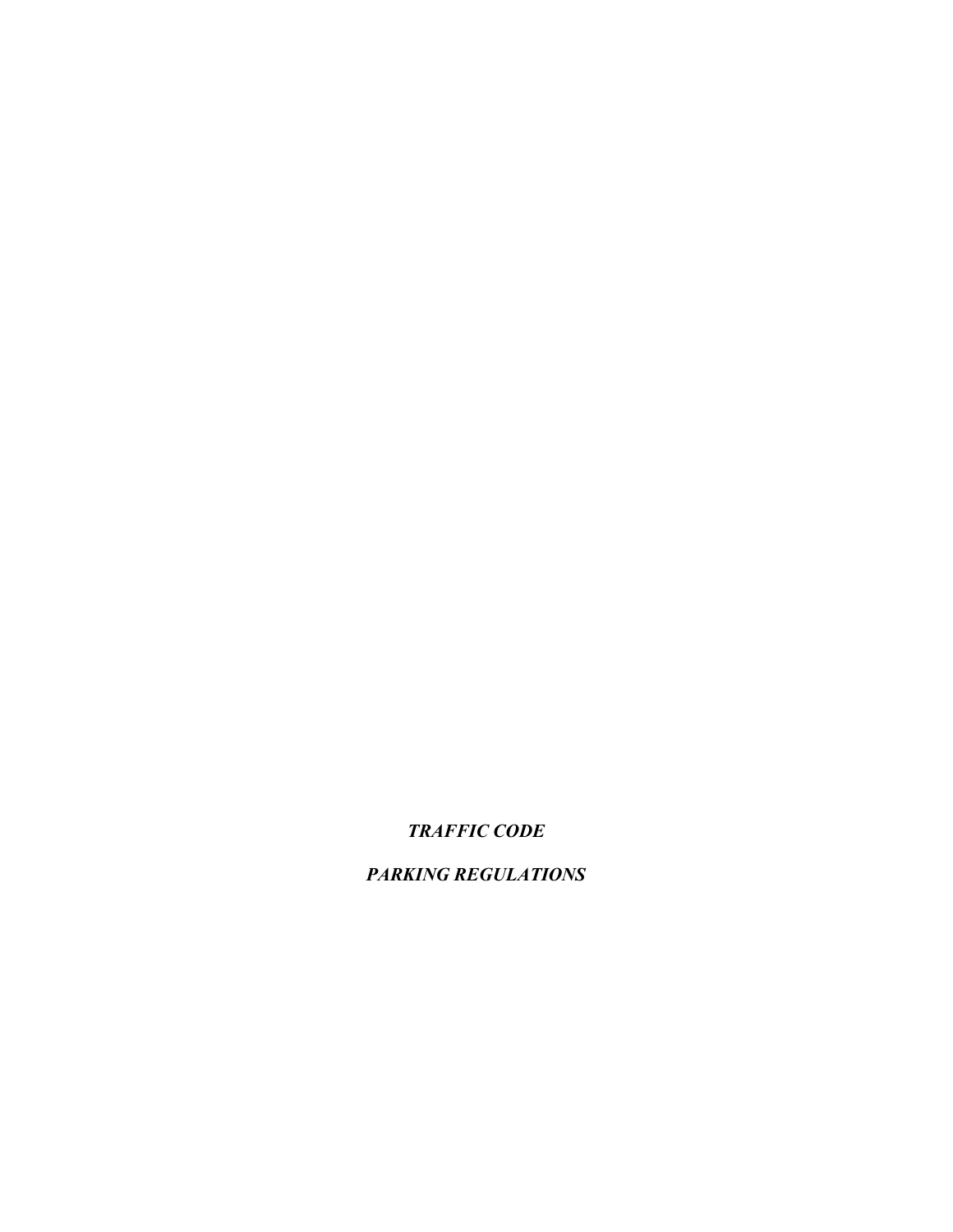#### **§ 71.01 VEHICLES NOT TO STOP IN STREETS; EXCEPTIONS.**

No vehicle shall stop in any street, except for the purpose of parking as prescribed in this chapter, unless such stop is made necessary by the approach of fire apparatus, by the approach of a funeral or other procession which is given the right-of-way, by the stopping of a public conveyance, by the lowering of railway gates, by the giving of traffic signals, by the passing of some other vehicle or pedestrian or by some emergency. In any cause covered by these exceptions, such vehicles shall stop so as not to obstruct any footway, pedestrian aisle, safety zone, crossing or street intersection, is such can be avoided. ('75 Code, § 12-40)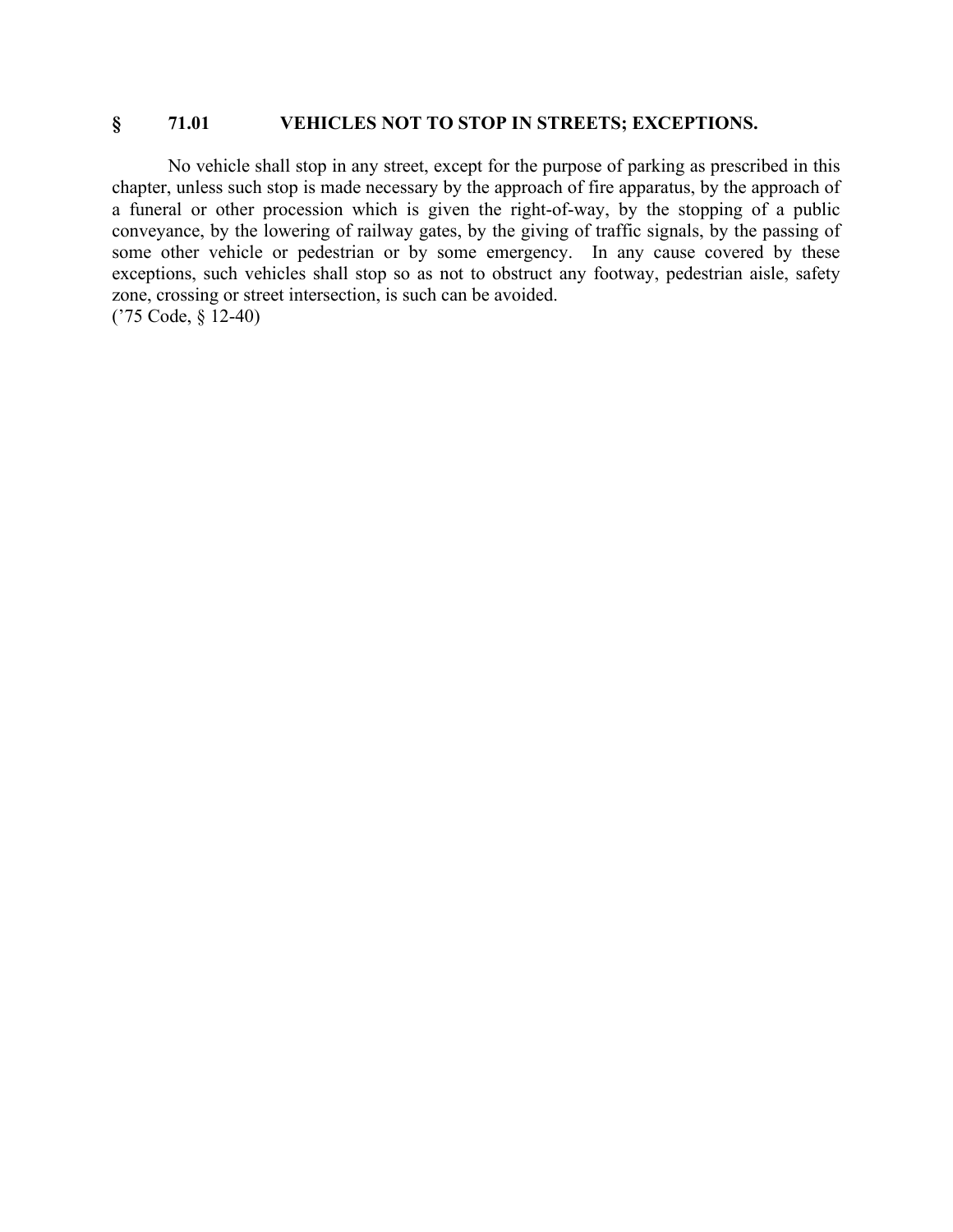### **§ 71.02 VEHICLES NOT TO OBSTRUCT PASSAGE OF OTHER VEHICLES.**

No vehicle shall so stand on any street as to interrupt or interfere with the passage of public conveyances or other vehicles. ('75 Code, § 12-41)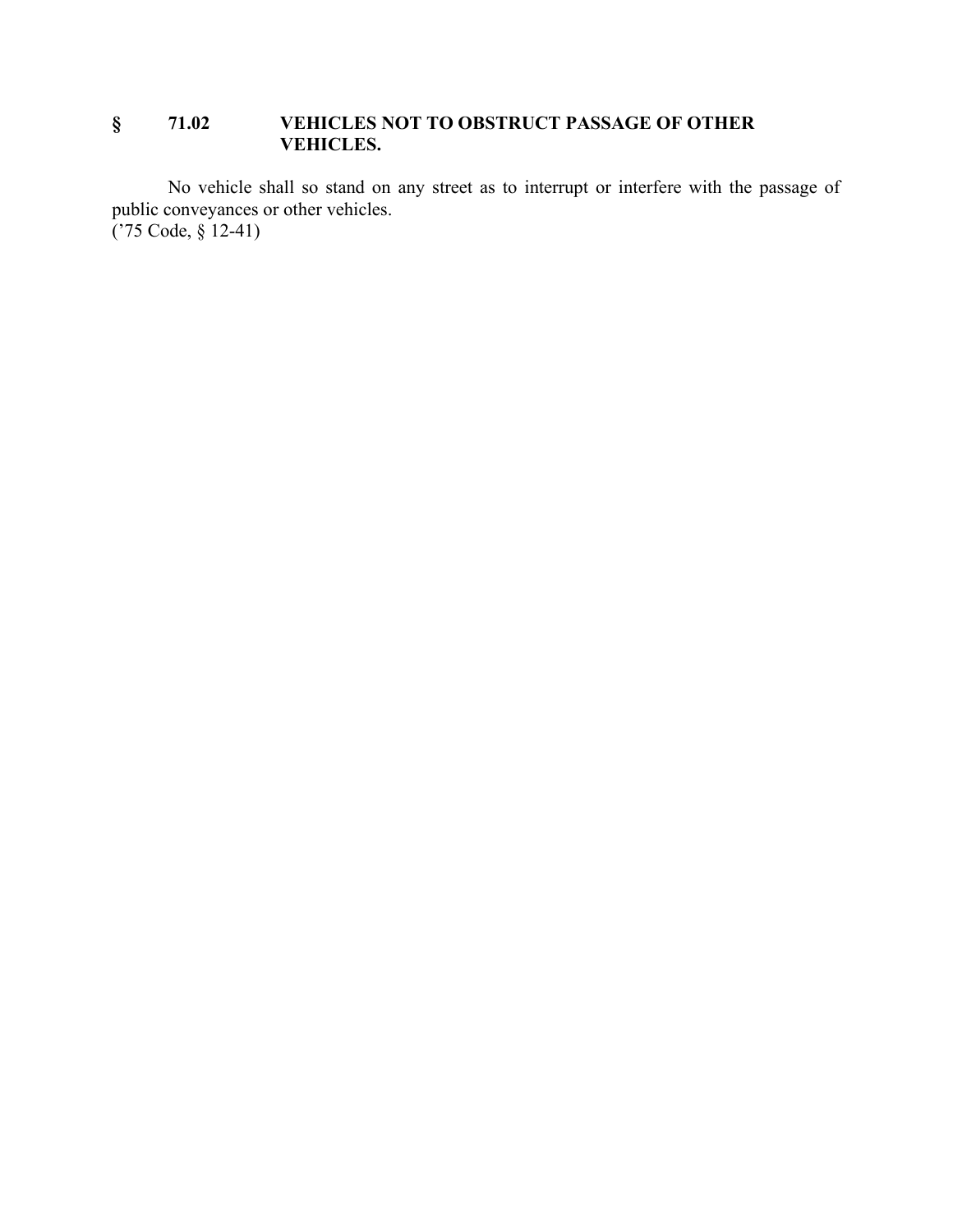### **§ 71.03 STOPPING, STANDING OR PARKING PROHIBITED IN SPECIFIED PLACES.**

No person shall stop, stand or park a vehicle, except when necessary to avoid conflict with other traffic or in compliance with the directions of a police officer or traffic control device, in any of the following places:

(A) On the sidewalk or on the space between the sidewalk and the curb.

(B) On a crosswalk.

(C) Within 30 feet of any flashing beacon, stop light or traffic control signal located at the side of a street or roadway.

(D) Within 15 feet in either direction of any fire hydrant.

(E) Alongside or opposite and street excavation or obstruction, when such stopping, standing or parking would obstruct traffic.

(F) Upon any bridge or other elevated structure or within any underpass structure.

(G) Within 15 feet in either direction of the entrance to a hotel, theatre, hospital, sanitorium or any public building.

(H) On the roadway side of any vehicle stopped, standing or parked at the edge or curb of a street. ('75 Code, § 12-42)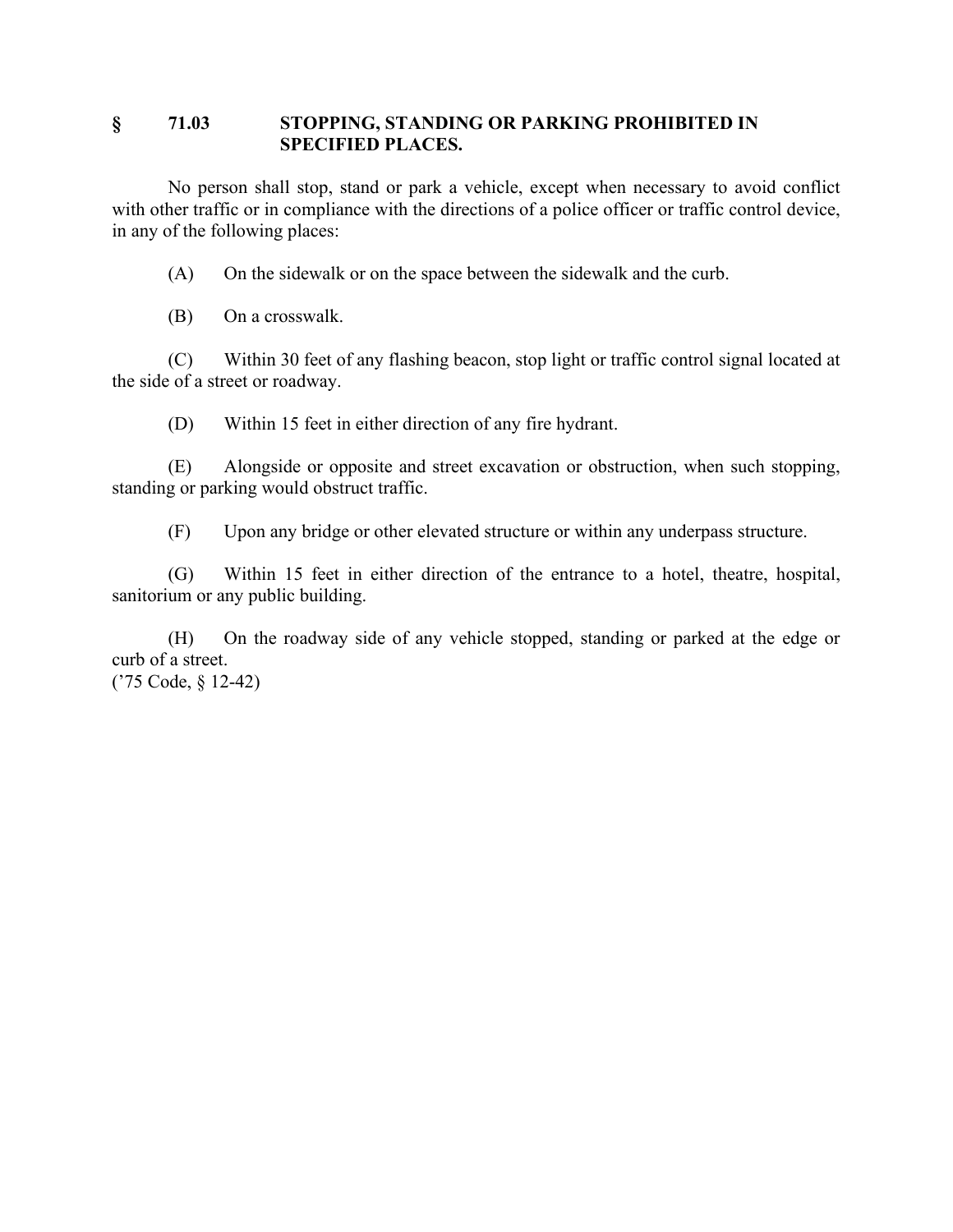### **§ 71.04 STANDING OR PARKING PROHIBITED FOR CERTAIN PURPOSES.**

No person shall stand or park a vehicle upon any street, public parking lot or other place of public parking or vehicular traffic for the purpose of:

(A) Displaying it for sale.

(B) Washing, greasing or repairing such vehicle, except repairs necessitated by an emergency.

(C) Storage thereof by garages, dealers or other persons, when such storage is not incident to the bona fide use and operation of such vehicle.

(D) Storage of any detached trailer or van when the towing unit has been disconnected or for the purpose of transferring merchandise or freight from one vehicle to another. ('75 Code, § 12-43; Am. Ord., passed 4-12-93)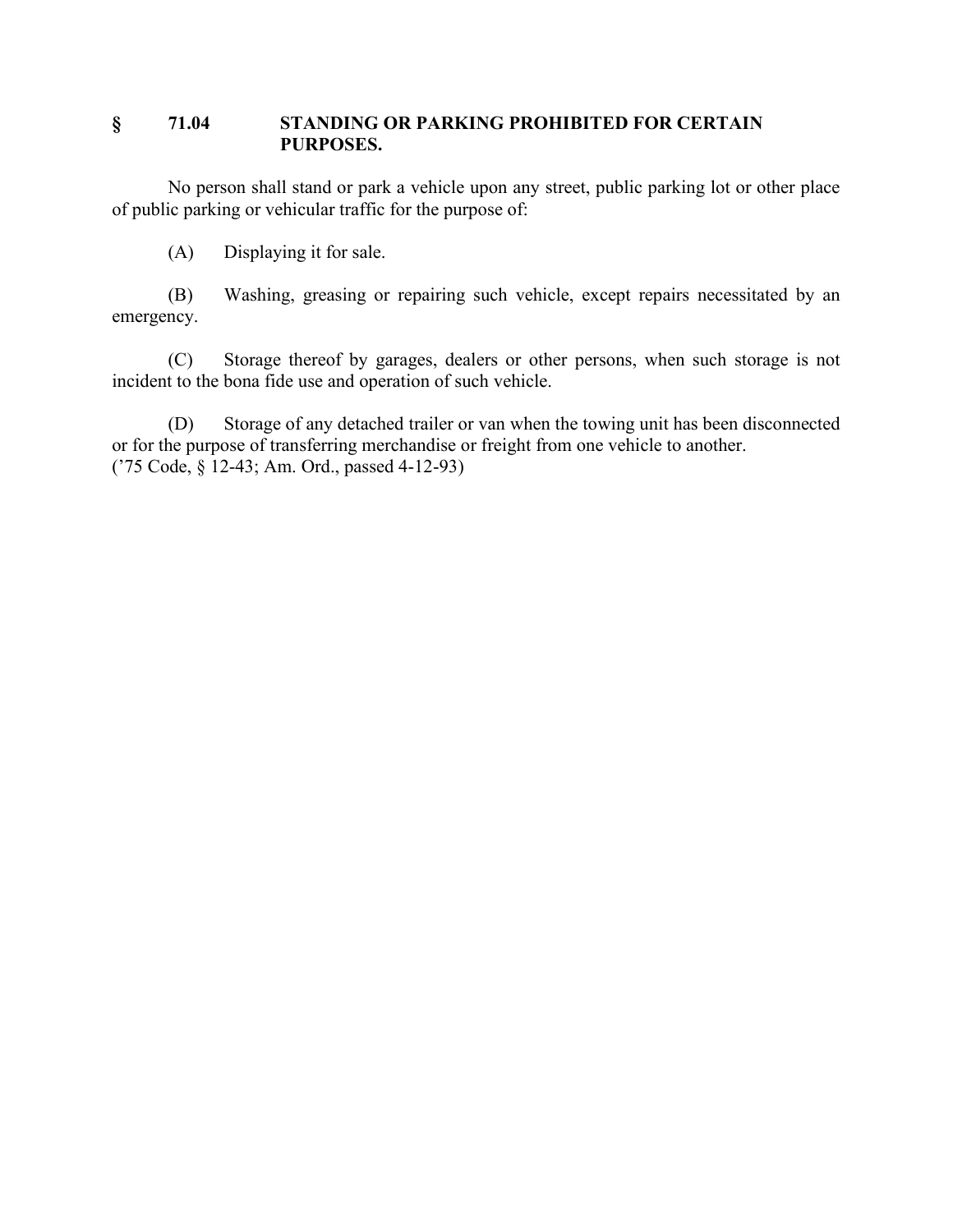### **§ 71.05 STANDING OR PARKING PROHIBITED FOR PRIMARY PURPOSE OF ADVERTISING.**

No person shall stand or park any vehicle on any street for the primary purpose of advertising. ('75 Code, § 12-44)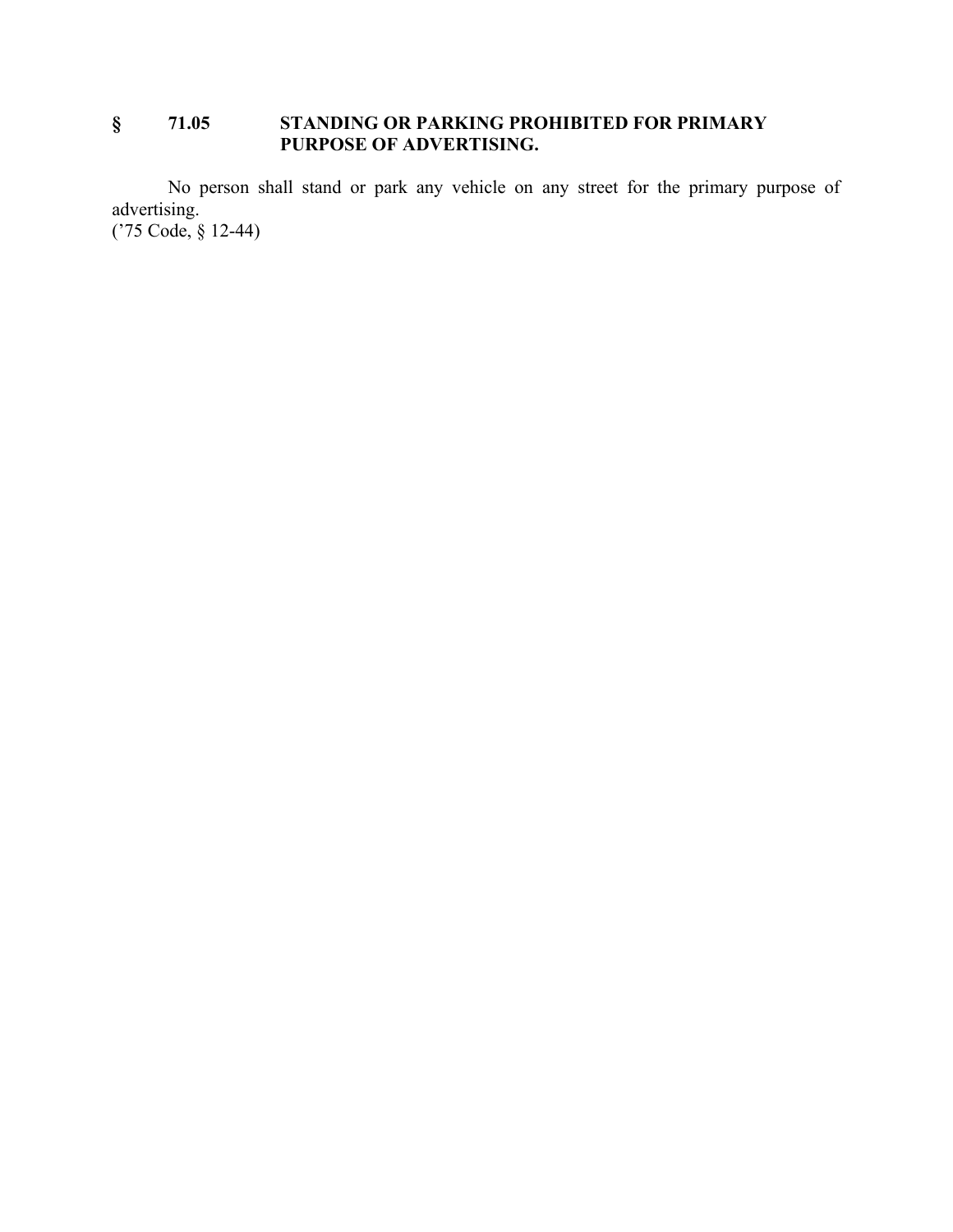### **§ 71.06 MOVING VEHICLES OWNED BY OTHER OPERATORS INTO RESTRICTED AREAS.**

No person shall move a vehicle not owned by such person into any prohibited area or sufficiently away from the curb to make such distance unlawful. ('75 Code, § 12-45)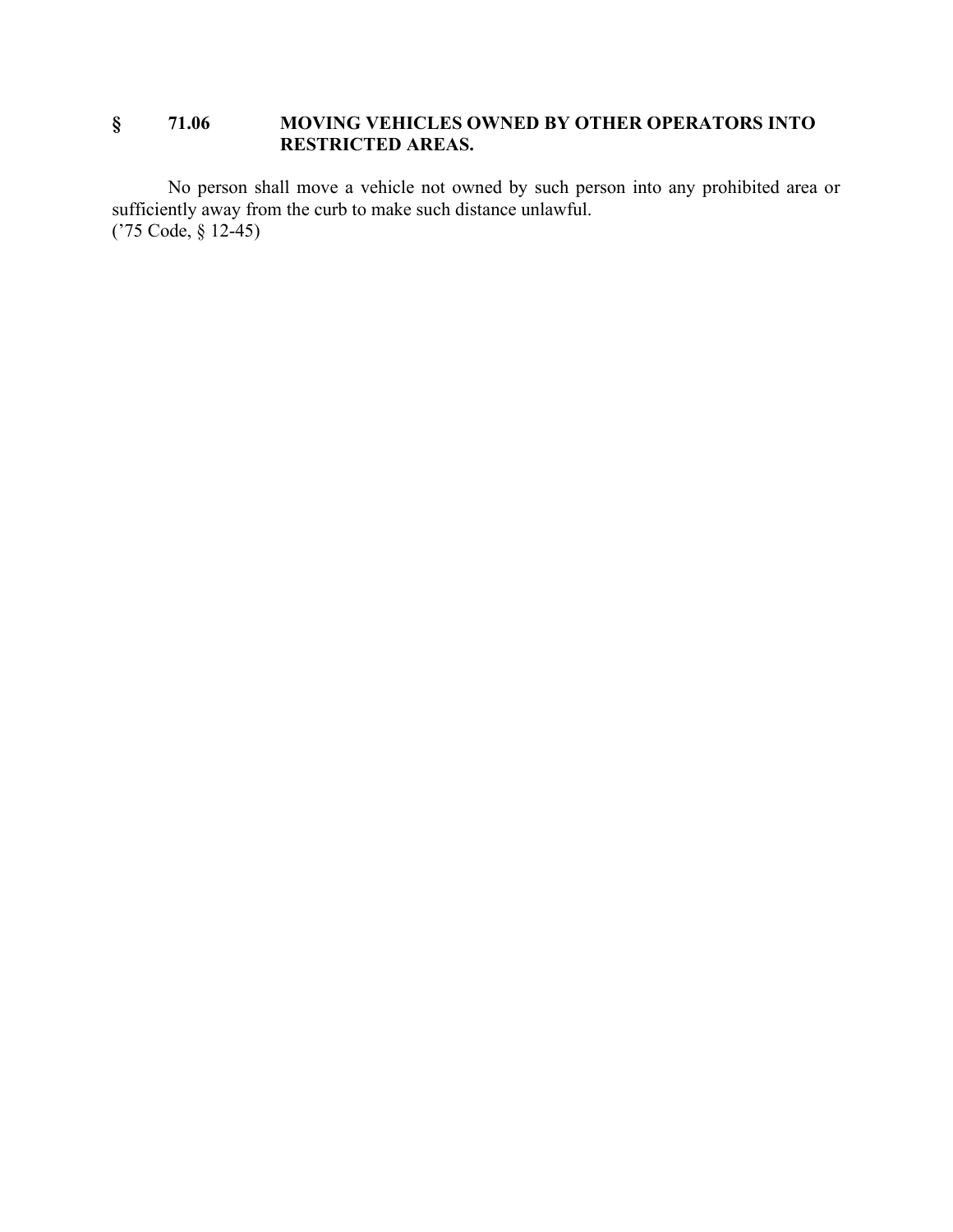### **§ 71.07 PARKING IN DESIGNATED PLACES PROHIBITED AT ALL TIMES.**

When signs are placed which prohibit parking or when the curbing has been painted yellow in lieu of such signs, no person shall park a vehicle at any time upon any of the streets so marked and indicated on the official traffic maps of the town. ('75 Code, § 12-46)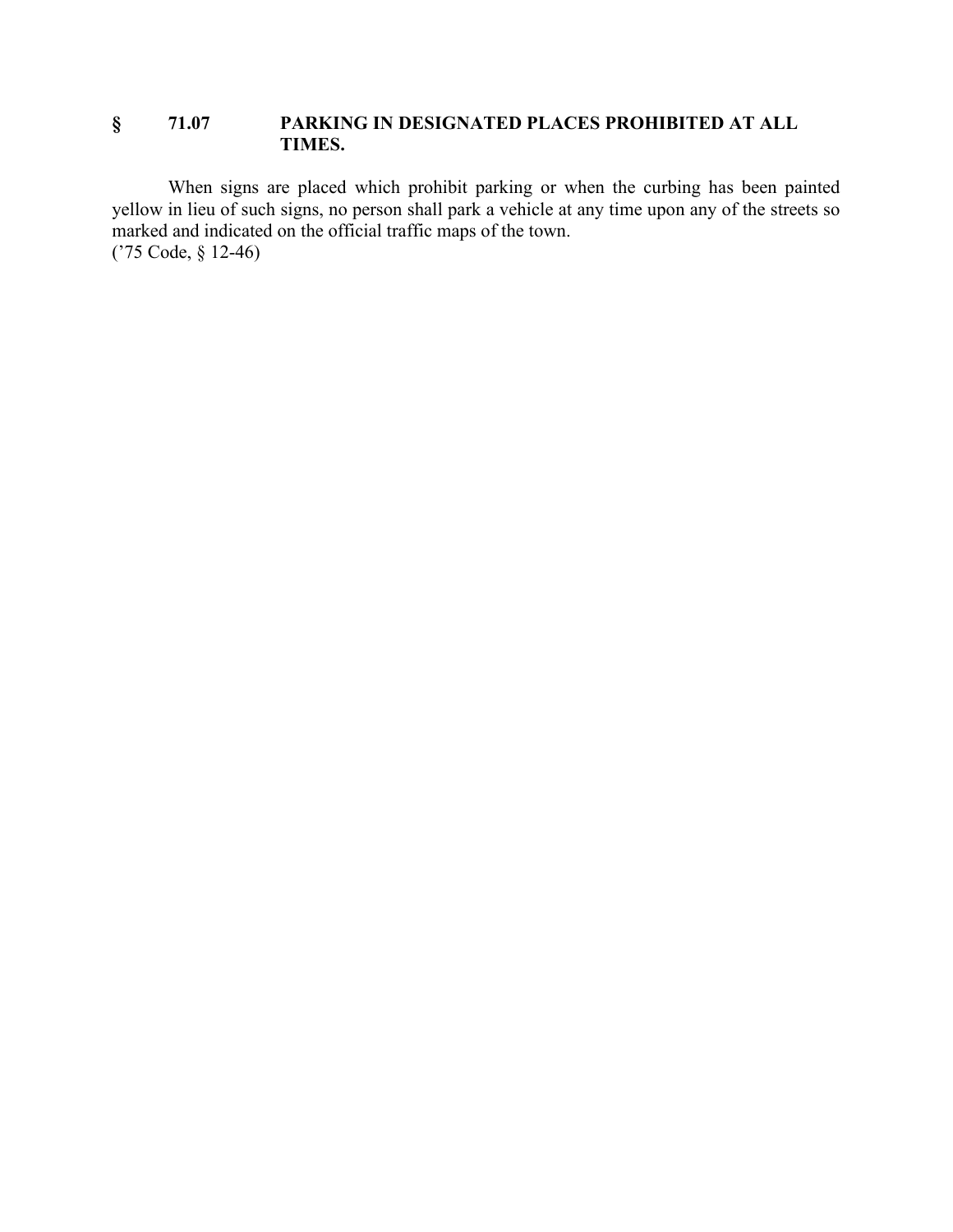### **§ 71.08 PROHIBITED DURING CERTAIN HOURS.**

When signs are placed in each block giving notice thereof, no person shall park a vehicle between the hours of 6:00 am and 6:00 pm, except Sundays, upon any of the streets so marked and indicated on the official traffic maps of the town. ('75 Code, § 12-47)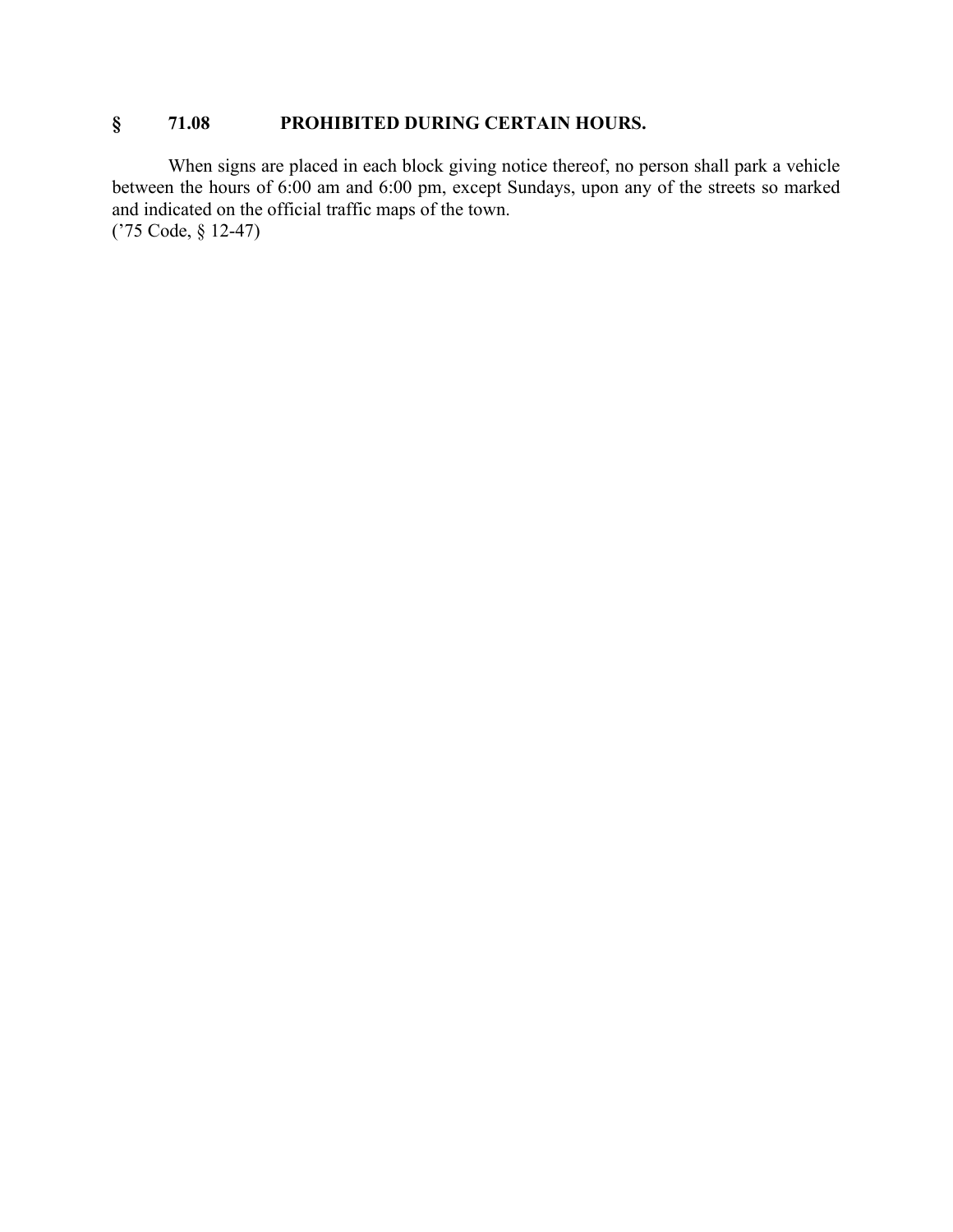### **§ 71.09 ON CERTAIN STREETS AT CERTAIN TIMES.**

Upon those streets or portions of streets designated on the official traffic maps of the town as streets where parking is limited to certain designated times, no person shall park a vehicle except in conformity with such limitations when signs have been placed, erected or installed and maintained on such streets giving notice of the applicable limitations. ('75 Code, § 12-48)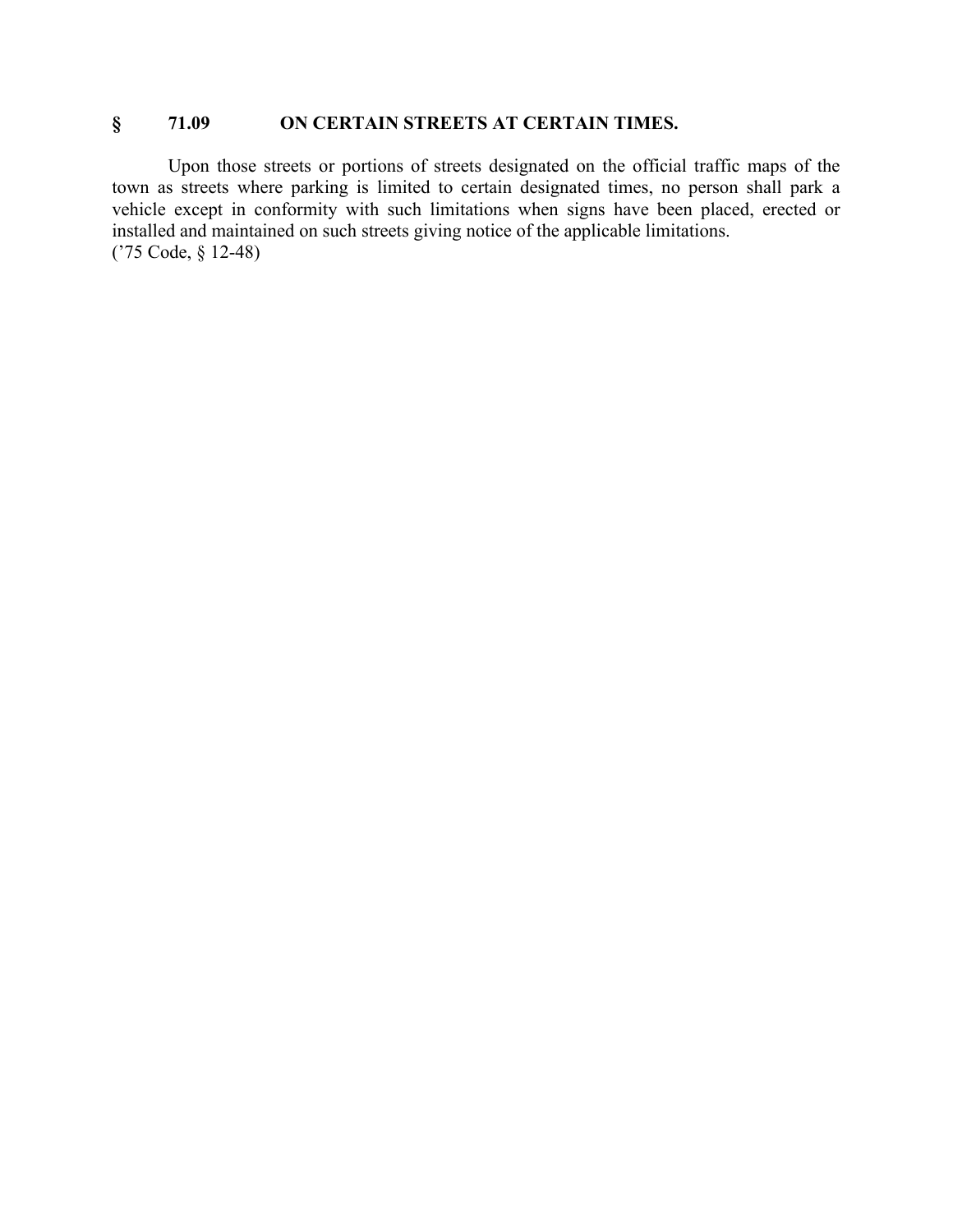#### **§ 71.10 PARKING OF CERTAIN VEHICLES LIMITED TO ONE HOUR; EXCEPTIONS.**

It shall be unlawful to park or stand a tractor (which is a truck with a cab and no body, used for pulling large vehicles such as trailers), a tractor and trailer, tractor and semi-trailer, a trailer, semi-trailer, van, oil tanker or other tanker, dump truck, recreational vehicle, or other commercial vehicle on any street right-of-way in the Town at any time for a period longer than one hour, except when such vehicle is actually being loaded or unloaded or when such vehicle is incapacitated. An incapacitated vehicle must be removed within seventy-two (72) hours of notification.

('75 Code, § 12-49) (Am. Ord., passed 5-9-05, Am. Ord., passed 2-13-06)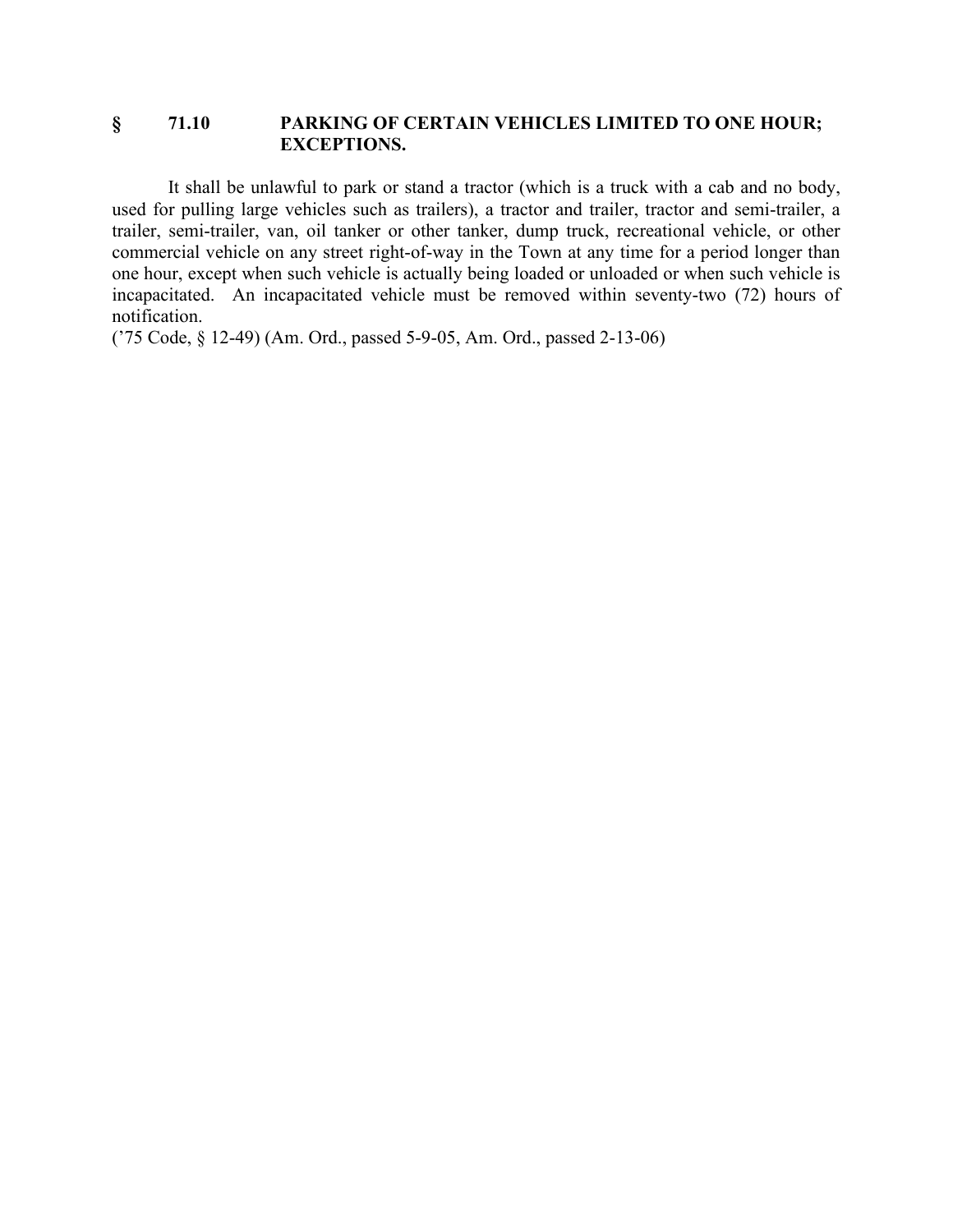## **§ 71.11 METHOD OF PARKING.**

Where not otherwise indicated by this chapter, and where the street is not marked to show how vehicles shall park, all vehicles shall park parallel to the curb and not more than 12 inches therefrom.

('75 Code, § 12-50)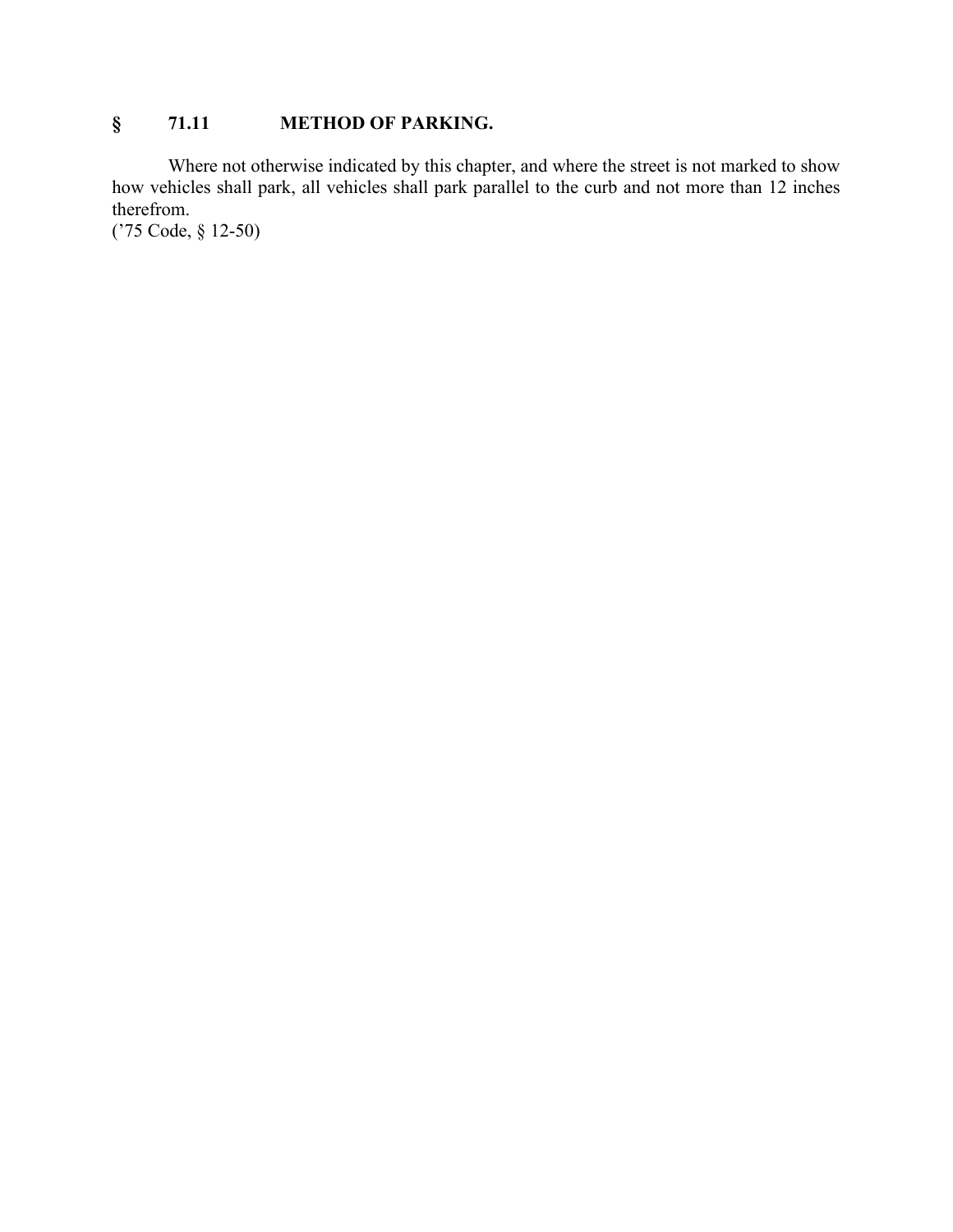# **§ 71.12 VEHICLES NOT TO BE BACKED UP TO CURB.**

In no case shall a vehicle remain backed up to the curb, except when actually loading or unloading. ('75 Code, § 12-51)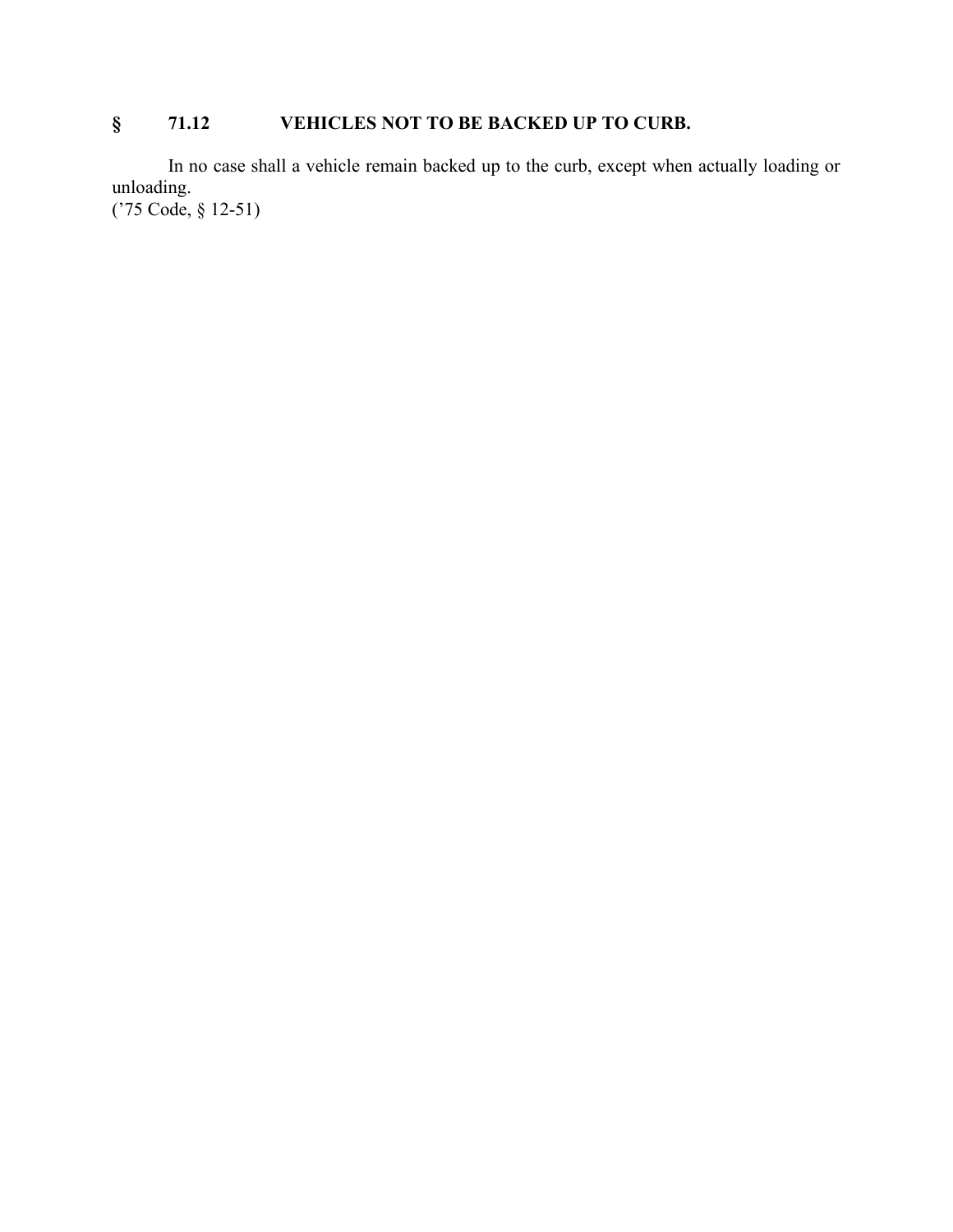### **§ 71.13 STOPPING VEHICLES WITH LEFT SIDE TO CURB; EXCEPTIONS.**

No vehicle shall stop with its left side to the curb in the business district; except that on one-way streets vehicles shall stop headed in the direction of traffic. ('75 Code, § 12-52)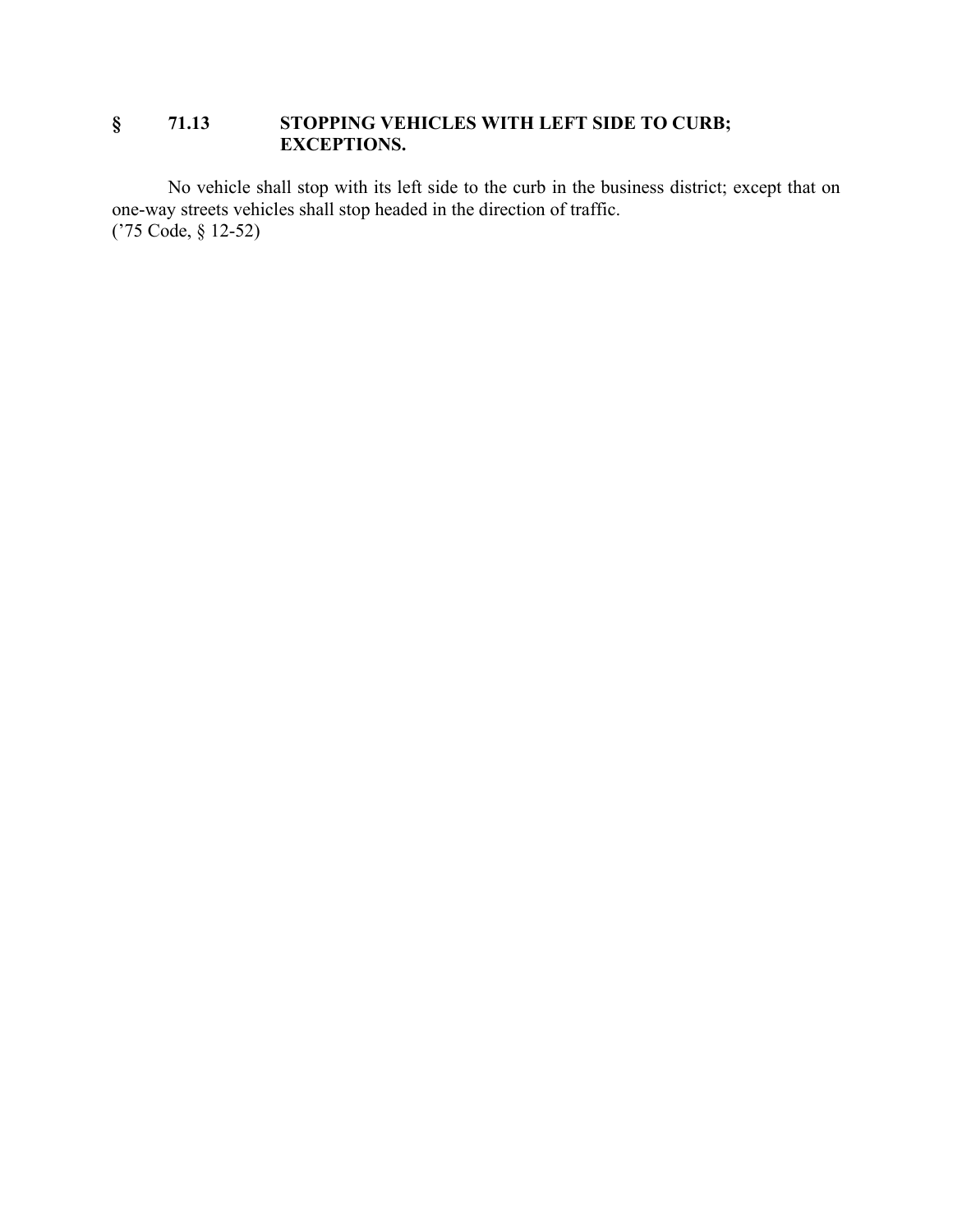# **§ 71.14 PARKING WITHIN LINES.**

On any street which is marked off with lines indicating the parking spaces for cars, the same shall be parked between such lines. ('75 Code, § 12-53)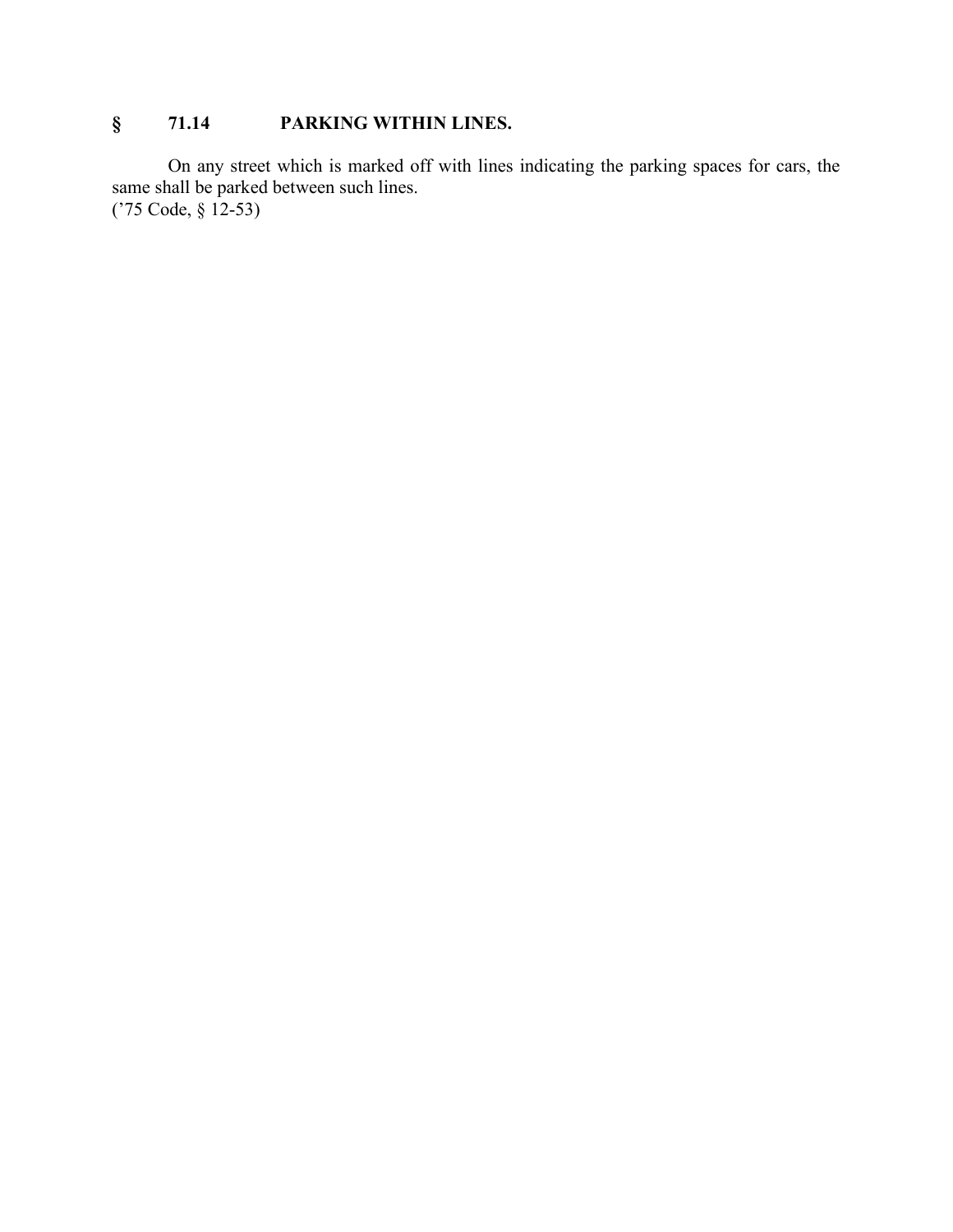*TRAFFIC CODE*

## *VEHICLE LICENSING*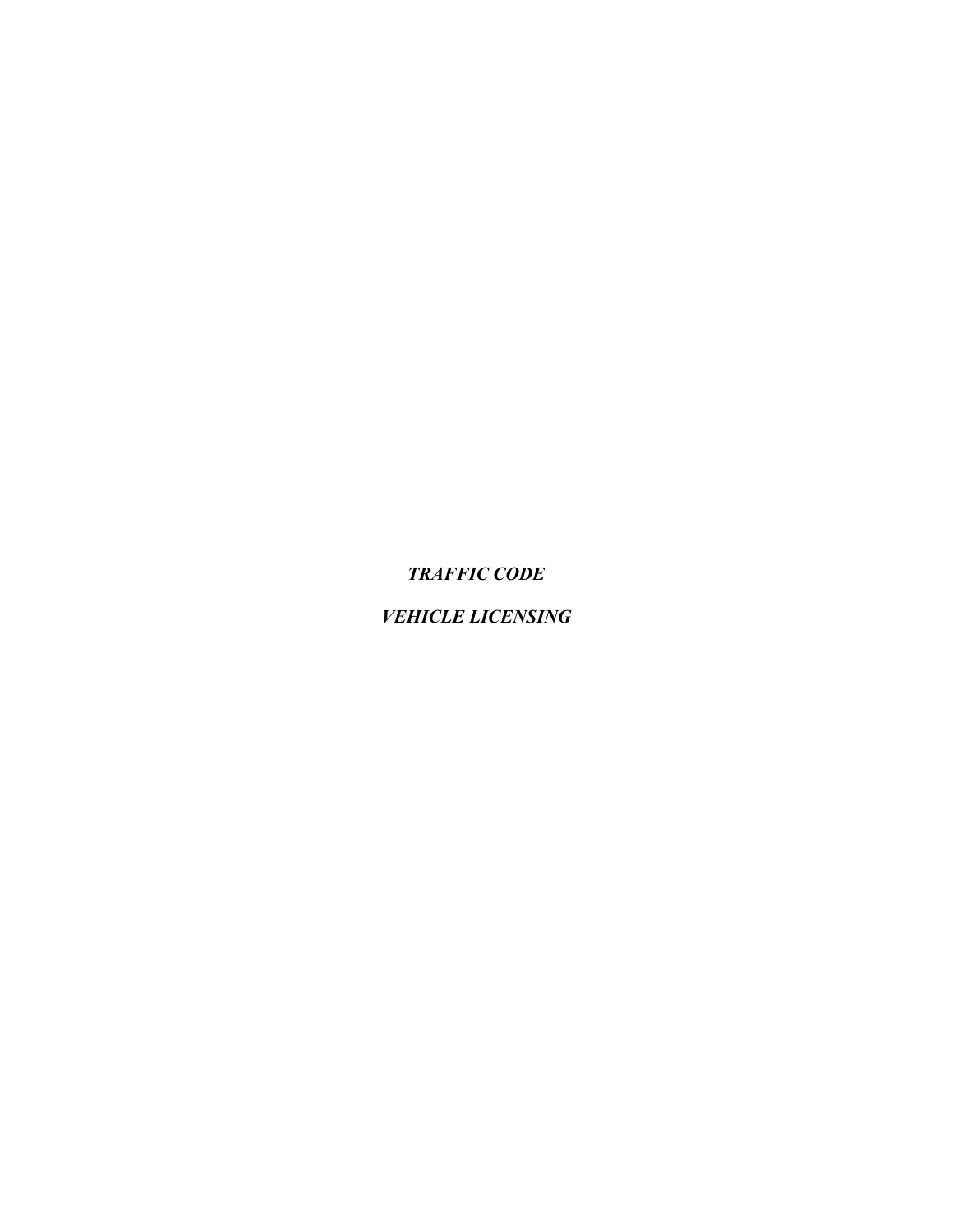#### **§ 72.01 YEARLY REGISTRATION REQUIRED; EXCEPTIONS; FEE.**

(A) Every resident owner of a motor vehicle operated in the town, except motor vehicles temporarily operated for a period of time not exceeding a total of 30 days during any one year and except motor vehicles operated for display or exhibition purposes by manufactures or dealers and displaying dealers' license plates issued by the state, shall register such vehicle with the Town Clerk. The period of registration shall include the 12 months beginning with January 1 of the year of registration, namely from January 1 to December 31; provided, that it shall be lawful to operate a vehicle within the town after the expiration of the registration period between December 31 and February 15.

(B) The fee for registration shall be as per the fee schedule on file in the office of the Town Clerk.

('75 Code, § 12-55) Penalty, see § 10.98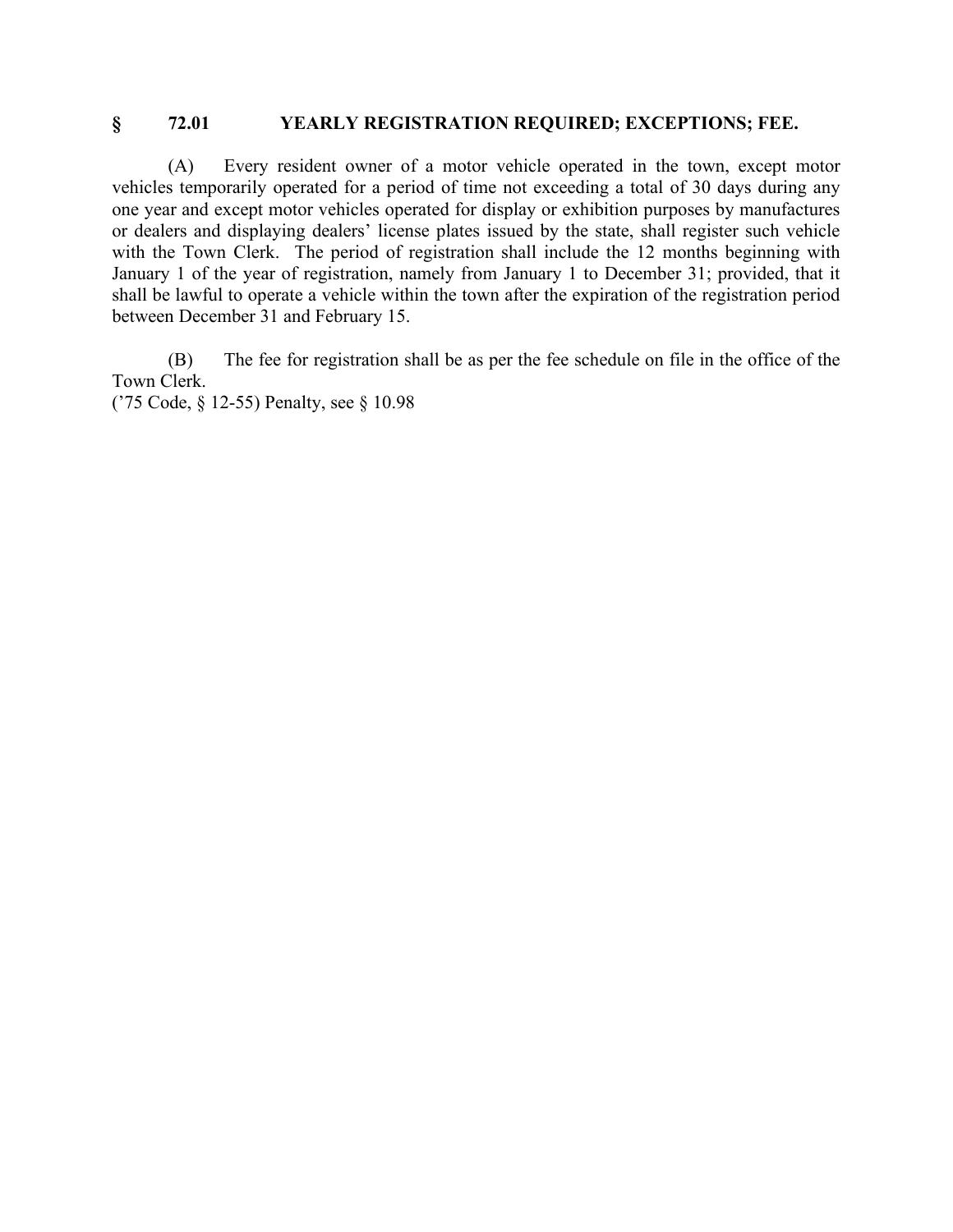#### **§ 72.02 ISSUANCE OF PLATES OR STICKERS; DUPLICATES.**

For every motor vehicle registered with the Town Clerk, there shall be issued to the person registering the same an appropriate number plate or sticker. Upon satisfactory evidence that any such plate or sticker has been lost or destroyed, the town shall issue to the owner or operator of such registered vehicle a duplicate thereof, at a cost as per the fee schedule on file in the office of the Town Clerk.

('75 Code, § 12-56)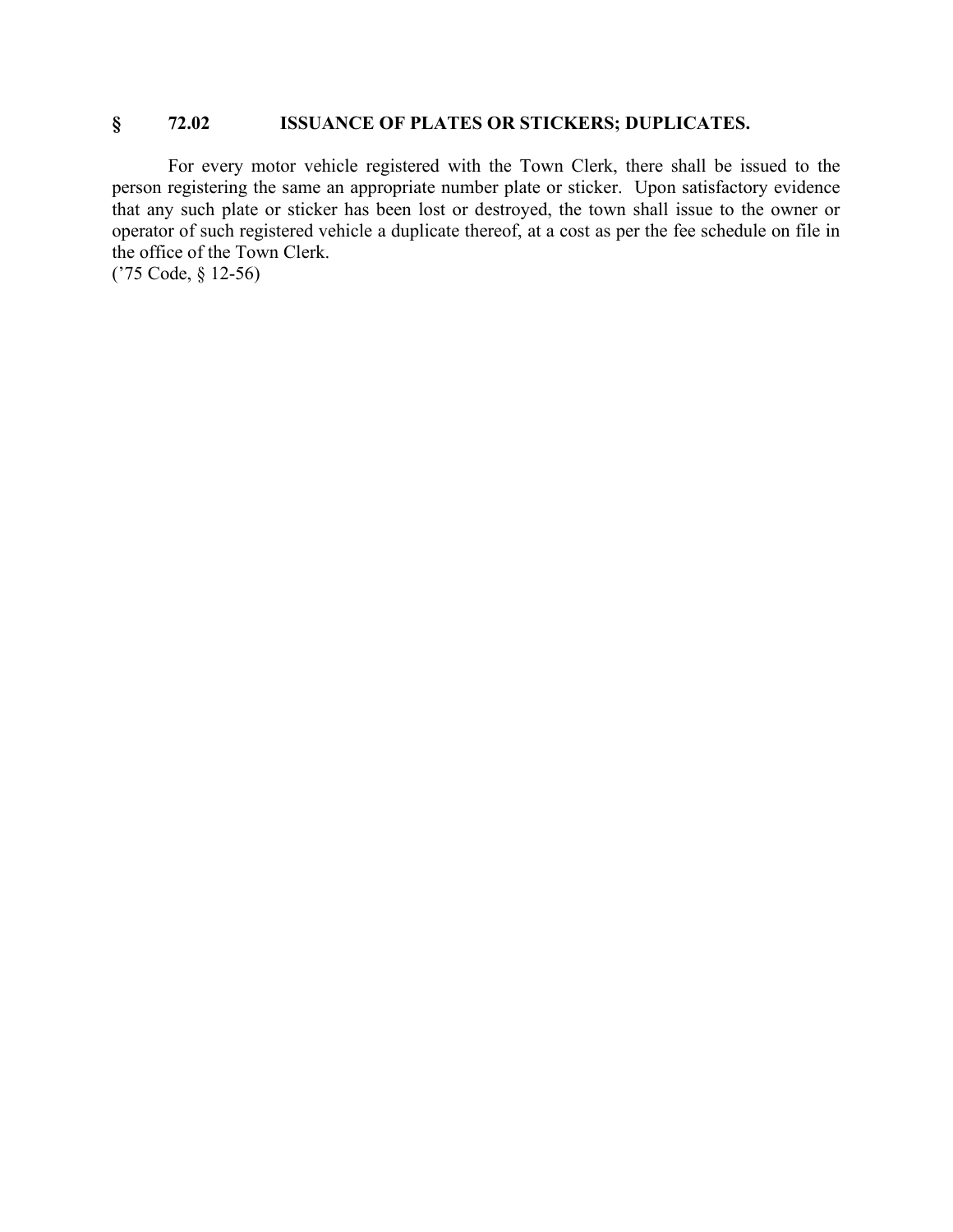### **§ 72.03 TRANSFER PROHIBITED.**

A number plate or sticker shall not be transferred from one motor vehicle to another and shall not be used by any person upon any motor vehicle except upon the one for which it was issued; provided, that upon the sale or exchange of the vehicle for which the number plate or sticker was issued, the owner thereof may transfer the number plate or sticker assigned to such vehicle, by registering such transfer with the Town Clerk and by payment of a fee as per the fee schedule on file in the office of the Town Clerk.

('75 Code, § 12-57) Penalty, see § 10.98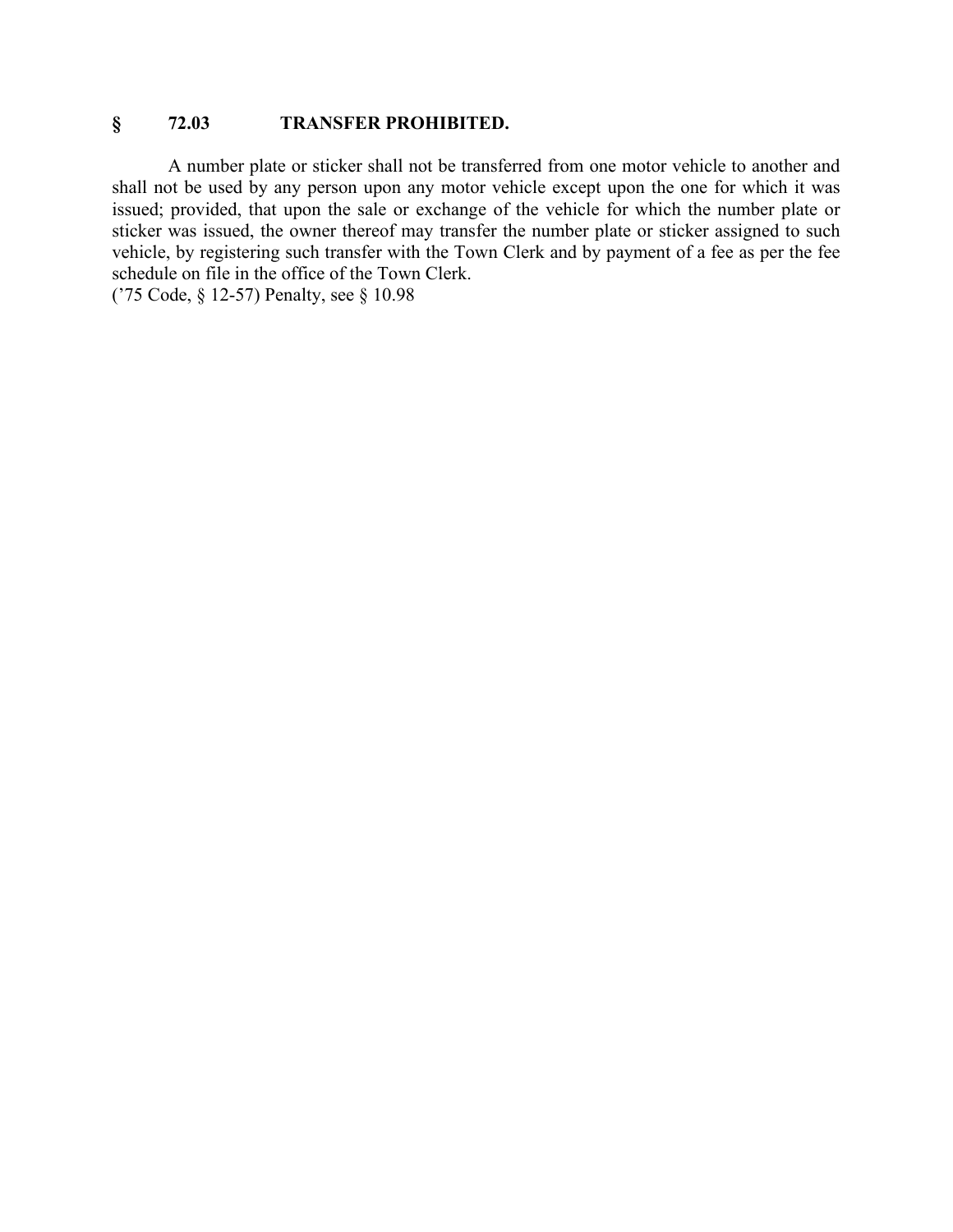### **§ 72.04 DISPLAY OF PLATE OR STICKER REQUIRED.**

Every motor vehicle operated on the streets of the town for which registration is required shall, throughout the current issue year, display the assigned town number plate or sticker in such manner as to be visible at all times.

('75 Code, § 12-58) Penalty, see § 10.98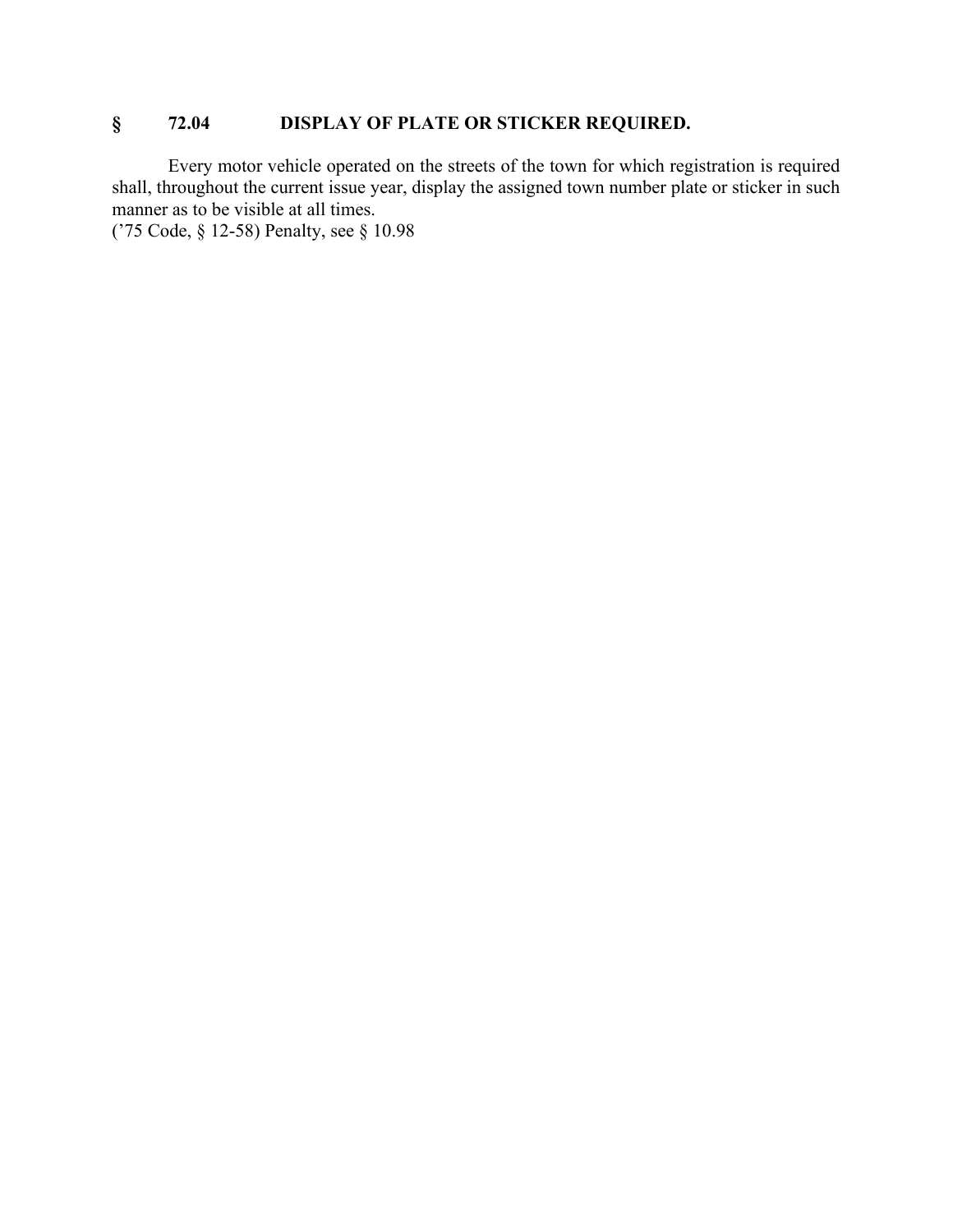## **§ 72.05 EXEMPTION FOR NONRESIDENT STUDENTS.**

Any full-time student who retains a domicile outside the town and who pays taxes to the governmental unit of such domicile shall not be considered a resident for the purposes of this chapter.

('75 Code, § 12-59)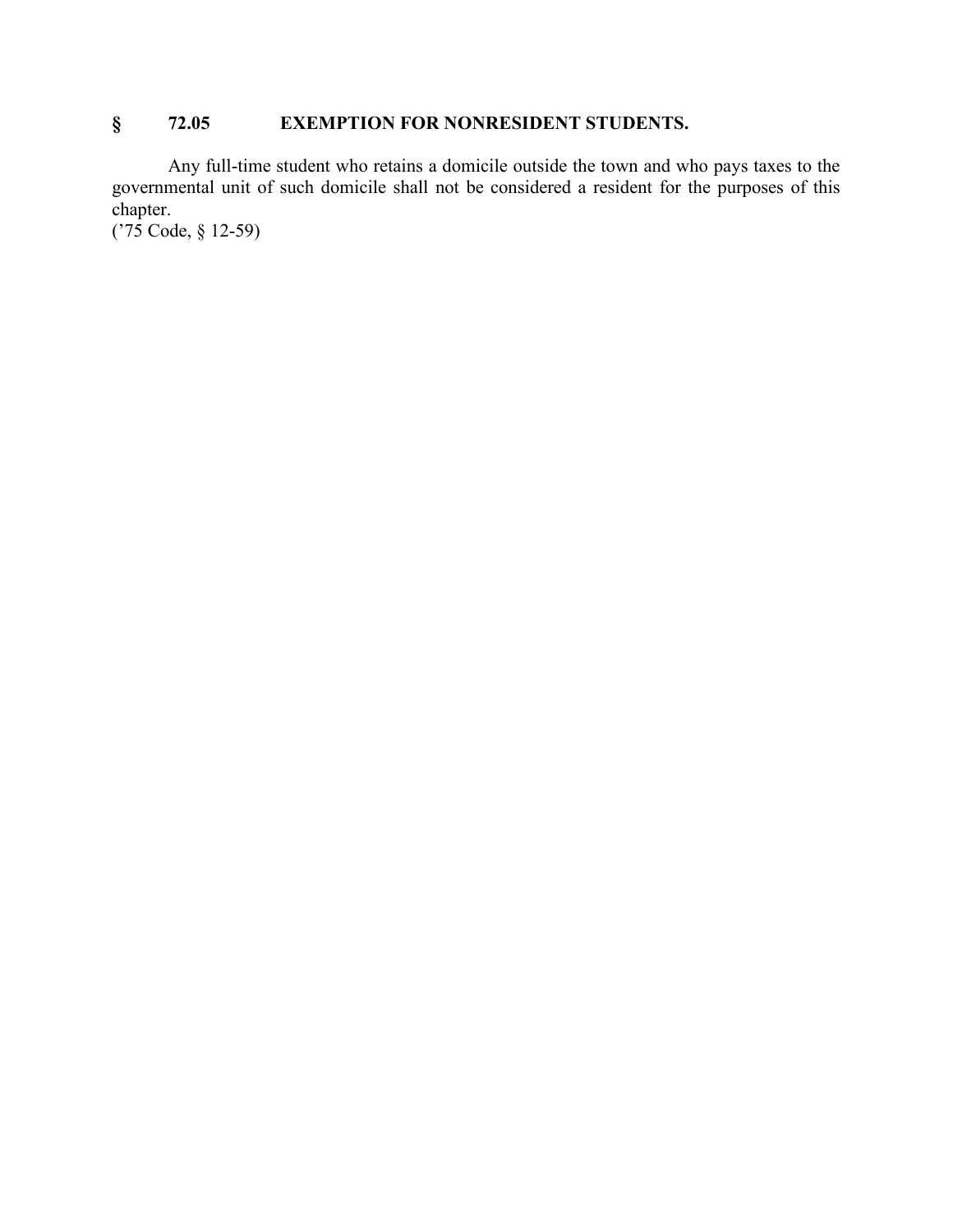*TRAFFIC CODE*

*TRAFFIC SCHEDULES*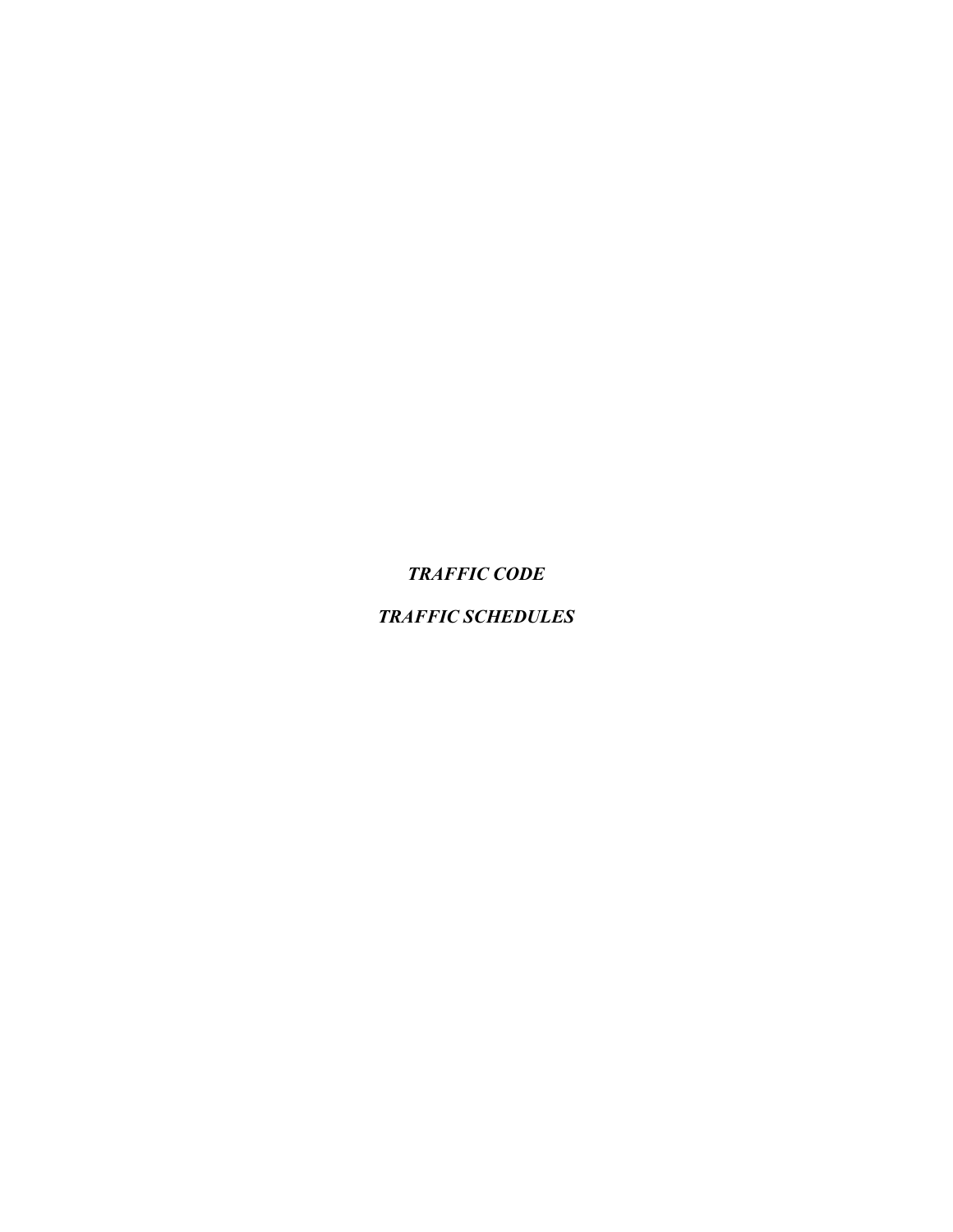## **CHAPTER 73**

## **SCHEDULE I: SPEED LIMITS.**

Speed limits as indicated shall be in force in the following locations.

| <b>Street</b>                                   | <b>Location</b>                                                                                                                                                                   | <b>Speed Limit</b> | Ord. No. | <b>Passage Date</b> |
|-------------------------------------------------|-----------------------------------------------------------------------------------------------------------------------------------------------------------------------------------|--------------------|----------|---------------------|
|                                                 |                                                                                                                                                                                   | (m.p.h.)           |          |                     |
| Sandhills Boulevard<br>(US 1-15-501, NC<br>211) | School zone. Beginning<br>500 feet north of the<br>north property line of<br>Aberdeen School to 500<br>feet south of the south                                                    | 35                 |          | $3-10-69$           |
|                                                 | property line of such<br>school. Between 7:45 to<br>8:45 a.m. and 2:45 to<br>3:45 p.m. on school<br>days.                                                                         |                    |          |                     |
| Sandhills Boulevard                             | From a point 500 feet<br>south of Elm Street,<br>north to a point<br>approximately 500 feet<br>north of Montford<br>Street. (Except school<br>zone at Aberdeen<br>Middle School). | 45                 | $\tau$   | 12-20-74            |
| Sandhills Boulevard                             | From its south<br>intersection with US 15-<br>$501$ , NC 211, to a point<br>500 feet south of Elm<br>Street.                                                                      | 45                 | 8        | $12 - 20 - 74$      |
| Sandhills Boulevard                             | From a point<br>approximately 500 feet<br>north of Montford<br>Street, north to the<br>intersection of US 15-<br>501, NC 211 with US 1.                                           | 45                 |          | $10-13-75$          |
| Main Street (SR<br>2083)                        | From US 1-15-501 to<br>Poplar Street                                                                                                                                              | 20                 |          | $10-13-75$          |
| Main Street                                     | From Poplar Street to<br>Pine Street                                                                                                                                              | 20                 |          | $10-13-75$          |
| Poplar Street (NC 5)                            | From South Street north<br>to Main Street                                                                                                                                         | 20                 | 8        | 12-20-74            |
| Poplar Street (SR<br>2055)                      | From Main Street to<br>Maple Avenue                                                                                                                                               | 20                 | 9        | 12-20-74            |
| Raeford Rd. (NC 211)                            | From US 15-501 to the                                                                                                                                                             | 45                 |          | $10 - 13 - 75$      |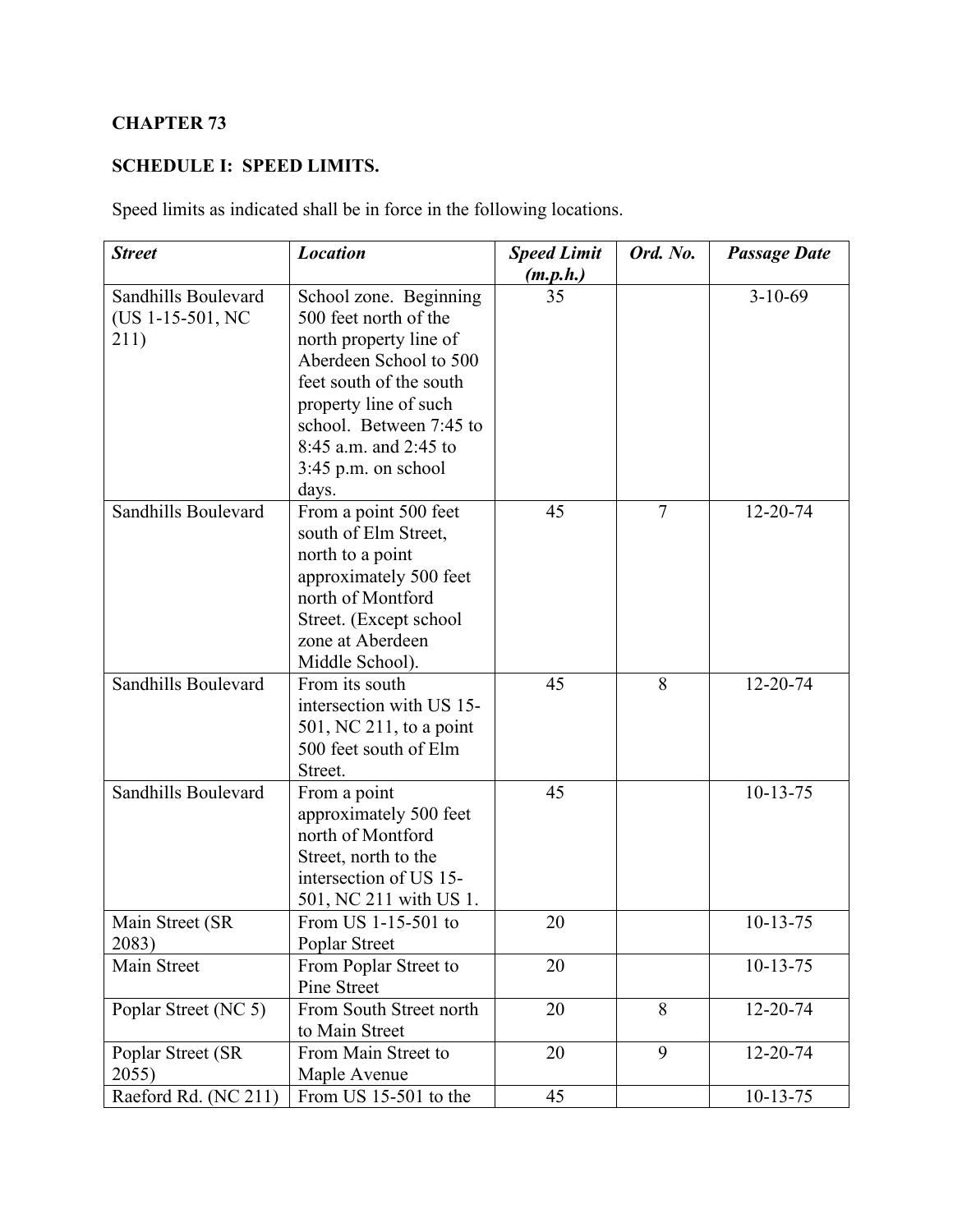|                           | eastern corporate limit,<br>approximately 0.15 mile |    |                |                |
|---------------------------|-----------------------------------------------------|----|----------------|----------------|
|                           | east of Keyser Street                               |    |                |                |
| Sandhills Boulevard       | From the north                                      | 45 |                | $12 - 12 - 83$ |
| (US 1)                    | intersection of US 15-                              |    |                |                |
|                           | 501, NC 211, north to                               |    |                |                |
|                           | the corporate limit,                                |    |                |                |
|                           | approximately 0.20 mile                             |    |                |                |
|                           | north of Johnson Street                             |    |                |                |
| <b>Saunders Boulevard</b> | Beginning at an                                     | 35 |                | $3 - 14 - 94$  |
|                           | intersection with                                   |    |                |                |
|                           | Bethesda Road and                                   |    |                |                |
|                           | traveling westward to a                             |    |                |                |
|                           |                                                     |    |                |                |
|                           | point where it crosses                              |    |                |                |
|                           | the CSX Railroad right-                             |    |                |                |
|                           | of-way                                              |    |                |                |
| South Street (NC 5)       | From US 1-15-501, NC<br>211 east to Poplar Street   | 20 | 6              | 12-20-74       |
| South Street (SR          | From Poplar Street east                             | 20 | $\overline{7}$ | 12-20-74       |
| 2064)                     | to a point 0.10 mile east                           |    |                |                |
|                           | of Poplar Street                                    |    |                |                |
| US <sub>1</sub>           | From the southern                                   | 45 | 11             | $12 - 20 - 74$ |
|                           |                                                     |    |                |                |
|                           | corporate limit, at                                 |    |                |                |
|                           | Roseland Road (SR                                   |    |                |                |
|                           | 1112), to US 15-501,                                |    |                |                |
|                           | <b>NC 211</b>                                       |    |                |                |
| US 15-501, NC 211         | From Sandhills                                      | 45 |                | $12 - 12 - 83$ |
|                           | Boulevard north to the                              |    |                |                |
|                           | corporate limit,                                    |    |                |                |
|                           | approximately 0.28 mile                             |    |                |                |
|                           | northwest of Johnson                                |    |                |                |
|                           | <b>Street</b>                                       |    |                |                |
| US 15-501, NC 211         | From Raeford Road                                   | 45 | 9              | 12-20-74       |
|                           | north-west to US 1                                  |    |                |                |
| <b>US 15-501</b>          | From the southern                                   | 45 | 10             | 12-20-74       |
|                           | corporate limit,                                    |    |                |                |
|                           | approximately .01 mile                              |    |                |                |
|                           | south of Raeford Road                               |    |                |                |
|                           | to Raeford Road                                     |    |                |                |
| Elm Street                | Beginning at eh western                             | 25 |                | 8-14-95        |
|                           | intersection with US 1                              |    |                |                |
|                           | and running west to the                             |    |                |                |
|                           | intersectin with                                    |    |                |                |
|                           | Lakeshore Drive                                     |    |                |                |
|                           |                                                     |    |                |                |
|                           |                                                     |    |                |                |
| <b>Keyser Street</b>      | Beginning at the<br>southern intersection           | 25 |                | $8-14-95$      |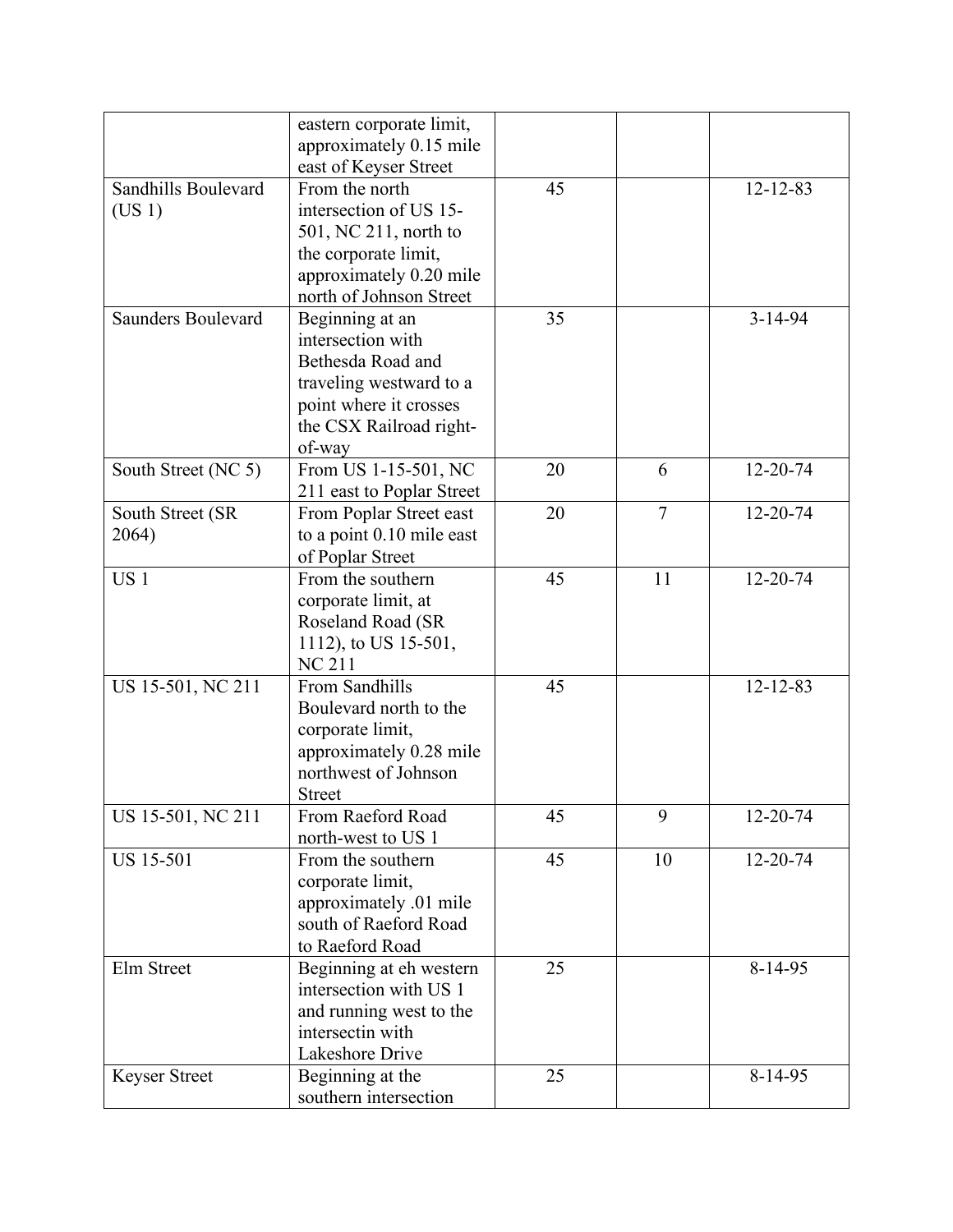|                   | with NC 211 and            |    |               |
|-------------------|----------------------------|----|---------------|
|                   | running south to the       |    |               |
|                   | corporate limits           |    |               |
| Pine Street       | Beginning at the           | 25 | $8-14-95$     |
|                   | northern intersection      |    |               |
|                   | with E. Main Street and    |    |               |
|                   |                            |    |               |
|                   | running north to the       |    |               |
|                   | intersection with Maple    |    |               |
|                   | <b>Street</b>              |    |               |
| Maple Street      | Beginning at the eastern   | 25 | $8 - 14 - 95$ |
|                   | intersection with          |    |               |
|                   | <b>Sycamore Street and</b> |    |               |
|                   | running east to Blue       |    |               |
|                   | <b>Street</b>              |    |               |
| NC <sub>5</sub>   | From the existing 55       | 45 | 8-14-95       |
|                   | MPH speed zone             |    |               |
|                   | approximately 400 feet     |    |               |
|                   | east of Anderson Street    |    |               |
|                   | and continuing westward    |    |               |
|                   | .9 miles                   |    |               |
| NC <sub>5</sub>   | From the existing 55       | 45 | $7 - 10 - 95$ |
|                   | mph speed zone             |    |               |
|                   | approximately 400 feet     |    |               |
|                   | east of Anderson Street    |    |               |
|                   | and continuing westward    |    |               |
|                   | to the intersection with   |    |               |
|                   |                            |    |               |
|                   | Sandpit Road               |    |               |
| Thomas Avenue     | From the intersection      | 25 | 11-14-94      |
|                   | with Lakeshore Drive       |    |               |
|                   | and extending to the       |    |               |
|                   | corporate limits           |    |               |
| Arnold Avenue     | From the intersection      | 25 | 11-14-94      |
|                   | with Thomas Avenue         |    |               |
|                   | and extending to the       |    |               |
|                   | corporate limits           |    |               |
| Bethesda Farm     | Beginning at Devonshire    | 25 | $6 - 8 - 98$  |
| Subdivision       | Trail and extending to     |    |               |
|                   | Garden Road, Midmar        |    |               |
|                   | Street, Cullen Street,     |    |               |
|                   | Hardister Street and       |    |               |
|                   | <b>Glengary Road</b>       |    |               |
| Pecan Grove Drive | From Wilder Avenue to      | 25 | $9 - 12 - 05$ |
|                   | Woodgreen Drive            |    |               |
| Woodgreen Drive   | From Shepherd Trail to     | 25 | $9 - 12 - 05$ |
|                   | its end                    |    |               |
|                   |                            | 35 |               |
| Shepherd Trail    | From Woodgreen Drive       |    | $9 - 12 - 05$ |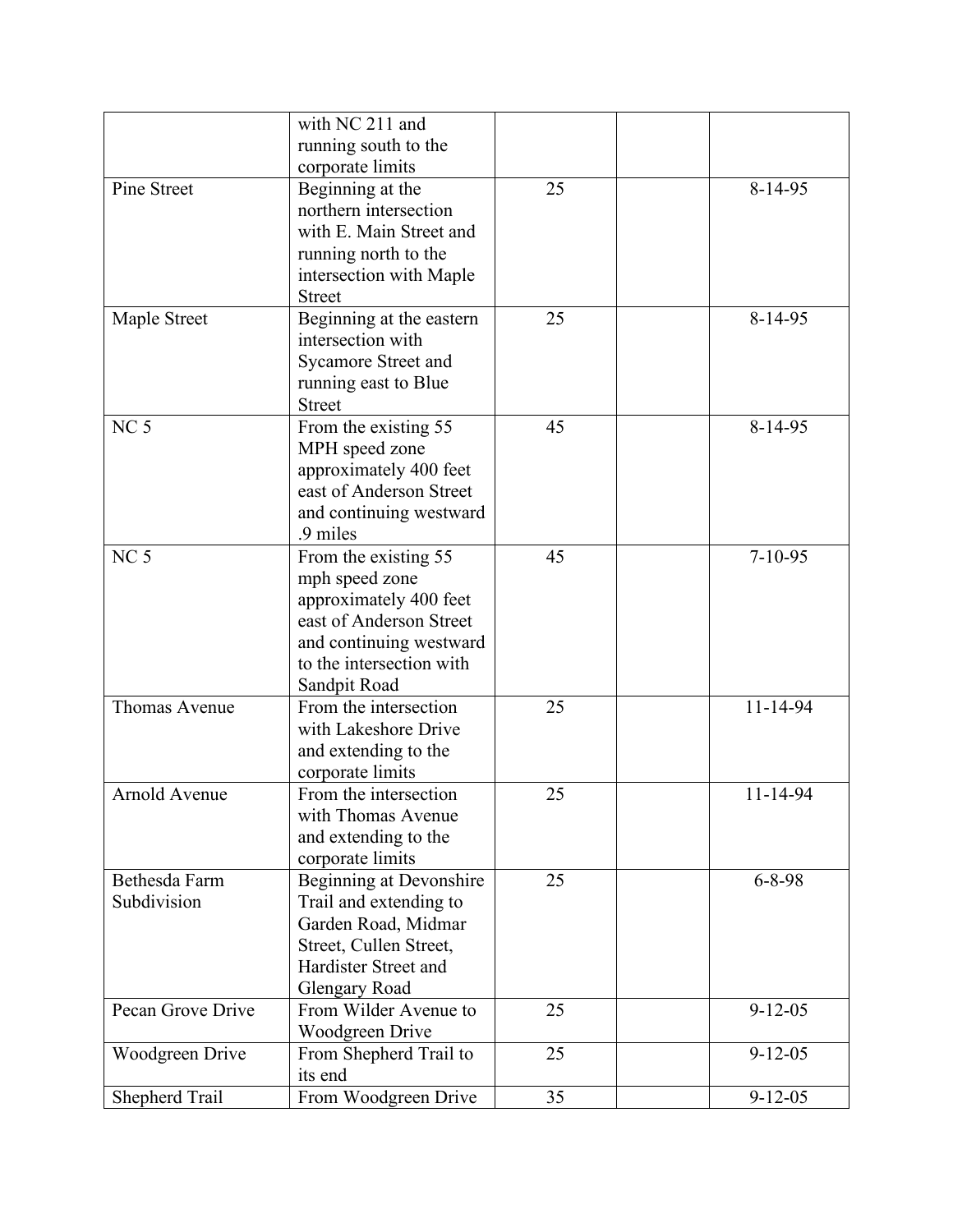|                              | to Roseland Road         |    |               |
|------------------------------|--------------------------|----|---------------|
| Pecan Lane                   | From Pecan Grove Drive   | 25 | $9 - 12 - 05$ |
|                              | to Woodgreen Drive       |    |               |
| <b>Brownwood Estates</b>     | All of Glendale Drive,   | 25 | $9 - 12 - 05$ |
| Subdivision                  | Wood Drive, Shelton      |    |               |
|                              | Drive, Canna Place, and  |    |               |
|                              | <b>Tiree Place</b>       |    |               |
| <b>Scotsdale Estates</b>     | All of Barnell Drive and | 25 | $9 - 12 - 05$ |
| Subdivision                  | <b>Alexander Drive</b>   |    |               |
| <b>Forest Hills</b>          | All of Bion Butler Road, | 25 | $9 - 12 - 05$ |
| Subdivision                  | Paul McCain Road, John   |    |               |
|                              | McQueen Road, Sun        |    |               |
|                              | Road, Wildwood Road,     |    |               |
|                              | Robinwood Road,          |    |               |
|                              | Thrushwood Road,         |    |               |
|                              | Longleaf Road, and N.    |    |               |
|                              | Chapin Road              |    |               |
| Glen Laurel                  | All of Isleworth Place,  | 25 | $9 - 12 - 05$ |
| Subdivision                  | Pine Brae Lane,          |    |               |
|                              | Roddington Court,        |    |               |
|                              | Silverburn Place,        |    |               |
|                              | Newington Way,           |    |               |
|                              | Magnolia Drive,          |    |               |
|                              | Camberly Lane,           |    |               |
|                              | Lightwater Drive,        |    |               |
|                              | Lightwater Court, and    |    |               |
|                              | Stubhill Lane            |    |               |
| <b>Hidden Valley Estates</b> | All of Michael Lane,     | 25 | $9 - 12 - 05$ |
| Subdivision                  | Vincent way, and         |    |               |
|                              | Kimberly Lane.           |    |               |

(Amended 9 -12 -05)

Penalty § 10.98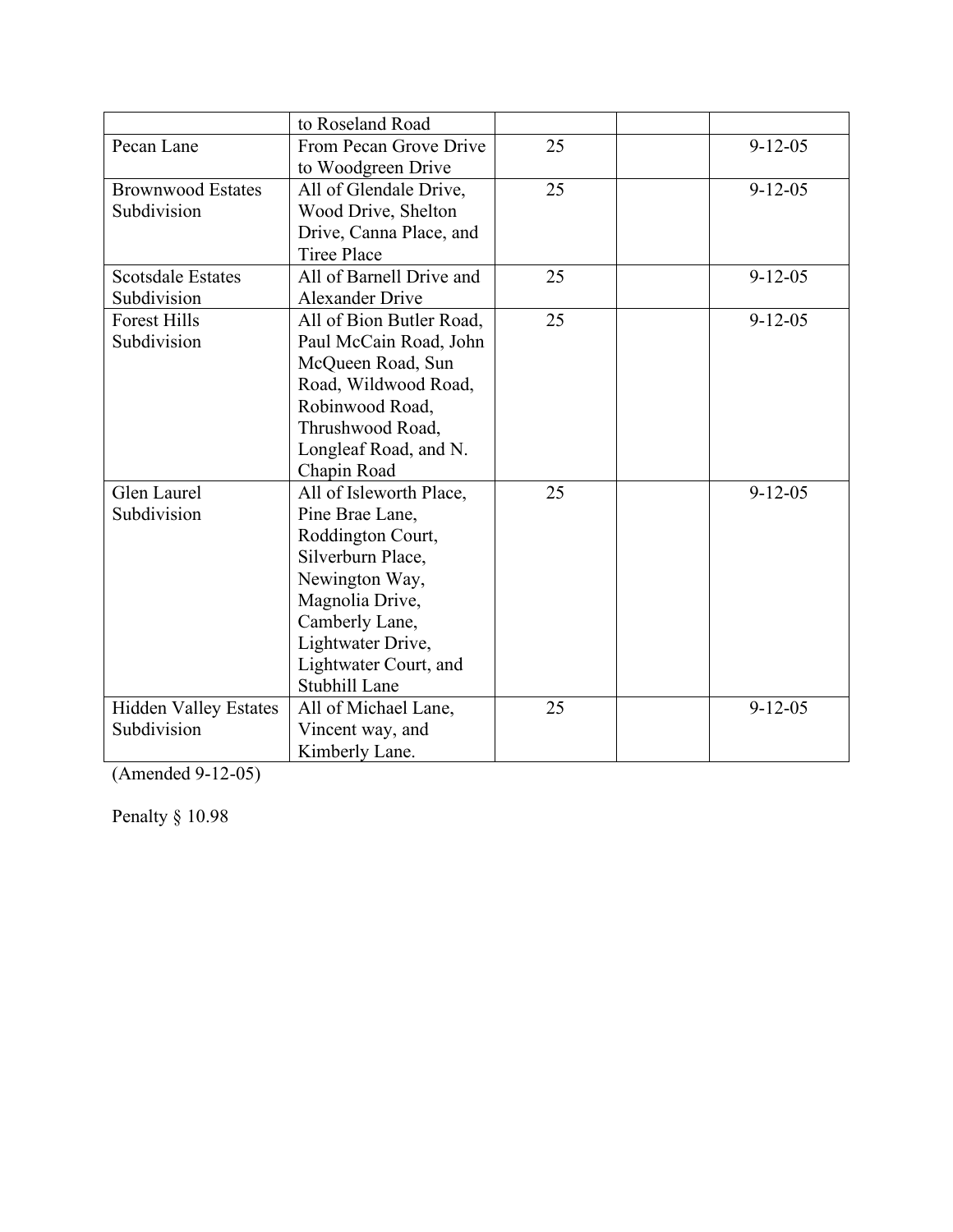### **SCHEDULE II: WEIGHT LIMITS.**

(A) No large or commercial trucks or busses with weight limitation in excess of ten tons gross or two tons per axle shall be permitted on the following described locations, except upon written permission of the town or its police.

| <b>Street</b>           | <b>Location</b>                           | Ord. No. | <b>Passage Date</b> |
|-------------------------|-------------------------------------------|----------|---------------------|
| E. Main Street          | Between Pine Street and Route 211 on      |          |                     |
|                         | the east                                  |          |                     |
| E. South Street         | Between Pine Street and Route 211 on      |          |                     |
|                         | the east                                  |          |                     |
| <b>Pinehurst Street</b> | Between North Carolina Highway No. 5      |          |                     |
|                         | at its intersection with Pinehurst Street |          |                     |
|                         | and Roseland Road                         |          |                     |
| Poplar Street           | Between Maple Street on the south and     |          | $6 - 8 - 87$        |
|                         | Johnson Street on the north               |          |                     |

(B) This schedule shall in no way be construed to prohibit the use of school busses, small home delivery trucks, any noncommercial vehicle or town utility vehicle or privately owned "pickup" trucks.

('75 Code, § 12-39) Penalty, see § 10.98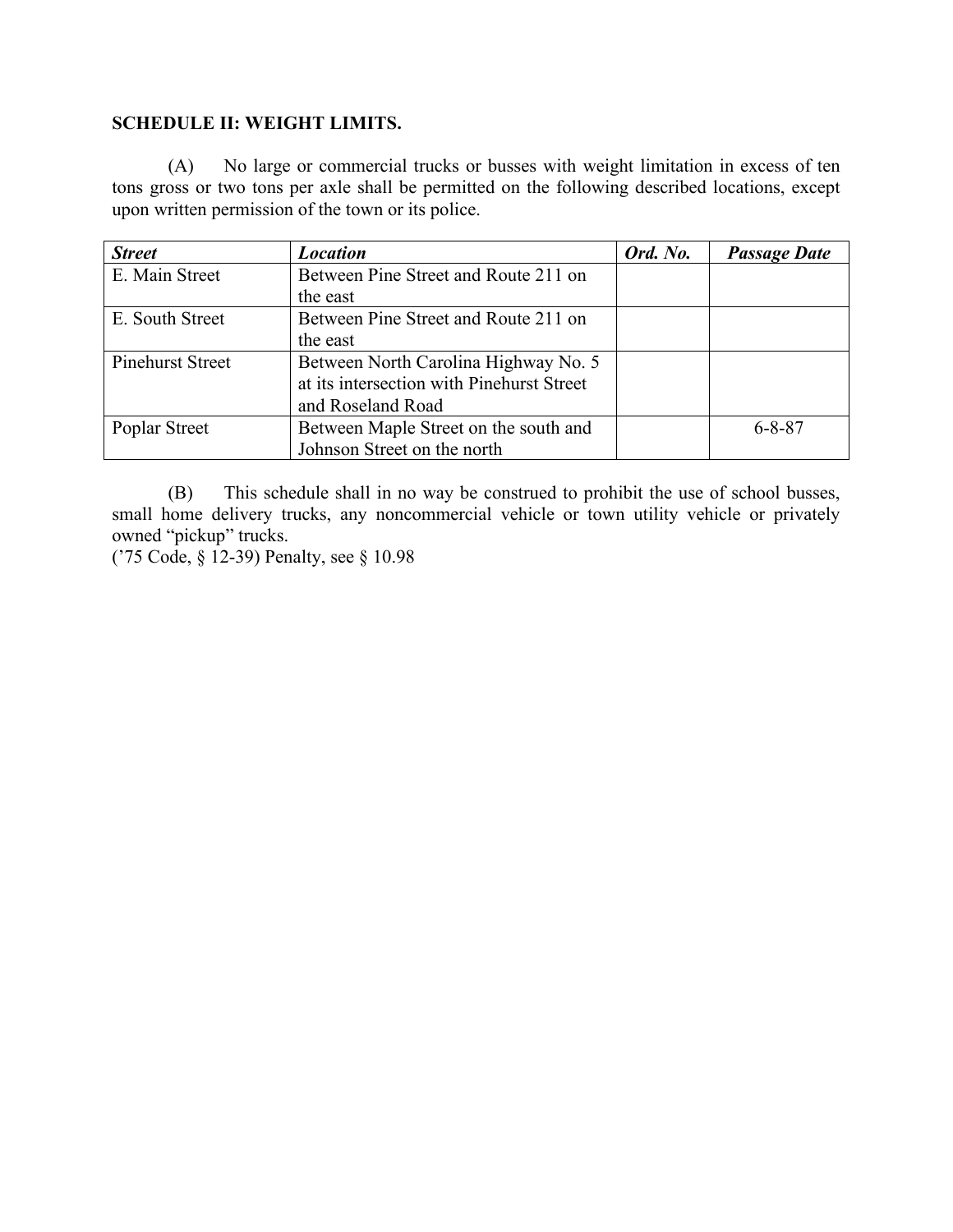*TRAFFIC CODE*

## *PARKING SCHEDULES*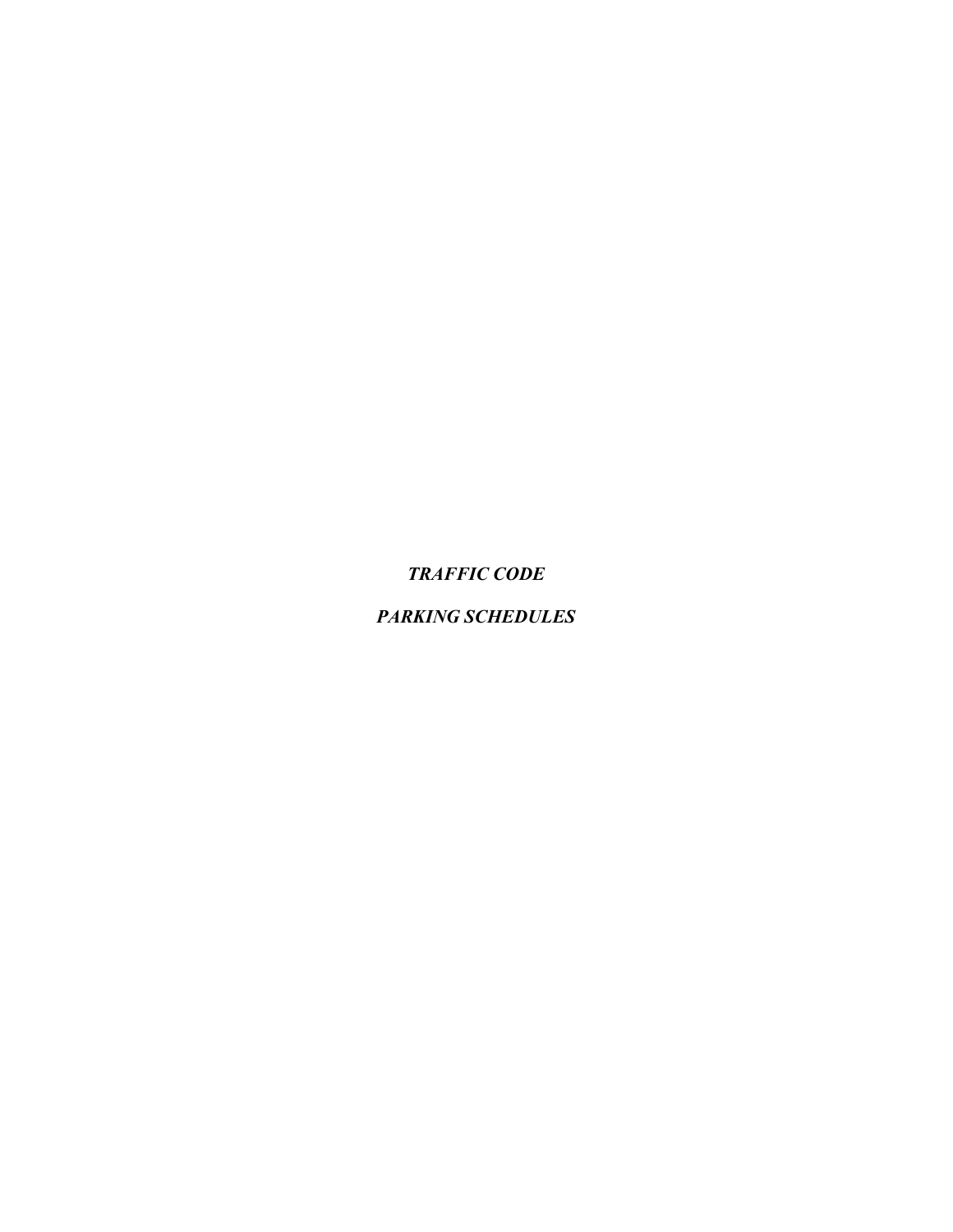## **CHAPTER 74**

# **SCHEDULE I: HANDICAPPED PARKING SPACES.**

Repealed on 8/13/01.